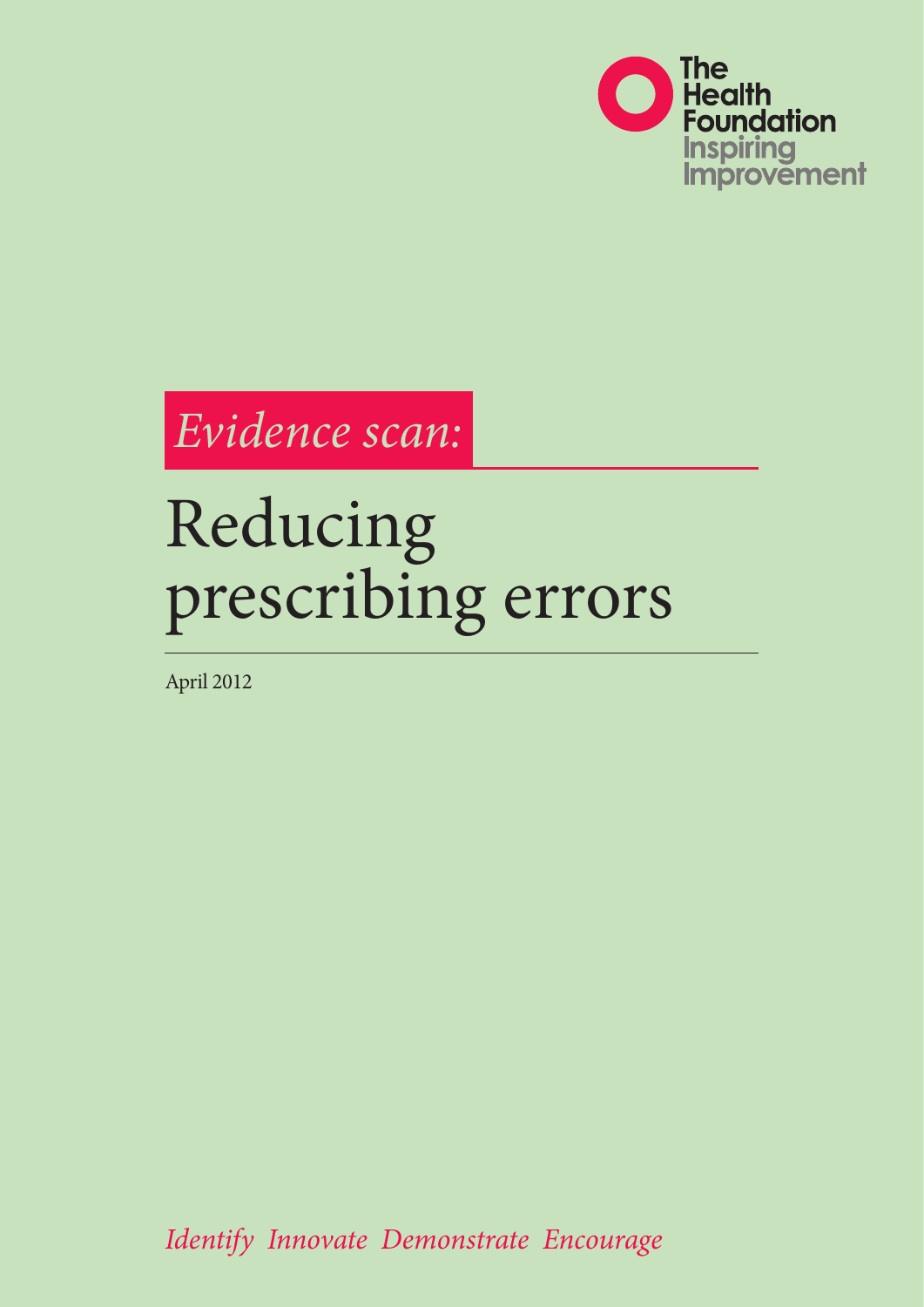## **Contents**

| Key messages |                                 | $\mathfrak{Z}$ |
|--------------|---------------------------------|----------------|
|              | 1. Scope                        | $\overline{4}$ |
|              | 2. Education and development    | $\overline{7}$ |
|              | 3. Expanding professional roles | 11             |
|              | 4. Tools                        | 15             |
|              | 5. Summary                      | 25             |
|              | References                      | 29             |

Health Foundation evidence scans provide information to help those involved in improving the quality of healthcare understand what research is available on particular topics.

Evidence scans provide a rapid collation of empirical research about a topic relevant to the Health Foundation's work. Although all of the evidence is sourced and compiled systematically, they are not systematic reviews. They do not seek to summarise theoretical literature or to explore in any depth the concepts covered by the scan or those arising from it.

*This evidence scan was prepared by The Evidence Centre on behalf of the Health Foundation.*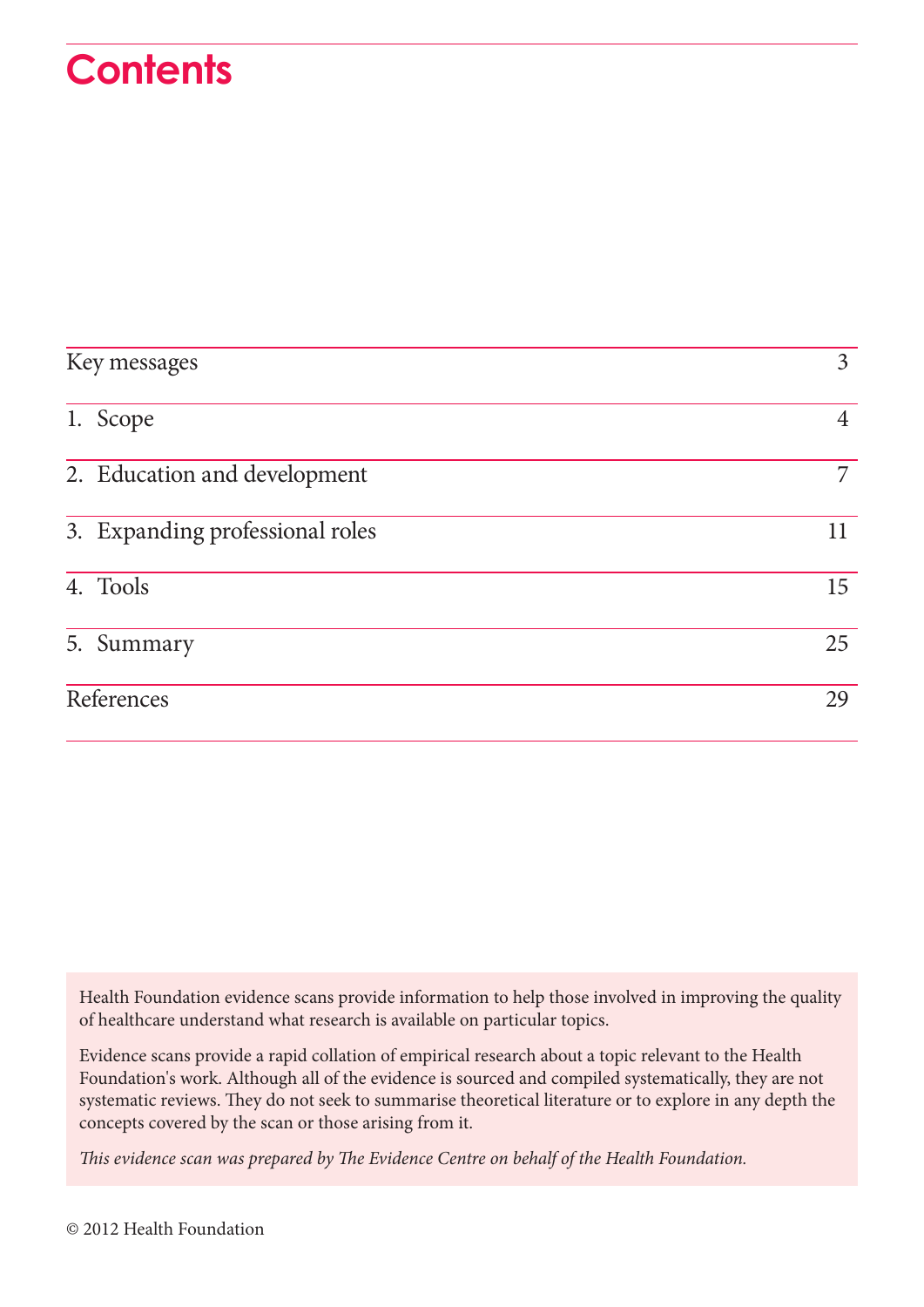## <span id="page-2-0"></span>**Key messages**

Medicines can do a lot of good but they also have the potential to cause harm. Medication errors are one of the most common causes of patient harm and prescribing accounts for a large proportion of medication errors. This evidence scan examines strategies to reduce prescribing errors.

Prescribing errors include mistakes or inaccuracies when choosing and ordering treatments, such as wrong doses or illegible prescriptions.

Eight databases were searched and 123 studies were included about strategies for reducing prescribing errors, predominantly from North America. Studies about errors of omission, such as not prescribing a drug that might be helpful, were excluded because it is difficult to be objective about what medications should be prescribed in any individual instance. The scan does not cover other medication errors such as those related to dispensing or administration.

Most studies about reducing prescribing errors have been undertaken in hospital. The three most commonly researched approaches are, in order of frequency: computerised tools, training to improve prescribing and expanding professional roles to identify errors.

## **Computerised tools**

Electronic prescribing and computerised decision support have been studied extensively but there are mixed findings. Most studies suggest computerised tools can reduce prescribing errors but some suggest unintended negative consequences. Emerging evidence suggests that to be successful, human factors such as workflow features, tool design and context need to be considered.

### **Educational strategies**

Educational initiatives tend to focus on stopping errors before they occur. Strategies include:

- group training sessions
- individual education visits
- letters and printed materials
- audit and error reporting systems
- improvement projects and collaboratives.

All of these initiatives have had some success, but there is not enough evidence to say which strategies work best.

### **Professional roles**

Studies of expanding professional roles tend to focus on how pharmacists can identify any errors before patients are harmed, including:

- checking for errors as prescriptions are received at the pharmacy or on wards
- medicine reconciliation or reviews
- individual or group education sessions.

Most research suggests that engaging pharmacists in these ways can be beneficial, but few studies have explored the best ways to integrate pharmacists into teams and the interprofessional factors to be considered. Combining education, enhanced professional roles and computerised tools may help to reduce prescribing errors most effectively.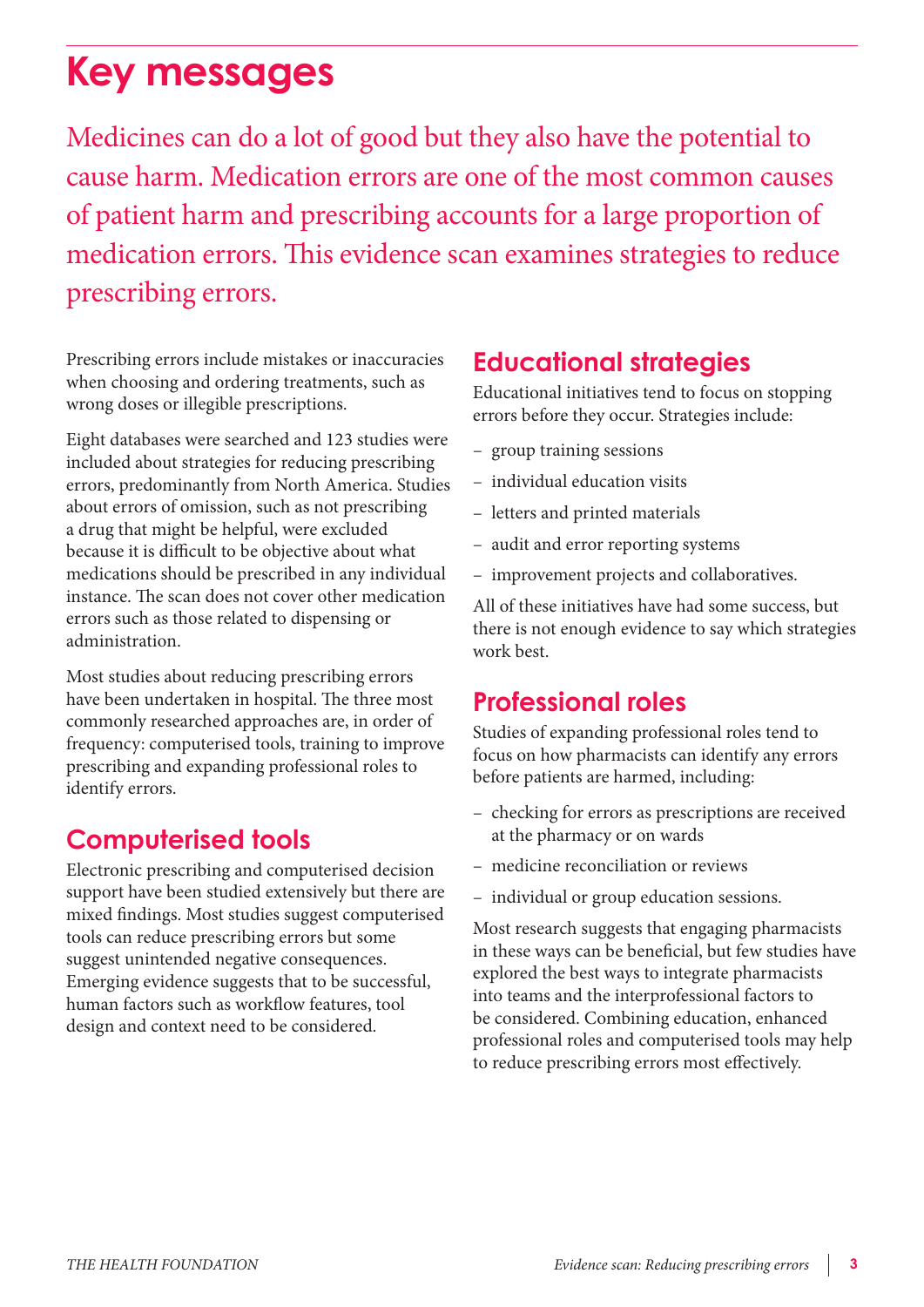## <span id="page-3-0"></span>**1. Scope**

Health professionals and managers are always looking for ways to improve the quality and safety of healthcare. Medicines are a key component of healthcare and errors relating to medication may impact on patient safety. This evidence scan explores what is being done to reduce prescribing errors.

### **1.1 Purpose**

Thousands of people in the UK take medicines every day to help manage ongoing conditions or to help them through an emergency or crisis. Most receive and take their prescriptions without incident in hospital or in the community, but in a small number of cases an error occurs, whether or not it is evident to patients.

*A medication error is a [failure in the](http://www.ncbi.nlm.nih.gov/pubmed/19458202)  [treatment process](http://www.ncbi.nlm.nih.gov/pubmed/19458202) that leads to, or has the potential to lead to, harm to the patient.1* 

This evidence scan explores steps that have been explored to minimise prescribing errors. It does not cover the frequency or cause of prescribing errors. It focuses solely on approaches that have been used to minimise such errors.

The scan addresses the questions:

- What approaches have been used to reduce prescribing errors?
- Have any approaches related to human factors been researched?

The scan provides a rapid collation of **empirical research** about initiatives to reduce prescribing errors. All of the evidence has been sourced and compiled systematically, but the scan is not a systematic review and does not seek to summarise every study on this topic.

This section defines prescribing errors and human factors approaches and describes the methods used to identify relevant research. The following sections outline the three broad approaches that have been used to reduce prescribing errors: training to avoid prescribing errors before they happen, expanding professional roles to identify and rectify errors, and using tools to improve processes.

## **1.2 Definitions**

#### **Prescribing errors**

Prescribing is the process whereby a doctor, nurse or other registered professional authorises use of medications or treatments for a patient and provides instructions about how and when those treatments should be used. Although the term commonly refers to orders for medicines, the concept can equally encompass laboratory tests, medical imaging, psychological treatments, eye glasses, eating and exercise regimes or other instructions to help optimise health and wellbeing.<sup>2,3</sup>

Prescriptions are handwritten or computerised documents containing the patient's name and address, the date, the specific treatments prescribed and an authorising signature. They are a way for prescribers to communicate with pharmacists or others who in turn fill the prescription. Prescribers include doctors of various types and, in some countries, nurse practitioners, physicians assistants, dentists, podiatrists, optometrists, clinical psychologists and clinical pharmacists also write prescriptions.4–6

Prescriptions can help people stay healthy or manage long-term conditions or emergency situations. However, as with other components of healthcare, prescriptions are also subject to error and can lead to unintended harm. Medication errors are one of the most common patient safety issues and prescribing errors are one of the most common types of medication errors.<sup>7-12</sup>

Prescribing errors can take many forms, but commonly involve incorrect doses, illegible details or ordering inappropriate medications or drugs that may react with other medications already being taken.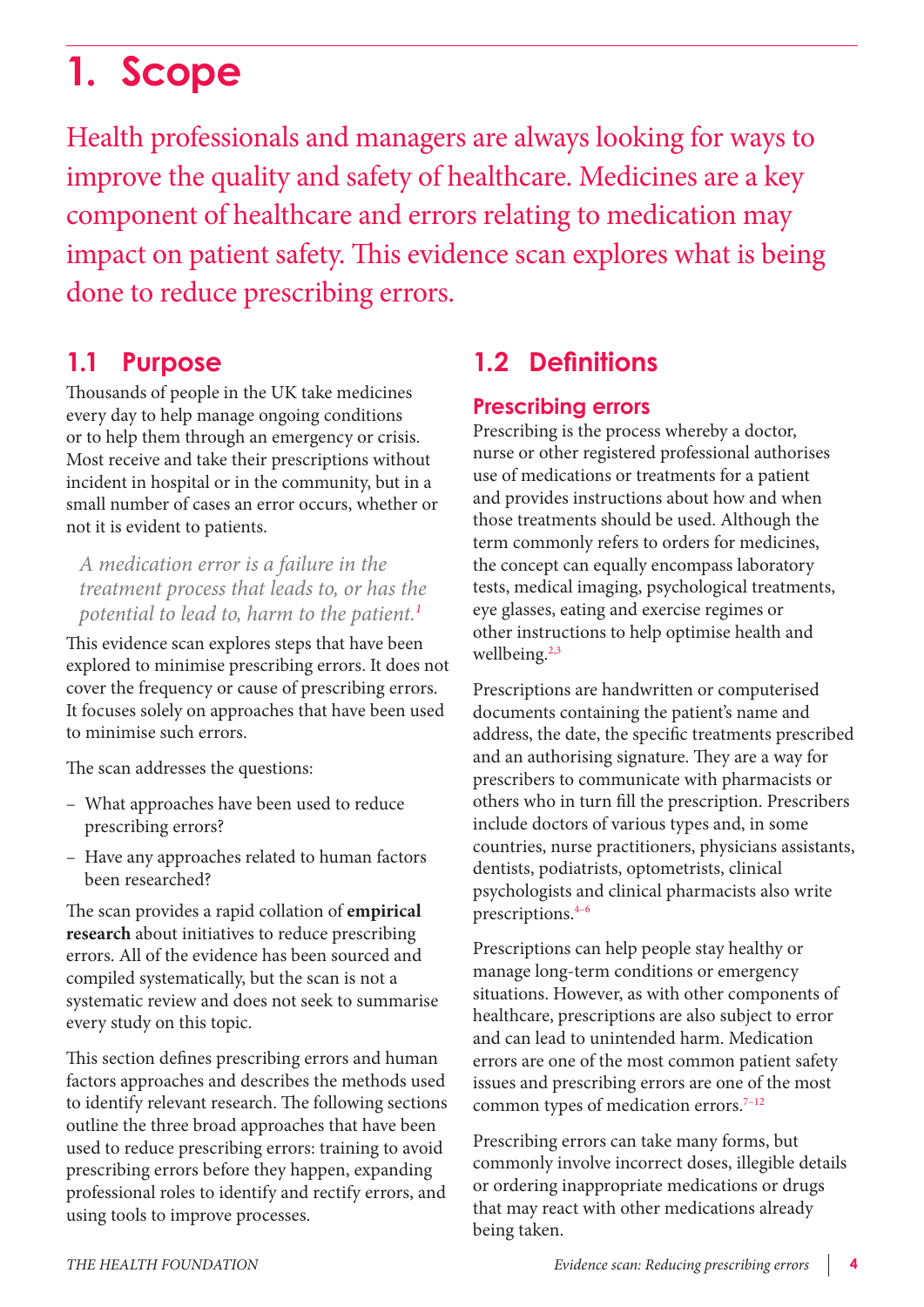A study to develop a [definition of prescribing errors](http://www.ncbi.nlm.nih.gov/pmc/articles/pmid/11101708/?tool=pubmed) in the UK concluded that transcription errors, failure to communicate essential information and the use of drugs or doses inappropriate for the individual patient were prescribing errors, but omissions and deviations from policies or guidelines were not.<sup>13</sup> Even so, some also define prescribing omissions as errors, for example if a doctor fails to prescribe an antihypertensive drug for someone who could benefit from it.

In this evidence scan, **the focus is on active errors, whereby the prescription contains a potentially harmful drug, combination or dosage rather than solely errors of omission**. Studies focused only on errors of omission were excluded unless they explicitly defined such errors as 'prescribing errors' and investigated definite strategies to reduce those errors. In this way, the scan uses the definition of 'prescribing errors' as outlined in individual studies in the review. This means that studies that sought to 'improve prescribing' in terms of adherence to guidelines or increasing or decreasing the rates of prescribing some types of medicines were not included unless the authors specifically defined these as prescribing errors. The scan focuses on research about reducing prescribing errors rather than research about 'improving prescribing' more generally.

#### **Human factors**

All approaches to reduce prescribing errors were of interest but there was a special focus on human factors approaches.

'Human factors' is a multidisciplinary field incorporating contributions from psychology, engineering, design, ergonomics, operations research, aviation, continuous quality improvement and other disciplines.

In general terms, a 'human factor' is a physical, mental, emotional or social aspect that is specific to humans and may influence how people interact with the environment and people around them. Human factors approaches thus study all aspects of the way humans relate to the world around them, their capabilities and limitations and how these can be used to improve performance and safety.

Human factors approaches address the interactions between people, the work environment and organisational systems. This discipline seeks to understand people's psychological and physiological limitations, the demands imposed upon people at work and how the mismatch between the two leads to errors.

In the field of healthcare, human factors approaches aim to enhance clinical performance through an understanding of the effects of teamwork, tasks, equipment, workspace, culture and organisation on human behaviour and abilities and to apply that knowledge in clinical settings.

Human factors approaches may involve diagnosing issues in the interaction between people and systems, identifying workload and task interruptions and redesigning the workplace environment and team factors through standardisation and prioritisation.

Human factors approaches tend to focus on personnel, training and operating parameters. $14-21$ More specifically, human factors solutions may include five broad approaches:<sup>22,23</sup>

- **training individuals** to better prepare them for the work and conditions
- **selecting individuals** who possess the best characteristics for the job and avoiding fatigue, stress and burnout
- **environmental design** such as improved lighting, temperature control and reduced noise
- **equipment design** including tools and automation
- **task design** to change what staff do rather than just the devices they use. This may involve assigning some or all of tasks to other workers or to automated processes

Interventions to reduce prescribing errors all fit broadly into these human factors categories. There is potential overlap in these categories but interventions to reduce prescribing errors have focused largely on training individuals, selecting individuals (pharmacist roles) and equipment and task design (including electronic systems). The following chapters describe research about each of these three areas in turn.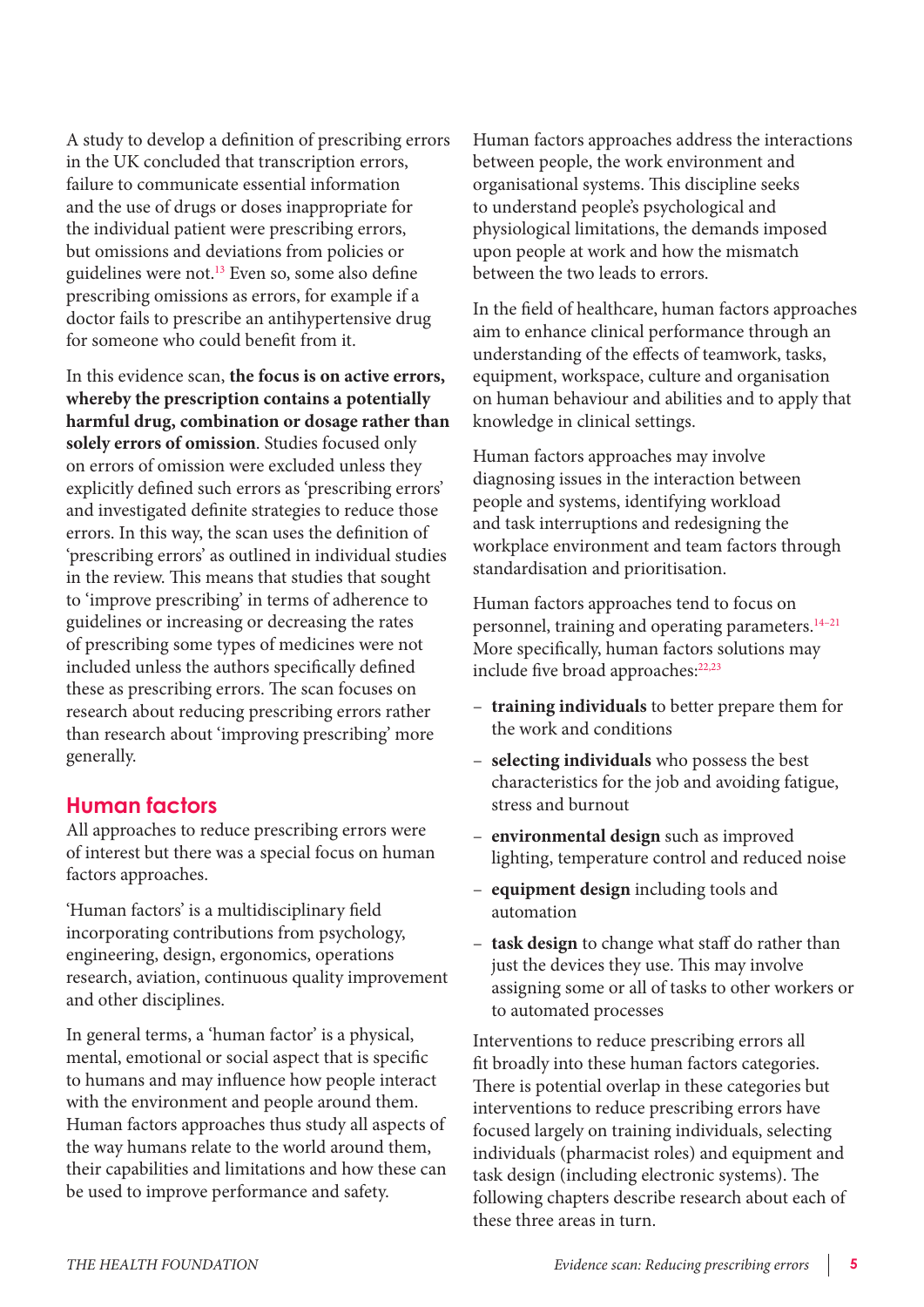## **1.3 Methods**

The scan focused on research articles published in journals in the UK and internationally and was completed over a two-week period.

To identify relevant research, one reviewer searched eight bibliographic databases for studies of any design in any language published between 1990 and early January 2012. The databases comprised Medline, Embase, the Cochrane Library and Controlled Trials Register, PsychLit, Google Scholar, Web of Science, ScienceDirect, and the Health Management Information Consortium.

Search terms included combinations of prescribing error, prescription error, medication error, dosing error, dose error, human factors, task identification, task redesign, workplace environment, situational awareness, team roles, standardisation, prioritisation, workload interruptions, pharmacist, pharmacy, computerised order entry, computerised physician order entry, computerised pharmacist order entry, e-prescribing and similes.

General search terms such as 'prescribing error' were used first to identify the largest range of studies. When research about specific interventions was identified, such as e-prescribing, these interventions were then added as search terms to ensure completeness. In this way the search strategy was initially general, to identify research about a wide variety of interventions, and then became more detailed, to gain in-depth information about the specific interventions identified.

To be eligible for inclusion, studies had to be readily available empirical research or systematic literature reviews which examined some type of outcome relating to reducing prescribing errors. This may include, for example, strategies used to reduce errors, the benefits or costs of doing so, or increases in reporting rates. Studies about the number and type of prescribing errors were not included. Studies that described potential approaches to reducing prescribing errors but did not contain empirical data were also excluded.

While the focus is on prescribing errors, rather than medication errors more generally, the review screened studies related to 'medication errors' because often studies use this terminology rather than the term 'prescribing'. Studies using this broader terminology were included if they contained specific data about prescribing errors.

More than 10,000 articles were scanned and **123 studies met the inclusion criteria.** 

Although prescribing of all types was eligible for inclusion, only research about reducing errors in medication prescribing was identified in the search. The report therefore focuses on reducing errors in medication prescribing.

Findings were extracted from all publications using a structured template and studies were grouped according to key themes to provide a narrative summary of trends.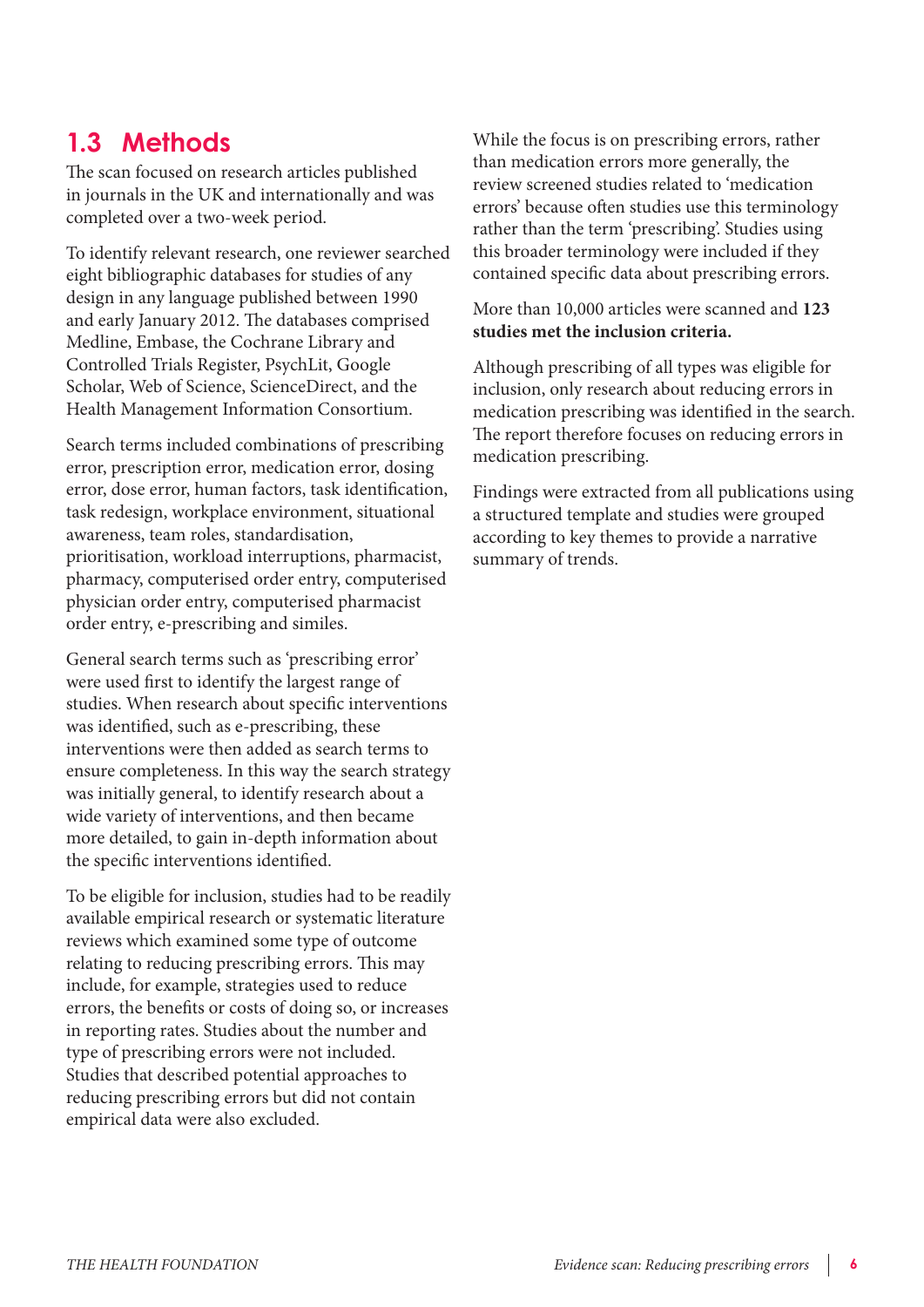## <span id="page-6-0"></span>**2. Education and development**

Training personnel to better prepare them for tasks and work conditions is a human factors approach. This section describes 24 studies about training and educational initiatives to reduce prescribing errors.

Research has focused on using training and development initiatives to reduce prescribing errors in two distinct ways.

- The first relates to reducing errors **during** the prescribing process itself. Here, research has examined one-to-one and group education and improvement projects to stop errors happening in the first place.
- Second, research has examined training and development initiatives to identify and rectify any errors that do occur, to minimise the chance of them harming patients. Here, the focus tends to be on error monitoring and reporting systems.

Research about training and development initiatives is divided into these two subsections below.

## **2.1 Reducing errors during prescribing**

#### **One-to-one education**

Individualised education can take many forms, including 'academic detailing' whereby a professional is visited in their workplace for a one-to-one education session. A [Cochrane Review](http://www.ncbi.nlm.nih.gov/pubmed/10796542) examined face-to-face outreach visits by a trained person to a health professional. 18 randomised trials were included, 13 of which targeted prescribing. All outreach interventions included several components such as written materials or conferences. Reminders or audit and feedback were sometimes used. All studies found improved behaviours. However, few studies examined patient outcomes or costs.24

Another [review](http://www.ncbi.nlm.nih.gov/pubmed/19261953) of interventions to improve prescribing included 29 studies. Educational outreach visits and audit and feedback were most commonly studied and were found to be effective for improving prescribing practice.<sup>25</sup>

Researchers in Australia tested the value of [academic detailing](http://www.ncbi.nlm.nih.gov/pubmed/14566443) to reduce simple errors when prescribing drugs that can be addictive in hospital. One hospital acted as a control and another received academic detailing, where junior doctors received an educational visit and a bookmark reminder containing the requirements for selected drugs. Prescription error rates decreased from 41% to 24% at the hospital receiving academic detailing and the confidence of junior doctors in writing prescriptions increased. There was no change in error rates at the control hospital.<sup>26</sup>

Elsewhere in Australia, a hospital used a decision support tool to help with drug dosing for people with kidney problems. The system was introduced to prescribers using academic detailing. There were improvements in dosing for various drugs. The evaluators concluded that [one-to-one education](http://www.ncbi.nlm.nih.gov/pmc/articles/pmid/20442149/?tool=pubmed) helped to introduce tools for reducing prescribing errors.27

#### **Group education for trainees**

Most studies of group education sessions to reduce prescribing errors focus on training for medical or pharmacy students or registrars.

A prescribing skills course for interns was tested in the [US.](http://www.ncbi.nlm.nih.gov/pubmed/17987410) A pharmacy faculty gave two lectures, attended hospital rounds and took part in clinics. Interns then undertook a written exam and clinical assessment. All interns made at least one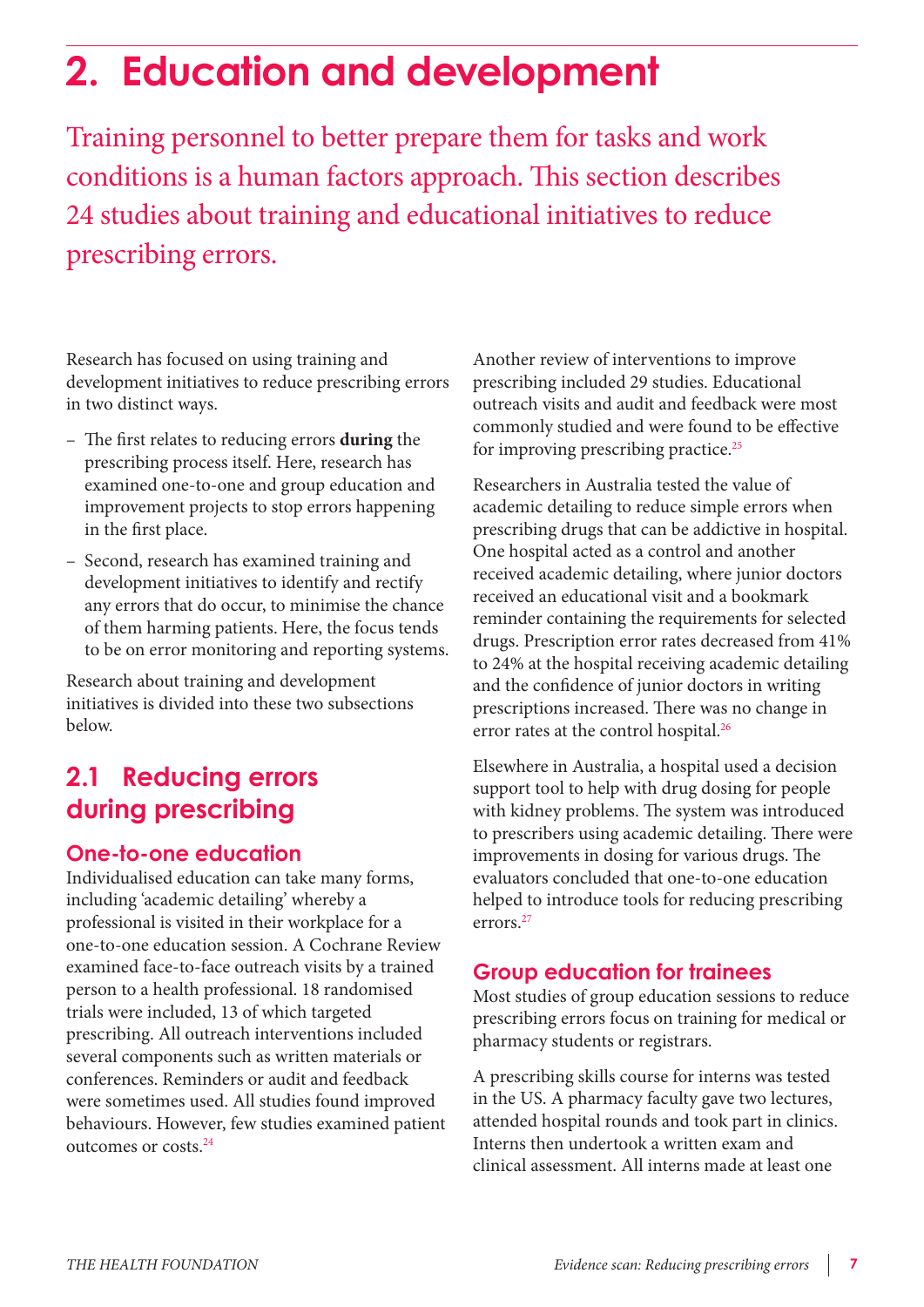prescribing error on the exam, but all passed on the second attempt and gained prescribing privileges after six months. The researchers concluded that the prescribing curriculum was practical and feasible.28 However, studies like these tend not to follow up on results to examine the impact on reducing prescribing errors in practice.

An Objective Structured Clinical Examination (OSCE) is an [assessment tool](http://www.ncbi.nlm.nih.gov/pubmed/17283941) that uses lay people trained to respond to questions in a standardised manner. Students' performance is observed and scored. An OSCE station related to the communication and management of prescription errors was tested with third-year students at one US medical school. In total, 77% of students said that the OSCE station improved their awareness of medication errors and 71% thought that they were more comfortable communicating prescription errors to patients. Feedback about root cause analysis, collaboration with the pharmacist for error analysis, interpersonal and communication skills feedback from faculty, use of a standardised patient and use of an actual prescription that led to a medication error were thought to be helpful.<sup>29</sup>

But not all types of training for students are successful. A hospital in Canada tested a 30-minute [tutorial](http://www.ncbi.nlm.nih.gov/pubmed/17085777) for all fellows and residents starting in the accident and emergency (A&E) department at the beginning of the academic year. The tutorial was followed by a written test. Prescribing errors were reviewed on 18 randomly selected days. There was no difference in prescribing error rates between those who attended and those who did not attend the tutorial.30

#### **Group education for qualified professionals**

Education to reduce prescribing errors has also targeted fully qualified professionals. A neonatal intensive care unit in [Spain](http://www.ncbi.nlm.nih.gov/pubmed/19389122) evaluated the effect of educational sessions for health professionals on the number and type of prescription errors. The prescription error rate reduced from 21% to 3%.<sup>31</sup>

Another hospital in [Spain](http://www.ncbi.nlm.nih.gov/pubmed/18032911) tested ways to improve handwritten prescriptions in neonatal units. Staff took part in training about good prescribing practice and used a pocket PC automatic dosage calculation system. Incorrect prescriptions reduced from 40% to 12%.32

Other studies have examined combined training for both fully qualified professionals and trainees. Researchers in [England](http://www.ncbi.nlm.nih.gov/pubmed/18842975) examined whether prescriber education in tutorials, ward-based teaching and feedback with each new group of trainee medical staff could reduce prescribing errors in intensive care. Prescribing audits before training, immediately after training and six weeks after training were fed back to prescribers with their individual prescribing and error rates and anonymised information about other prescribers' error rates. Prescription errors decreased.<sup>33</sup>

#### **Improvement programmes**

A small number of studies have tested how collaborative improvement projects and networks of professionals may impact on prescribing errors.

Thirteen hospitals in one US state took part in a [collaborative](http://www.ncbi.nlm.nih.gov/pubmed/10840665) project to improve medication safety. Teams were encouraged to make changes to their medication processes based on evaluating their medication systems and ergonomic principles and research. Before and after data from eight of the hospitals suggested a 27% decrease in medication errors, a 13% increase in error detection and prevention and a 24% increase in formal written reporting of errors that reached the patient.<sup>34</sup>

A hospital in Argentina implemented strategies to [change the safety culture](http://www.ncbi.nlm.nih.gov/pubmed/18762510) and reduce medication errors in children and babies. Interventions focused on promoting positive safety culture without punitive management of errors and specific prescribing and drug administration recommendations. The medication error rate decreased from 11% to 7% over a two-year period. Prescribing errors were not analysed separately but were specifically targeted.<sup>35</sup>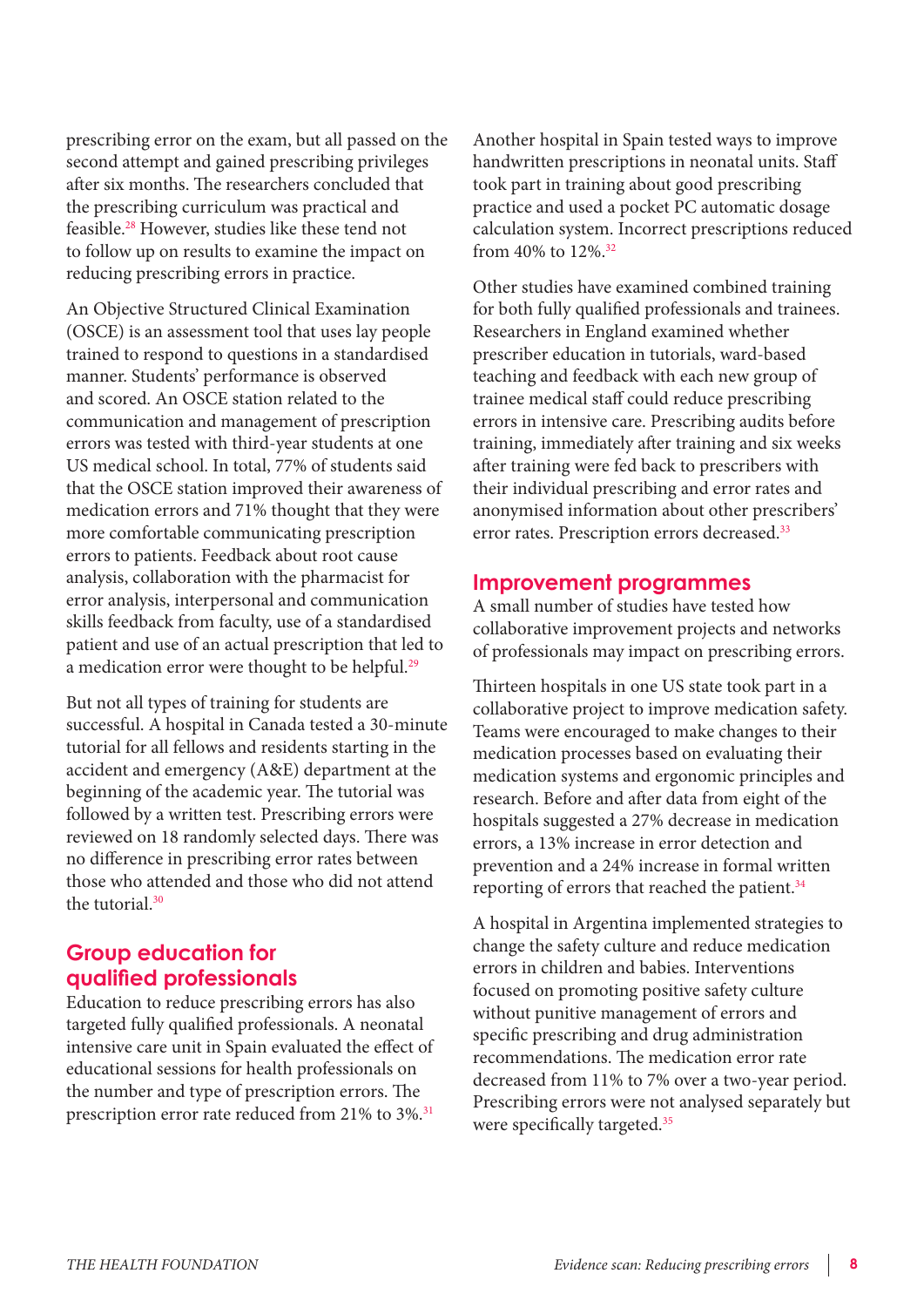## **2.2 Reducing errors after prescribing**

#### **One-to-one education**

Various types of individualised education have also been studied for reducing the impact of errors or identifying errors before they harm patients. In Australia, direct feedback to clinicians was tested to reduce errors from polypharmacy or drug interactions in older people. GPs were sent information about the at-risk patient, relevant clinical guidelines and a personalised covering [letter.](http://www.ncbi.nlm.nih.gov/pubmed/18005132) There was a reduction in the average number of medications prescribed for each person following the prescriber feedback.<sup>36</sup>

Similarly, researchers in Canada examined whether [follow-up letters](http://www.ncbi.nlm.nih.gov/pubmed/11493935) from pharmacists to doctors following inappropriate prescriptions would improve prescribing for people in long-term care. The educational letters briefly described potentially inappropriate prescriptions and suggested alternatives. 38% of potentially inappropriate prescriptions were changed by the doctor following a letter $37$ 

Researchers in the US tested whether a computerised drug review database linked to a telepharmacy intervention reduced inappropriate medication use in 23,269 people aged 65 years or older. Computer alerts triggered [telephone calls to](http://www.ncbi.nlm.nih.gov/pubmed/9786375)  [doctors](http://www.ncbi.nlm.nih.gov/pubmed/9786375) from pharmacists with training in older people's medicine who could discuss substitution options. As a result, 24% changed to a more appropriate drug.<sup>38</sup>

Education may also be informal and result from interactions between staff members. Researchers in the US assessed the views of pharmacy directors, medical centre executives and pharmacists about the value of pharmacist residency training programmes. Participants believed that residency programmes had many benefits and that these outweighed costs. They thought that [pharmacy](http://www.ncbi.nlm.nih.gov/pubmed/22215362)  [residents](http://www.ncbi.nlm.nih.gov/pubmed/22215362) helped to reduce medication errors by educating prescribers and checking prescribing.<sup>39</sup>

[Patients](http://www.ncbi.nlm.nih.gov/pmc/articles/pmid/17460134/?tool=pubmed) have been targeted for education in a small number of instances. In one study, 913 US outpatients with potential prescribing errors were identified and randomly assigned to provider feedback or usual care. However, after one year there was no difference in adverse drug events.<sup>40</sup>

#### **Group education for trainees**

Researchers in Canada evaluated a [computer](http://www.ncbi.nlm.nih.gov/pmc/articles/pmid/19885070/?tool=pubmed)  [training module](http://www.ncbi.nlm.nih.gov/pmc/articles/pmid/19885070/?tool=pubmed) to improve third-year pharmacy students' ability to identify and correct prescribing errors. The module helped increase the identification of errors.<sup>41</sup>

In the US, first-year pharmacy students took part in laboratory [simulations](http://www.ncbi.nlm.nih.gov/pmc/articles/pmid/19885068/?tool=pubmed) to help identify and prevent medication errors, including prescribing errors. Following simulations and role plays, students' knowledge and awareness of medication errors improved as did their confidence in recognising and preventing errors and communicating about them.<sup>42</sup>

However, studies like these tend not to follow up to examine the impact on reducing prescribing errors in practice.

#### **Improvement programmes**

A hospital in [Switzerland](http://www.ncbi.nlm.nih.gov/pubmed/12424584) tested various approaches for reducing the impact of adverse drug incidents. Non punitive incident monitoring was set up in a neonatal-paediatric intensive care unit. Systems changes included double checking for potentially harmful drugs, using a standardised prescription form and contacting the national drug control agency about misleading drug labels. Most of the system changes were based on minor critical incidents which were only detected after a long period of time. They resulted in some potential errors being caught, including prescribing errors.<sup>43</sup>

Another popular educational and improvement method is audit and feedback. Changes are monitored over time and prescribers and pharmacists are given written feedback about their own performance in comparison to others. A Cochrane Review about [audit and feedback](http://www.ncbi.nlm.nih.gov/pubmed/10796520) included 37 randomised trials, including some about prescribing. Effects were varied. The reviewers concluded that audit and feedback can sometimes be effective in improving the practice of health professionals, in particular prescribing and diagnostic test ordering, but effects tend to be small.<sup>44</sup>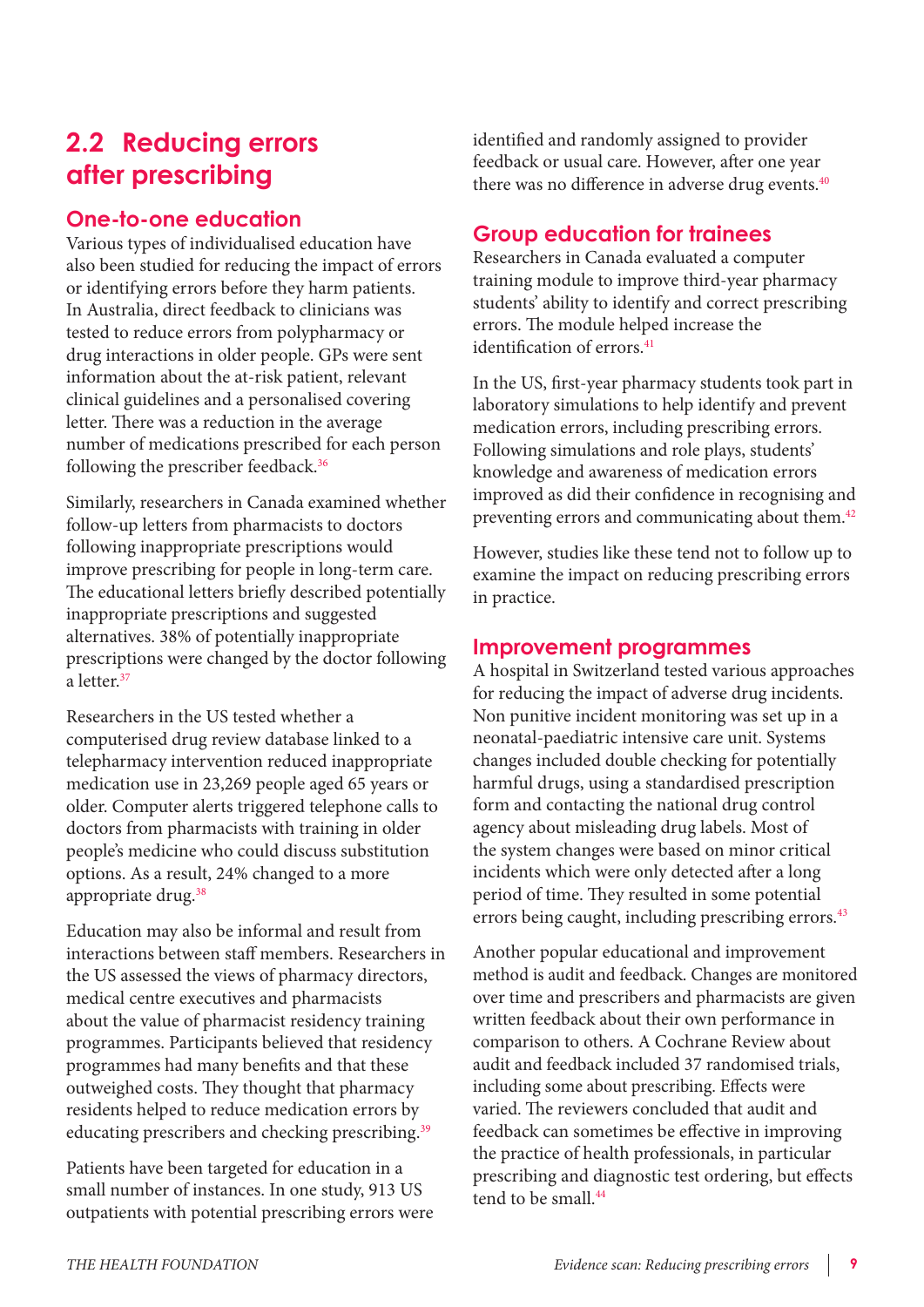#### **Error monitoring and reporting**

Monitoring and reporting on errors may in itself serve to raise awareness and support improvement. A neonatal intensive care unit in [Spain](http://www.ncbi.nlm.nih.gov/pubmed/18710435) tested whether prescribing errors would decrease merely as a result of observation and recording of errors. The prescription error rate reduced from 33% to 19%. Rates of incorrect dosing and lack of dose specification in prescriptions reduced significantly but there was no change in transcription errors.<sup>45</sup>

A hospital in [New Zealand](http://www.ncbi.nlm.nih.gov/pubmed/18298560) conducted audits over a 10-year period to improve the quality of written prescriptions. Initially there was a high rate of insufficient documentation and illegible prescriptions. Interventions designed to address deficiencies included feeding back audit results, education sessions for doctors and nurses on prescribing and medication errors and changes to systems, such as modifying medication charts, developing hospital-wide prescribing standards and an alert notification system. Over time, legibility and documentation improved.46

A system was set up to report on medication errors at one hospital in [France](http://www.ncbi.nlm.nih.gov/pubmed/21210845). 60% of medication errors related to prescribing. The system was found to be feasible and resulted in steps being taken to reduce errors. Success factors included a blamefree approach and ensuring that the system was  $confidential$ <sup> $47$ </sup>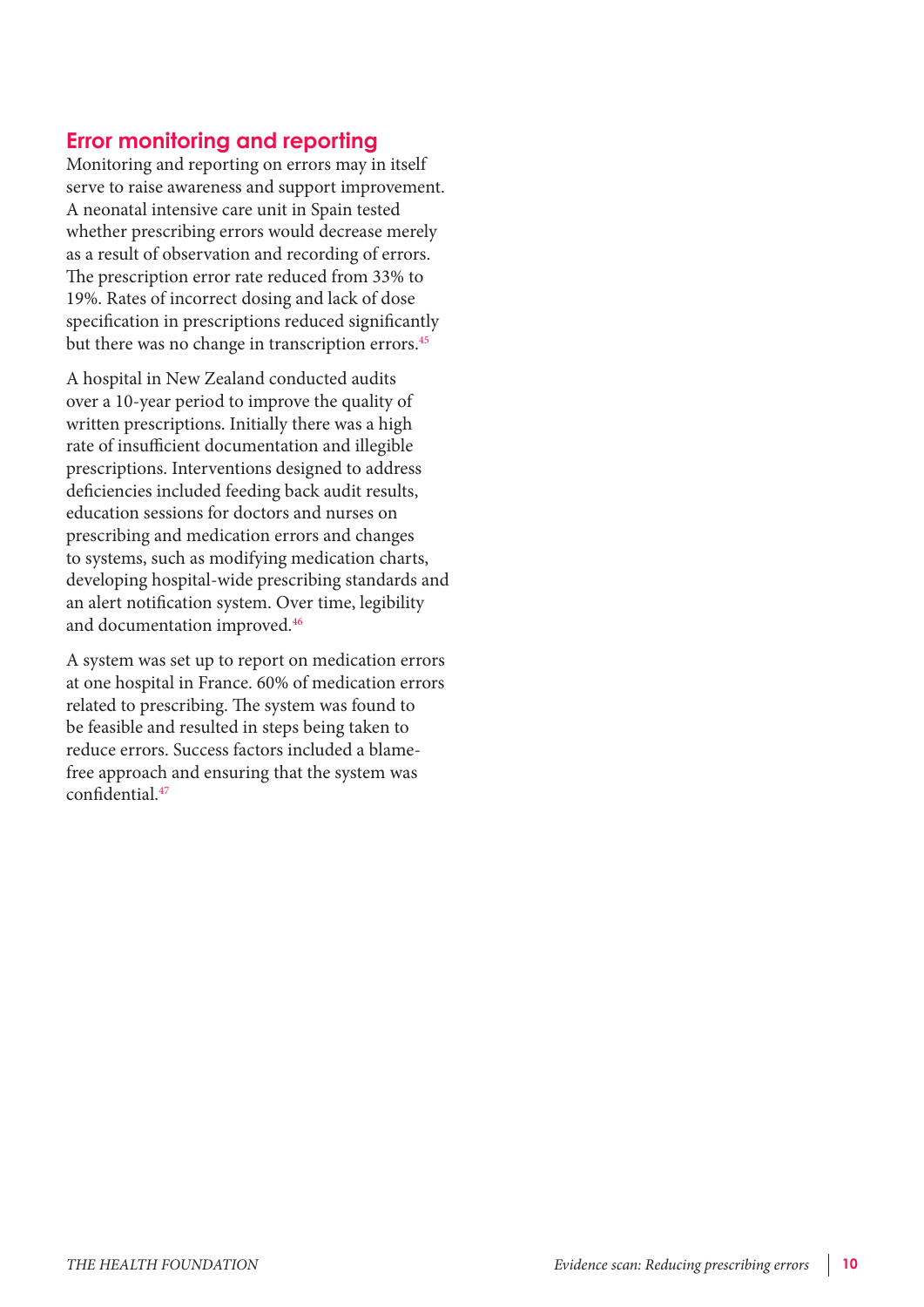## <span id="page-10-0"></span>**3. Expanding professional roles**

Selecting appropriate personnel is an important human factors approach. This section describes 19 studies about initiatives relating to roles and personnel to reduce prescribing errors.

As with studies about education and development, research has focused on using varying professional roles and skill mix to reduce prescribing errors in two distinct ways.

- The first relates to roles during the prescribing process to reduce the likelihood of errors happening in the first place. Here, research is very limited, and has examined prescribing by nurses versus doctors.
- Second, research has examined the use of healthcare professionals to identify and rectify any errors that do occur, to minimise the chance of them harming patients. Here, the focus tends to be on expanding the role of pharmacists to perform checks and identify errors.

Research about roles is divided into these two subsections below.

### **3.1 Reducing errors during prescribing**

Few studies have examined how professional roles can be expanded to reduce prescribing errors. One exception is a study of engaging nurses in roles usually performed by doctors. A hospital in Iran tested whether a collaborative prescription order entry method consisting of [nurse](http://www.ncbi.nlm.nih.gov/pmc/articles/pmid/20185400/?tool=pubmed) order entry followed by doctor verification and countersignature is as effective as a strictly physician order entry method in reducing prescribing errors in the neonatal ward. In both systems a warning and suggested change appeared when the dose or frequency of the prescribed medication was incorrect. The rate of medication errors was 40% lower for nurse order entry compared to doctor order entry. Prescription

errors decreased from 10% to 5% and the number of warnings that doctors complied with increased from 44% to 68%.48

## **3.2 Reducing errors after prescribing**

#### **Pharmacist roles**

Most studies about reducing errors after prescriptions have been written have been undertaken in hospital, particularly in the US. The most common interventions related to specific roles focusing on pharmacists.

Pharmacist roles to identify prescribing errors and to stop them reaching patients include:

- checking for errors as prescriptions are received at the pharmacy and contacting prescribers for clarification or amendment before filling prescriptions
- visiting wards to review charts and provide advice to prescribers about individual patients
- reconciling the medicines patients usually take with what they are prescribed in hospital
- providing medication reviews upon discharge.

Each of these initiatives is explored in turn.

Pharmacists have also run one-to-one or group education sessions for prescribers but these interventions tend to focus on prevention rather than error identification. Studies of this nature were covered in the previous section.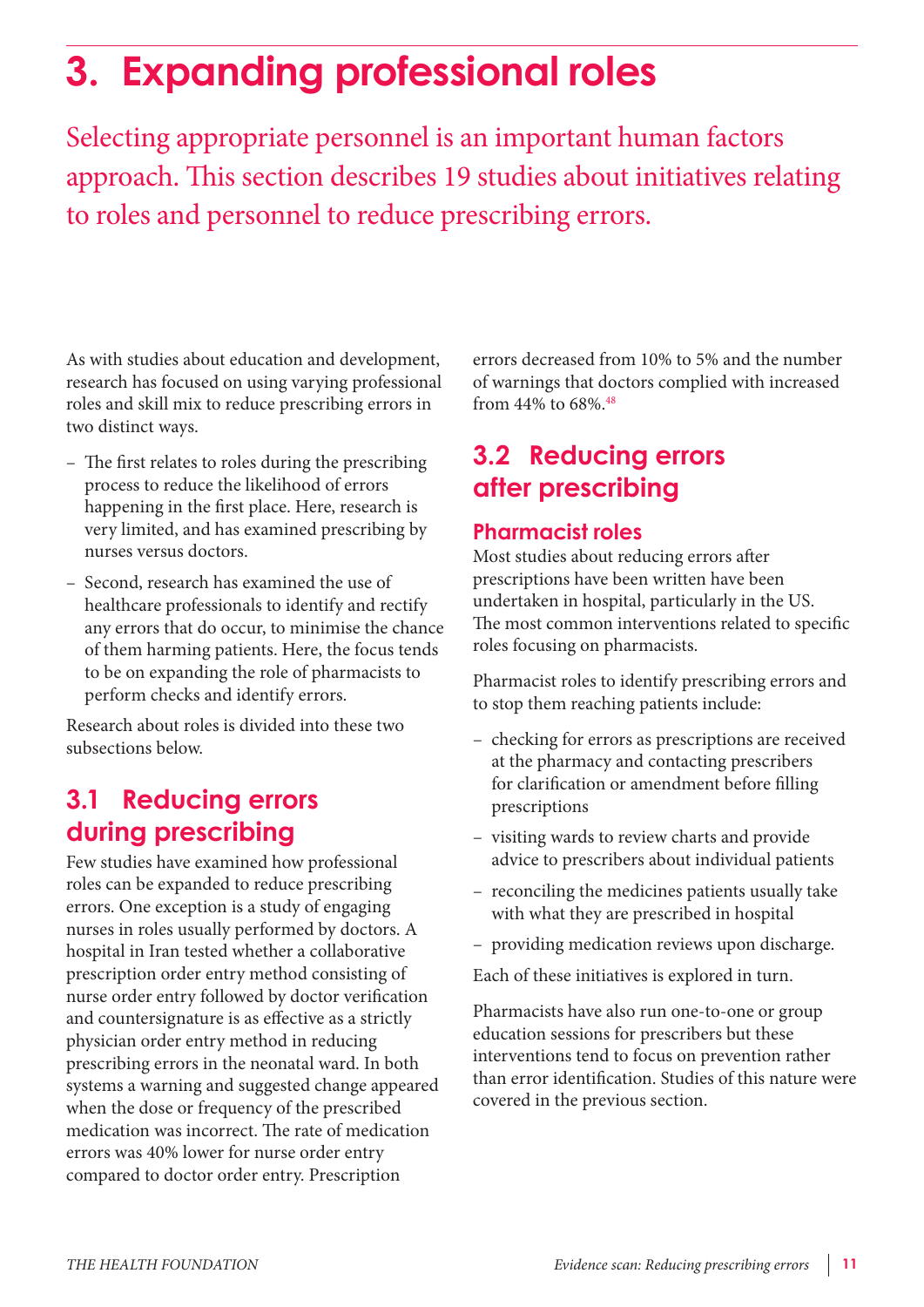#### **Checking medication orders**

A number of studies have examined the value of asking pharmacists to specifically check and review medication orders. For instance, pharmacists at a [US](http://www.ncbi.nlm.nih.gov/pubmed/17667207) hospital used an electronic system to review all prescriptions. This alerted the prescriber and pharmacist to dosage errors and allergies and reduced prescription errors.<sup>49</sup>

Another [US](http://www.ncbi.nlm.nih.gov/pubmed/17200262) hospital examined how paediatric clinical pharmacists intercept prescription errors. In total, 78% of potentially harmful prescribing errors were intercepted by pharmacists.<sup>50</sup>

A hospital in [England](http://www.ncbi.nlm.nih.gov/pubmed/20925440) examined the impact of pharmacists on preventing prescribing errors at discharge. Routinely collected data showed that 8% of all medication orders had an intervention by a pharmacist. Pharmacists intercepted 83% of erroneous orders without referring to doctors. Omission, drug selection and dosage errors were the most common.<sup>51</sup>

Researchers in the [Netherlands](http://www.ncbi.nlm.nih.gov/pubmed/11888354) analysed the costs and benefits of hospital pharmacy staff detecting prescribing errors. Over a five-day period, 10% of 3,540 medication orders in two Dutch hospitals contained an error. Estimated benefits amounted to 9,867 Euro compared to 285 Euro in staff time  $costs<sup>52</sup>$ 

But interventions involving checks by pharmacists are not always successful. Researchers in France examined how [pharmacy validation](http://www.ncbi.nlm.nih.gov/pubmed/17599923) can be used as a secondary filter for eliminating errors from a computerised order entry system. All prescriptions over a five-day period were analysed at one hospital. Pharmacy validation produced only a moderate short-term impact on potential prescribing errors.<sup>53</sup>

#### **Pharmacists on wards**

Another strategy is to engage pharmacists to check prescribing on hospital wards. In the [Netherlands](http://www.ncbi.nlm.nih.gov/pmc/articles/pmid/20920322/?tool=pubmed), a clinical pharmacist reviewed medication orders for patients admitted to the intensive care unit and discussed recommendations during patient review meetings with attending doctors. Over an eight and a half month period, the rate of prescribing

errors was lower than before the intervention and preventable adverse drug events were reduced. The intervention cost 3 Euro per monitored day but potentially saved 26 to 40 Euro per monitored day by preventing adverse drug events.<sup>54</sup>

Similarly, pharmacists reviewed prescriptions on the surgical wards at one hospital in [Canada](http://www.ncbi.nlm.nih.gov/pubmed/10152783) and provided group educational sessions for doctors. Doctors accepted 90% of pharmacist recommendations. There was a 9% decrease in drug  $costs$ <sup>55</sup>

#### **Medicine reconciliation**

Medication reconciliation, whereby a pharmacist checks usual medicines against planned prescribing, can take place in hospital or in primary care. A [systematic review](http://www.ncbi.nlm.nih.gov/pubmed/19737997) of four studies examined medication reconciliation interventions in both settings. One randomised trial and one before and after study evaluated pharmacist medication review at hospital discharge. Neither found a benefit. Two before and after studies examining systematic medication reconciliation at each primary care visit had conflicting findings.<sup>56</sup>

In the [UK,](http://www.ncbi.nlm.nih.gov/pubmed/20978003) a pharmacist independent prescriber completed systematic medicine reconciliation in A&E and initiated an inpatient prescription chart. Medicine reconciliation completed within 24 hours of admission increased from 50% to 100% and prescription chart initiation in A&E increased from 6% to 80%. The prescribing error rate was reduced from 3.3 errors to 0.04 errors per patient.<sup>57</sup>

Elsewhere in the [UK,](http://www.ncbi.nlm.nih.gov/pubmed/19335488) a cost analysis of five different strategies for preventing medication errors at hospital admission used models and previous studies. Pharmacist reconciliation of medicines was found to be cost effective<sup>58</sup>

#### **Pharmacist discharge services**

One hospital in the [Netherlands](http://www.ncbi.nlm.nih.gov/pmc/articles/pmid/20809276/?tool=pubmed) examined the effect of a clinical pharmacist discharge service on medication discrepancies and prescription errors in people with heart failure. One group received usual care by doctors and nurses. The other received a review of discharge medication by pharmacists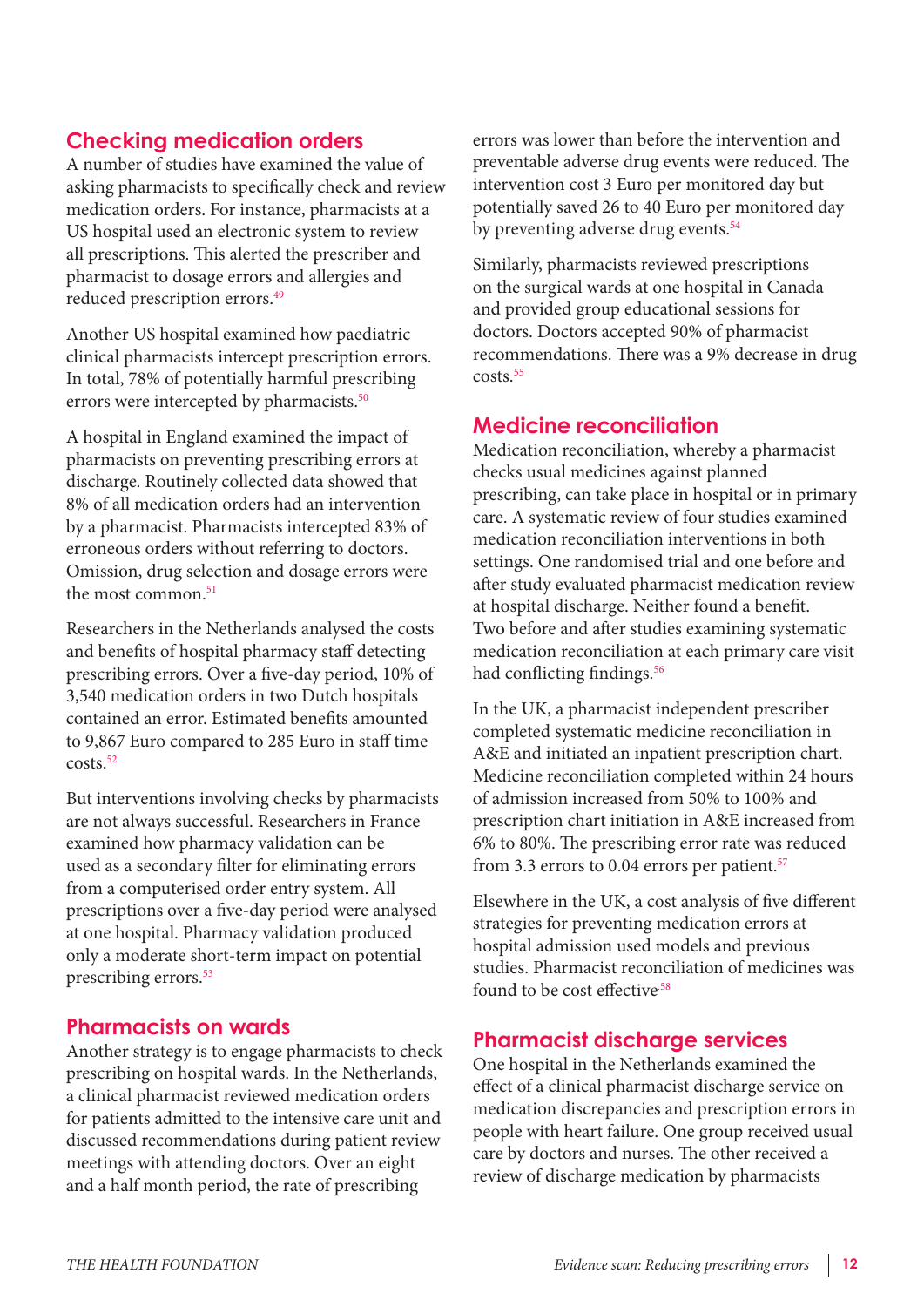who alerted specialists to prescribing errors, gave patients information, prepared a written overview of discharge medication and communicated with community pharmacists and GPs. The pharmacist discharge service was associated with fewer medication discrepancies and prescription errors at one-month follow up (39% versus 68% of people in the control group).<sup>59</sup>

#### **Multifaceted hospital interventions**

Sometimes a range of interventions involving pharmacists are implemented simultaneously. One paediatric intensive care unit in [Egypt](http://www.ncbi.nlm.nih.gov/pubmed/21418100) introduced a structured medication order chart, doctor education by pharmacists, provision of dosing assists and performance feedback to doctors. Prescribing error rates reduced from 78% to 35%. Potentially severe errors reduced from 30% to 7%.<sup>60</sup>

A [systematic review](http://www.ncbi.nlm.nih.gov/pubmed/17536876) examined the frequency of medication and prescribing errors in neonatal intensive care units. In 11 studies, the highest reported rate was 5.5 medication errors per 100 prescriptions, but rates varied widely between studies partly due to differences in definitions and methods. Dose errors were the most common. Computerised physician order entry, participation of pharmacists in ward rounds and pharmacist review of prescriptions prior to dispensing were suggested to improve medication safety, but there were few high-quality evaluation data available.<sup>61</sup>

#### **Pharmacists in primary care**

Studies are also available about the role of pharmacists in reducing prescribing errors in primary care. However, most of the research in this area is relatively small scale and descriptive and observational. It tends to describe interventions undertaken in a small number of sites, and little detailed or long-term data about outcomes are available.

For instance, a [US](http://www.ncbi.nlm.nih.gov/pubmed/16415659) study examined the pharmacist's role in improving medication safety in primary care using focus groups with pharmacists and patients. Patients were likely to see multiple doctors but only one pharmacist. They were more likely to report

medication errors to the pharmacist than to their doctor. Pharmacists acted as the final interceptors, detecting errors in prescriptions before they reached patients.<sup>62</sup>

Pharmacists may contact primary care doctors to clarify prescriptions or suggest changes. In the US, [call backs](http://www.ncbi.nlm.nih.gov/pubmed/16492002) from pharmacies to 22 primary care practices were logged over a two-week period. Keeping records of the number and type of queries from pharmacists helped practices develop specific interventions to reduce errors.<sup>63</sup>

Some proactive approaches to pharmacist review have also been tested. In Switzerland six [quality](http://www.ncbi.nlm.nih.gov/pubmed/20215496)  [circles](http://www.ncbi.nlm.nih.gov/pubmed/20215496) were set up whereby six community pharmacists reviewed the prescribing of 24 GPs. Key elements included the review of specific prescriptions, continuous quality improvement and education, local networking and feedback of comparative data about costs and drug choices. Analysis of nine years' worth of data found improved quality and safety of prescribing and a 42% decrease in drug costs compared to a control group, representing savings of US\$225,000 per GP per year.<sup>64</sup>

#### **Nursing homes**

A [review](http://www.ncbi.nlm.nih.gov/pmc/articles/pmid/20624609/?tool=pubmed) of 18 randomised trials of interventions to improve prescribing in nursing homes found that seven studies described educational approaches such as outreach visits, five studies described clinical pharmacist activities such as medication reviews and two studies described computerised decision support. Two studies described multidisciplinary approaches and two described multifaceted approaches. Improvements in prescribing were found in 83% of studies. In some cases, this included reductions in prescribing errors, but most of the interventions focused on improving suboptimal prescribing which was outside the scope of this evidence scan.<sup>65</sup>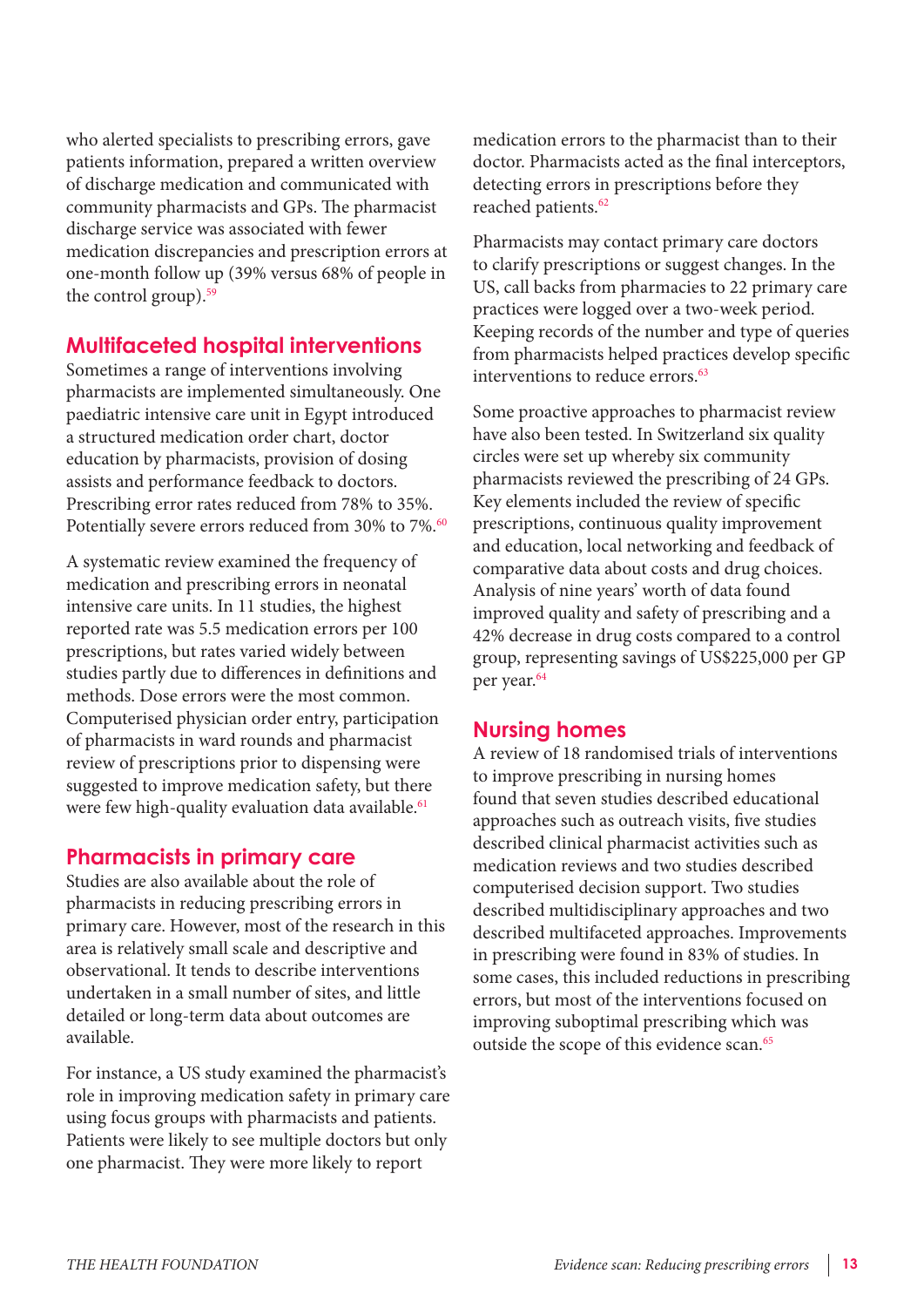## **3.3 Other human factors issues**

Other human factors issues such as fatigue, concentration levels and stress may all have an impact on prescribing behaviour. It has also been suggested that [temporary staff](http://www.ncbi.nlm.nih.gov/pubmed/21733020) are more likely to be associated with medication errors.<sup>66</sup>

While descriptive articles are available about these human factors concepts and their potential impact on safety issues, no empirical research was identified about interventions targeting these factors specifically to reduce prescribing errors.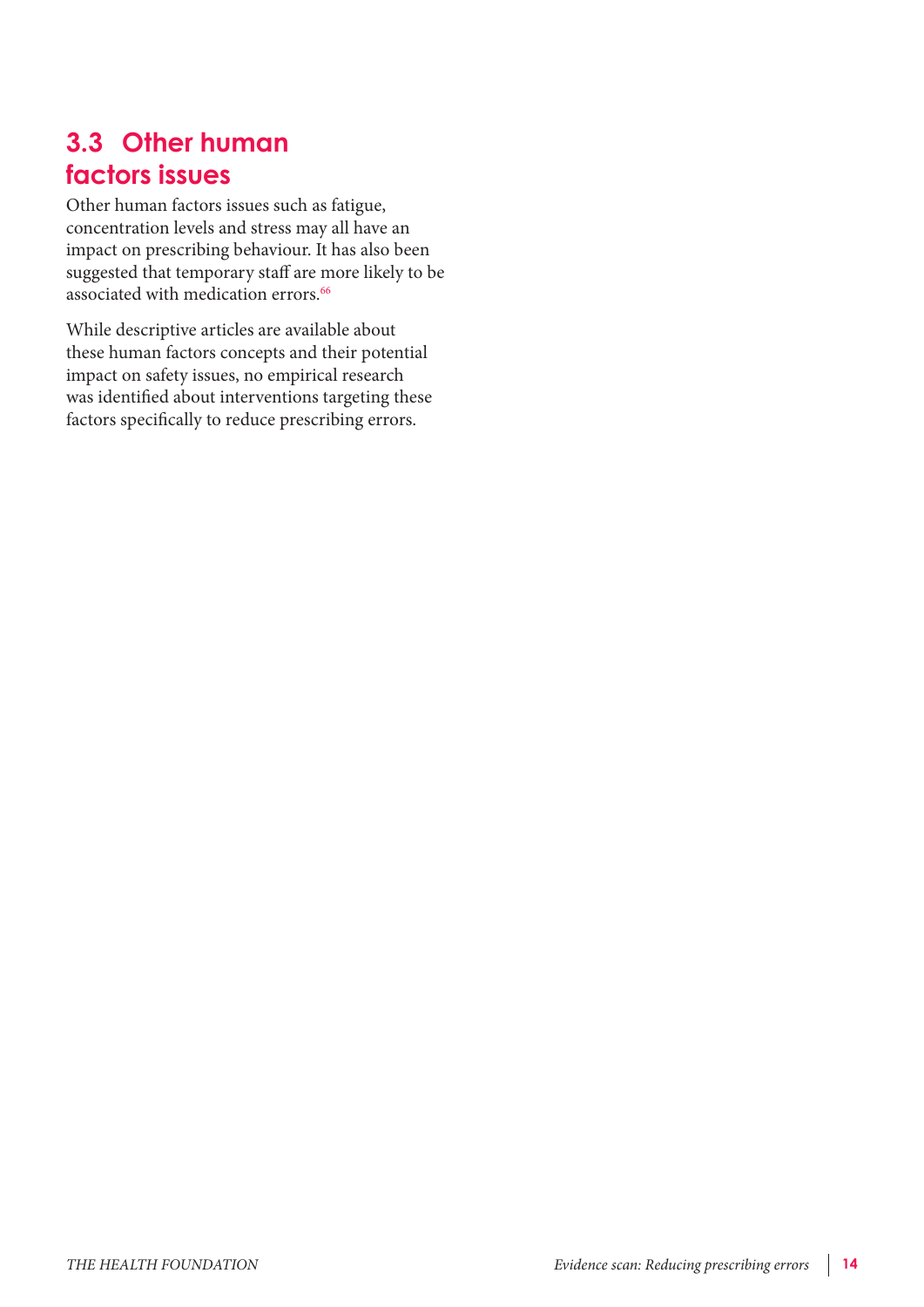## <span id="page-14-0"></span>**4. Tools**

Redesigning equipment and tasks can reduce prescribing errors. This section describes 80 studies about tools that have been used to reduce prescribing errors.

Human factors approaches are concerned with the interface between tools and systems and the personnel responsible for them. The majority of studies about re-designing equipment and tasks to reduce prescribing errors focus on electronic prescribing systems (e-prescribing) and computerised decision support systems. These studies tend to describe implementation of specific systems and their outcomes, but do not usually examine the interlinkages with workflow, interruptions and other human factors.

Studies about computerised tools are described in this section because the majority of research about reducing prescribing errors has focused on such tools. However, it is acknowledged that the research tends to focus on the technology rather than the interface between technology and personnel.

Almost all of the studies focus on how tools can be used to reduce errors during the prescribing process itself, but some of the tools can also be used as a way of identifying errors after they have occurred.

When interpreting the findings in this section it is important to remember that there are **differences in prescribing and in the roles of pharmacists in various countries**. For example, electronic systems have been set up to reduce transcription errors but transcription errors do not apply in the same way in the UK as in the US. In the UK, doctors write directly onto a drug chart or into an electronic prescribing system rather than onto a piece of paper which is then transcribed by someone else. Studies that focus on reducing transcription errors of this nature are therefore of limited relevance to the UK.

Similarly, electronic prescribing is already standard in primary care in the UK, whereas in the US this is just beginning to get established. A great deal of research has been undertaken in the US about e-prescribing systems, but the findings perhaps merely serve to reinforce what is already standard practice in the UK.

## **4.1 E-prescribing**

#### **Hospital care**

E-prescribing is also known by the terms computerised physician order entry (CPOE), computerised provider order entry or computerised pharmacist order entry (in the US where pharmacists may transcribe prescribers' handwritten orders into a computer system). This is an electronic process for entering instructions about patient treatment. Orders for medication, equipment or other treatments are communicated over a [computer network](http://en.wikipedia.org/wiki/Computer_network) to various medical staff and departments such as [pharmacy](http://en.wikipedia.org/wiki/Pharmacy), laboratory or [radiology](http://en.wikipedia.org/wiki/Radiology) who are, in turn, responsible for filling those orders.

Before e-prescribing systems were available, in the US doctors traditionally wrote out or verbally stated their instructions for patient care, which were then [transcribed](http://en.wikipedia.org/wiki/Transcription_(linguistics)) by nurses or ancillary staff before being actioned. It was thought that such handwritten notes may result in more errors and delays<sup>67</sup> and, as a result, the US Institute of Medicine recommended e-prescribing be implemented as standard.<sup>68</sup>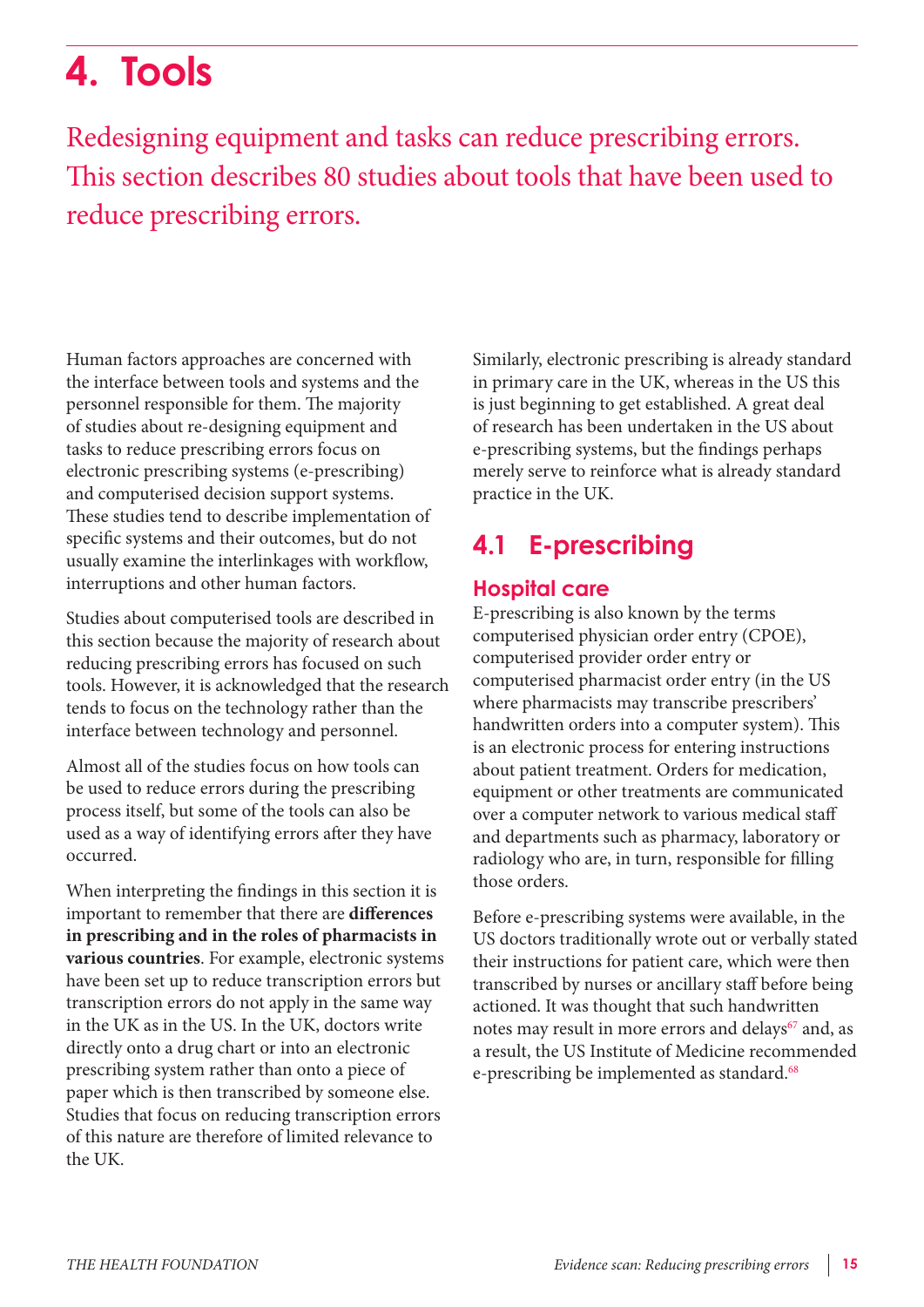E-prescribing systems aim to reduce delay in accessing medication or treatment, reduce errors related to handwriting or [transcription,](http://en.wikipedia.org/wiki/Transcription_(linguistics)) allow orders to be made at the point of care or off-site and simplify inventory and charging processes.

The systems often have decision support tools built in whereby the system automatically checks for duplicate or incorrect doses or tests, provides alerts to let the prescriber know that a dose is too high or may interact with other medications, or highlights clinical guidelines or other ways to improve evidence-based treatment. This section includes studies about e-prescribing systems with and without inbuilt decision support tools (often the distinction is not made clear in the studies). The next subsection examines research about the impacts of decision support tools themselves.

A large number of studies have found benefits from e-prescribing, and it is commonly suggested that such tools can [reduce](http://www.ncbi.nlm.nih.gov/pubmed/21938969) prescribing errors by [around](http://www.ncbi.nlm.nih.gov/pmc/articles/pmid/17662088/?tool=pubmed)  [a half.](http://www.ncbi.nlm.nih.gov/pmc/articles/pmid/17662088/?tool=pubmed) 69,70

For instance, a [systematic review](http://www.ncbi.nlm.nih.gov/pmc/articles/pmid/18579832/?tool=pubmed) found that 23 out of 25 studies about e-prescribing which reported on the medication error rate found improvements. Six out of nine studies that analysed the effects on potential adverse events found reduced risks. Four out of seven studies that analysed the effect on actual adverse drug events found reduced risks. Studies of locally developed systems, those comparing e-prescribing to handwritten prescriptions and studies using manual chart review to detect errors, found greater improvements.<sup>71</sup>

Another review of 12 studies compared handwritten versus computerised prescription orders. 80% of studies about e-prescribing reported fewer prescribing errors compared with handwritten orders. The use of e-prescribing was associated with a 66% reduction in prescribing errors in [adults](http://www.ncbi.nlm.nih.gov/pmc/articles/pmid/18211517/?tool=pubmed), but not children.<sup>72</sup>

Studies from many parts of the world with diverse health systems have found that e-prescribing systems can reduce prescribing errors. For example, researchers in [England](http://www.ncbi.nlm.nih.gov/pubmed/18206691) assessed e-prescribing

in a nephrology outpatient clinic at a paediatric hospital. The overall prescribing error rate was 77% for handwritten items and 5% with e-prescribing. Before e-prescribing, 73% of items were missing essential information and 12% were judged illegible. After e-prescribing was introduced, 1% of items were missing essential information and there were no illegibility errors. The number of error-free patient visits increased from 21% to 90%.<sup>73</sup>

Researchers in [Canada](http://www.ncbi.nlm.nih.gov/pubmed/12949274) examined the impact of e-prescribing on medication errors and adverse drug events in hospitalised children over a six-year period. Compared to wards using handwritten orders, the computerised system was associated with a 40% lower medication error rate. However, there was no impact on adverse drug events.<sup>74</sup>

Over a four-year period, a [US](http://www.ncbi.nlm.nih.gov/pmc/articles/pmid/10428004/?tool=pubmed) hospital introduced an e-prescribing system and incorporated decision support features. The medication error rate (excluding missed doses) fell by 81%. Serious medication errors that were not intercepted fell by 86%. Dose errors, frequency errors, route errors, substitution errors and allergies all reduced.<sup>75</sup>

Another [US](http://www.ncbi.nlm.nih.gov/pubmed/11593885) hospital implemented e-prescribing with features designed to improve medication safety such as required fields, use of pick lists, enhanced workflow features, alerts and reminders and access to online reference information. The system was associated with a reduced error rate.<sup>76</sup>

A [US A&E](http://www.ncbi.nlm.nih.gov/pubmed/18693965) department found that before e-prescribing there were 222 prescribing errors per 100 orders compared to 21 per 100 orders afterwards.77

Another study tested e-prescribing in a [US](http://www.ncbi.nlm.nih.gov/pubmed/14702449)  [children's critical care unit](http://www.ncbi.nlm.nih.gov/pubmed/14702449). Before implementation, there were about 2 potential adverse drug events per 100 orders compared to 1 per 100 orders afterwards. There was a 96% reduction in errors.78

A before and after study in a public hospital in [Pakistan](http://www.ncbi.nlm.nih.gov/pubmed/21627699) found that prescribing errors for inpatients were 23% during paper-based prescribing and 8% after the introduction of e-prescribing. The error rate for patients upon discharge was 17% for paper-based prescribing and 4% after introducing e-prescribing.79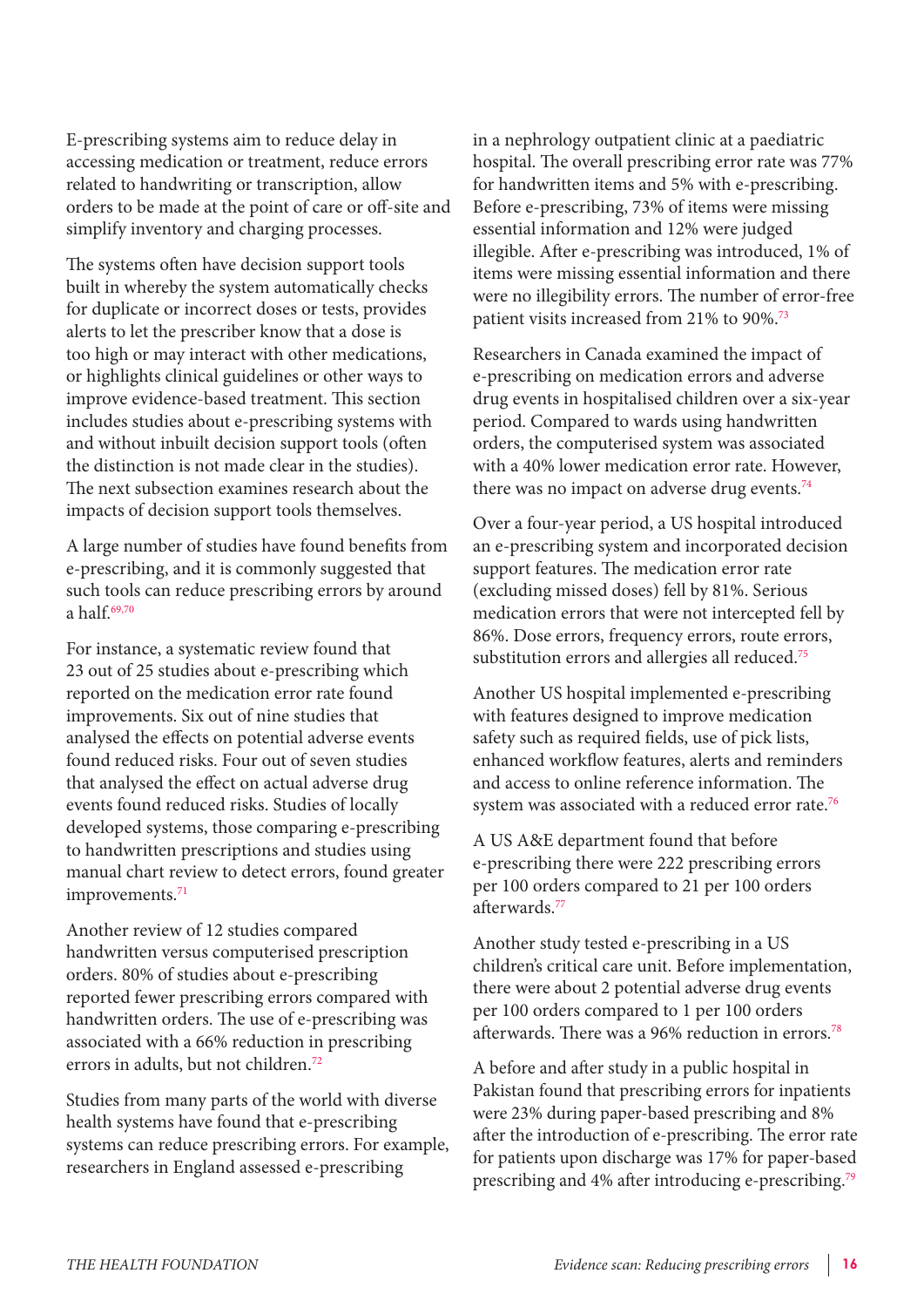In [Spain,](http://www.ncbi.nlm.nih.gov/pubmed/21074470) a hospital unit using handwritten prescriptions was compared with another using e-prescriptions. Handwritten prescriptions were associated with a 20% error rate compared to 9% in electronically assisted prescriptions. Omission errors were also lower with e-prescriptions.<sup>80</sup>

Intensive care units at one hospital in [Belgium](http://www.ncbi.nlm.nih.gov/pmc/articles/pmid/16469126/?tool=pubmed) tested whether a computerised system could reduce the incidence and severity of prescription errors. One unit used a paper-based system and another used e-prescribing. There were fewer prescription errors with the computerised system (3% versus 27%) and fewer adverse drug events.<sup>81</sup>

A hospital in [France](http://www.ncbi.nlm.nih.gov/pubmed/12840964) compared two prescribing and medication distribution systems on a paediatric nephrology ward: a handwritten prescription plus ward stock distribution system versus computerised prescription plus unit dose drug dispensing system. Over an eight-week period, the computerised prescription error rate was 11% and the handwritten prescription error rate was 88%.<sup>82</sup>

A hospital in the [Netherlands](http://www.ncbi.nlm.nih.gov/pmc/articles/pmid/19717798/?tool=pubmed) tested decision support and computerised order entry. The proportion of prescriptions containing one or more errors reduced from 55% to 17%.<sup>83</sup>

Some hospitals have modified or developed specialised e-prescribing systems to target people with particular conditions or to address specific types of errors. A systematic review of e-prescribing in hospital paediatric care and neonatal, paediatric or adult intensive care settings included 12 observational studies. [Meta analysis](http://www.ncbi.nlm.nih.gov/pubmed/19336379) found a decreased risk of prescription errors. There was no reduction in adverse drug events or mortality rates.84

Dose calculation errors are the most common type of medication error in [children and babies](http://www.ncbi.nlm.nih.gov/pubmed/18035864). A systematic review examined interventions to reduce the risk of this type of error. 28 studies were included, mostly about e-prescribing. Most studies of e-prescribing found some reduction in errors. However, one study found increased mortality after the implementation of e-prescribing.<sup>85</sup>

Most research focuses on the potential of e-prescribing to avoid errors during the initial prescribing process, but these tools can also be used to identify errors after the prescription has been entered. A [US](http://www.ncbi.nlm.nih.gov/pubmed/21084323) hospital aimed to reduce oral chemotherapy related prescribing errors intercepted by clinical pharmacists prior to reaching the patient. A multidisciplinary team identified key elements of the oral chemotherapy process using healthcare failure modes and effects analysis (HFMEA) then implemented e-prescribing which reduced the risk of prescribing error by 69%.86 Pharmacists used the system to check and amend prescriptions.

E-prescribing systems have also been used to try to reduce errors indirectly. For example, researchers in [England](http://www.ncbi.nlm.nih.gov/pmc/articles/pmid/21558099/?tool=pubmed) tested whether data routinely produced by an e-prescribing system could be used to identify doctors at higher risk of making a serious prescribing error, with the aim of intervening with these doctors. 848,678 prescriptions by 381 junior doctors at one hospital over a year long period were analysed. Doctors varied greatly in the extent to which they triggered and responded to alerts of different types. It was not possible to use data about the number and type of alerts to identify doctors at high risk of making serious errors.<sup>87</sup>

Not all studies of e-prescribing have found favourable results. Researchers in [Canada](http://www.ncbi.nlm.nih.gov/pubmed/21414109) evaluated commercially available prescribing software in hospital outpatient clinics. Data from 22 weeks when the system was not available were compared with 44 weeks when the system was available. During intervention weeks, about 8% of prescriptions were electronic and the rest were handwritten. There was no difference in prescription error rates<sup>88</sup> but this may be due to the very low uptake rate of the system.

A hospital in [Portugal](http://www.ncbi.nlm.nih.gov/pubmed/16228636) examined an e-prescribing system with a dose distribution tool. The tool helped to reduce medication errors related to transcribing and patient identification, but prescription and monitoring errors remained.89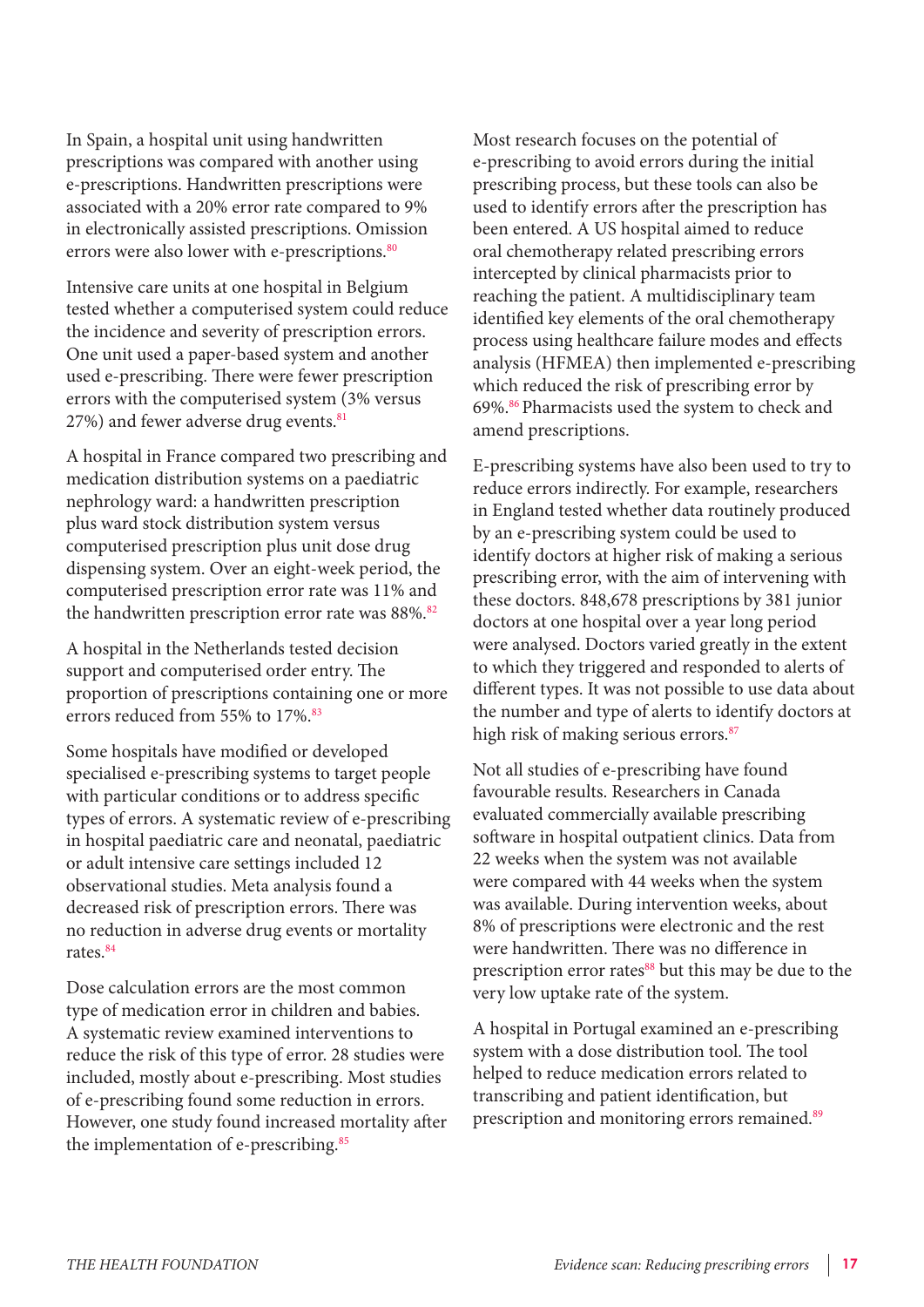E-prescribing systems have sometimes been associated with [negative](http://www.ncbi.nlm.nih.gov/pubmed/20075133) or unexpected outcomes too, including an increase in some types of errors.<sup>90</sup> For instance, a [systematic review](http://www.ncbi.nlm.nih.gov/pmc/articles/pmid/19567798/?tool=pubmed) of 12 studies published between 1998 and 2007 examined e-prescribing in hospital. Nine studies found reduced prescribing error rates for all or some drug types, usually regarding minor errors. But several studies reported increases in the rate of duplicate orders and failures to discontinue drugs. This was attributed to inappropriate selection from a dropdown menu or not being able to view all active medication orders concurrently. The reviewers concluded that evidence for e-prescribing systems is not compelling and is limited by small sample sizes and poor study designs.<sup>91</sup>

Researchers in the [US](http://www.ncbi.nlm.nih.gov/pubmed/15755942) examined hospital staffs' interaction with an e-prescribing system at one hospital over a two-year period. In total, 261 staff were surveyed, 32 were interviewed and there were five focus groups. The system led to 22 types of risks of medication errors such as not allowing a coherent view of patients' medications, mistaking pharmacy inventory displays for dosage guidelines, placing alerts on paper charts rather than in the system, separating functions that facilitate double dosing and incompatible orders and generating incorrect orders due to inflexible ordering formats. These risks occurred frequently.<sup>92</sup>

Another [US](http://www.ncbi.nlm.nih.gov/pubmed/16322178) hospital implemented a commercially available e-prescribing system to help reduce mortality among children transported for specialised care. Before and after analysis found that the tool was associated with increased rates of mortality, not reductions.<sup>93</sup>

It may take some time for the benefits of e-prescribing systems to become apparent and there may be difficulties in the transition or implementation period. An analysis of [US](http://www.ncbi.nlm.nih.gov/pubmed/21499828) data found that changing from using older e-prescribing to newer systems was associated with a reduction in prescribing errors from 36% to 12%. Improvements were mainly a result of reducing inappropriate

abbreviation errors. However, errors not associated with abbreviations increased during the transition period.94

A hospital in [Italy](http://www.ncbi.nlm.nih.gov/pubmed/17695003) compared manual prescription versus a computerised system. When the computerised system was first introduced the number of errors increased due to incomplete dose and incomplete prescriptions. However, after the system was modified the overall rate of errors decreased<sup>95</sup>

Some suggest that e-prescribing may take longer than handwritten prescriptions. Researchers in [England](http://www.ncbi.nlm.nih.gov/pmc/articles/pmid/17693676/?tool=pubmed) assessed a combined e-prescribing, automated dispensing, barcode patient identification and electronic medication administration record system in a hospital surgical ward. Prescribing errors reduced from about 4% to 2% of orders. However, medical staff required 15 seconds to prescribe a regular inpatient drug before and 39 seconds after introducing the system.<sup>96</sup>

#### **Primary care**

Research about e-prescribing outside hospital is less frequent and sometimes less positive, though this is standard in UK primary care.

A review of e-prescribing in [outpatient](http://www.ncbi.nlm.nih.gov/pmc/articles/pmid/17460137/?tool=pubmed) settings included 30 studies. Only one study found reduced prescribing errors. There were no impacts on adverse drug events. Three studies found reduced medication costs but five others did not.<sup>97</sup>

Another study examined the impact of e-prescribing in four [US primary care](http://www.ncbi.nlm.nih.gov/pmc/articles/pmid/16117752/?tool=pubmed) practices. There was no difference between those who used basic computerised prescribing and those using handwritten prescriptions.<sup>98</sup>

However some [benefits](http://www.ncbi.nlm.nih.gov/pubmed/18999201) have been observed. An analysis of 10,172 prescriptions in primary care found that a basic e-prescribing system was associated with reduced medication errors.<sup>99</sup>

Compared to when using handwritten orders, the proportion of errors reduced from 18% to 8% in community-based [US](http://www.ncbi.nlm.nih.gov/pmc/articles/pmid/20064806/?tool=pubmed) primary care. The largest improvements were in illegibility, inappropriate abbreviations and missing information.<sup>100</sup>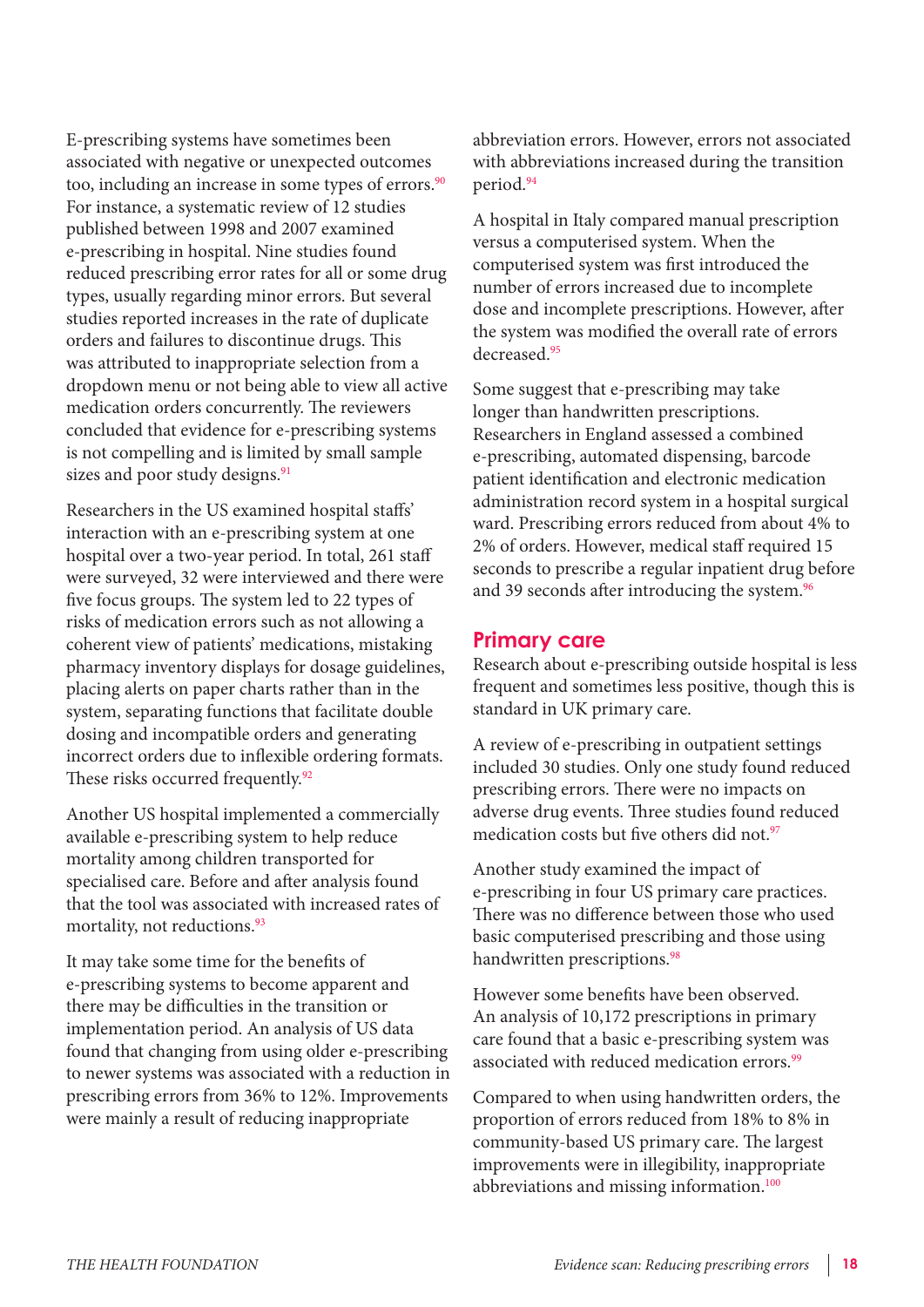But when three primary care clinics in the US implemented e-prescribing, a time motion study found that it [took longer](http://www.ncbi.nlm.nih.gov/pubmed/19929963) than handwritten prescriptions.<sup>101</sup>

### **4.2 Decision support**

Decision support tools provide prompts to help prescribers avoid errors when writing or entering prescriptions. This subsection focuses on decision support tools or alert systems that are standalone systems (not part of e-prescribing) or where alert systems are embedded in e-prescribing tools but their effects have been analysed separately.

#### **Hospital care**

Evidence about the benefits of decision support tools, such as alerts and prompts for prescribers, is mixed.

A [systematic review](http://www.ncbi.nlm.nih.gov/pmc/articles/pmid/19390110/?tool=pubmed) of computerised drug alerts and prompts found that 23 out of 27 studies suggested improved prescribing behaviour or reduced error rates. The impact varied based on the type of decision support. Five out of 27 studies reported benefits for clinical and health service management outcomes.<sup>102</sup>

Another [systematic review](http://www.ncbi.nlm.nih.gov/pubmed/12824090) reported that four out of seven studies about standalone clinical decision support systems found improvements in medication errors and three did not. Most studies were not powered to detect differences in adverse drug events and evaluated small 'home grown' systems rather than commercial systems.<sup>103</sup>

A review of 87 trials of [medication management](http://www.ncbi.nlm.nih.gov/pubmed/21852412) information technology found that most trials:

- focused on clinical decision support and e-prescribing systems
- took place in US hospitals
- focused on doctors
- studied process changes related to prescribing and monitoring medication.

Processes of care improved for prescribing and monitoring in hospitals. There were few studies measuring clinical outcomes and these tended to show limited improvements.<sup>104</sup>

It may be that decision support is more useful at some stages of the prescribing process than others. A systematic review of 56 studies found that during treatment initiation, decision support systems were [more effective after drug selection](http://www.ncbi.nlm.nih.gov/pmc/articles/pmid/19715591/?tool=pubmed), rather than before. Decision support systems were more effective in hospital than ambulatory settings and when decision support was initiated automatically by the system as opposed to the user. Combining decision support with other strategies such as education was no more effective than decision support alone.<sup>105</sup>

A [Cochrane Review](http://www.ncbi.nlm.nih.gov/pubmed/18646085) of 23 studies examined whether computerised advice about drug dosage improved processes or outcomes. Computerised advice improved doses, reduced time to therapeutic stabilisation and reduced the length of hospital stay. It had no effect on adverse reactions. There was no evidence that integration into an e-prescribing system optimised effects. Interventions usually targeted doctors, but a few attempted to influence prescribing by pharmacists and nurses.<sup>106</sup>

Often, decision support is an adjunct to e-prescribing. A paediatric intensive care unit in [Israel](http://www.ncbi.nlm.nih.gov/pubmed/19706588) tested e-prescribing with or without clinical decision support. The rate of prescription errors was 2.5% without any tools and 2.4% once e-prescribing was introduced. There was a significant reduction to less than 1% when decision support was added. E-prescribing decreased prescription errors only to a small extent, but adding a decision support system had more impact.<sup>107</sup>

A [US trial](http://www.ncbi.nlm.nih.gov/pubmed/19549022) tested the effectiveness of computerassisted decision support in reducing potentially inappropriate prescribing for older adults in A&E. 63 doctors using e-prescribing were randomly assigned to receive, or not to receive, decision support that advised against use of nine potentially inappropriate medications and recommended safer substitutes. The decision support group prescribed one or more inappropriate medications during 3% of A&E visits by older people compared with 4% of visits managed by those not receiving decision support. This was a statistically significant difference.<sup>108</sup>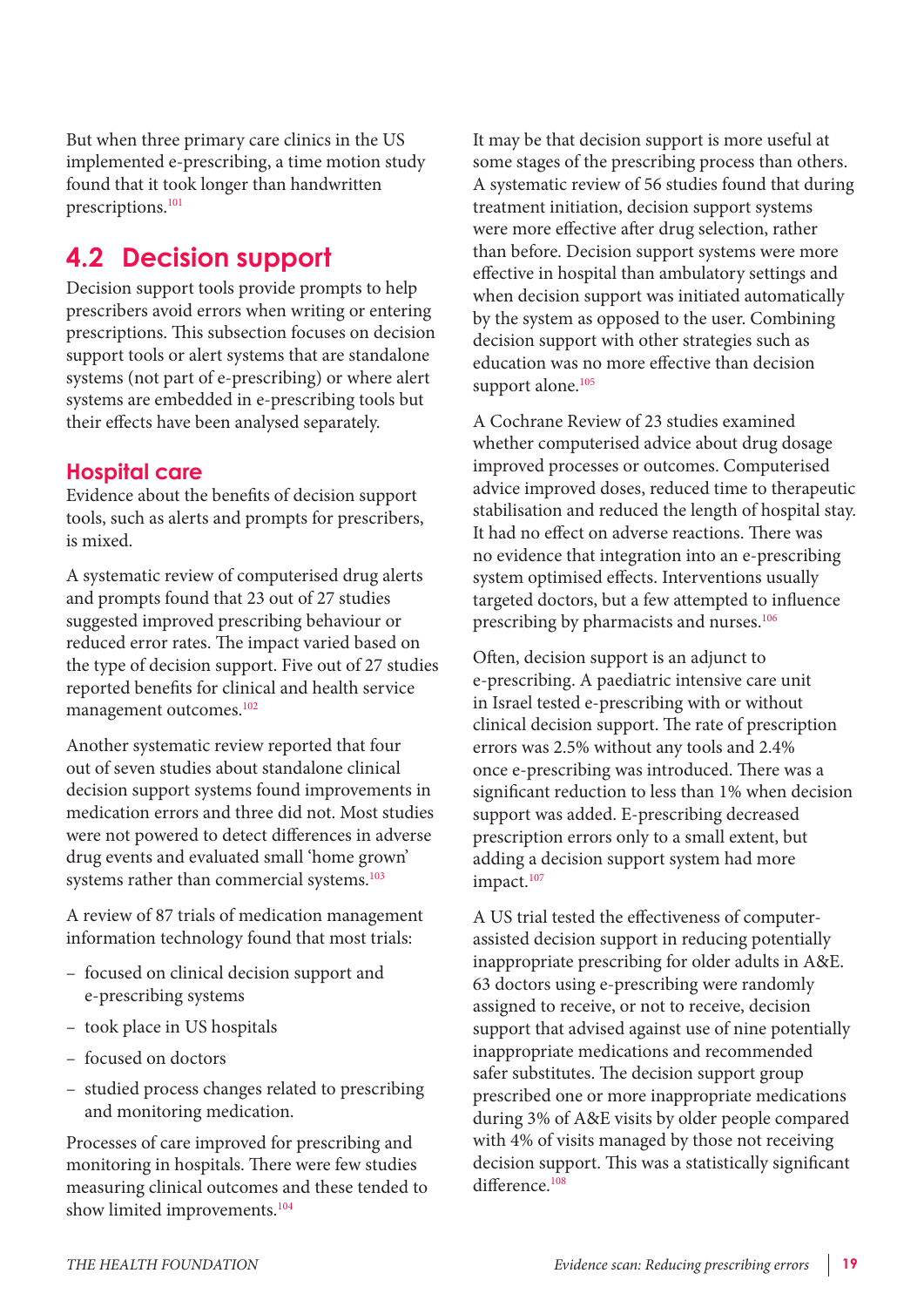Prescribing excessive doses is a common prescription error and can lead to adverse drug reactions. In [Germany](http://www.ncbi.nlm.nih.gov/pubmed/20427312), a clinical decision support system was tested that provided alerts about upper dose limits personalised to individual patient characteristics. Before the system was introduced 5% of prescriptions exceeded upper dose limits. Afterwards, the rate of excessive doses reduced to 4%, with 20% less excessive doses compared with baseline.109

A hospital in the US used decision support tools to meet the [unique prescribing needs of children.](http://www.ncbi.nlm.nih.gov/pmc/articles/pmid/21338518/?tool=pubmed) An advanced dosing model was designed to interact with an e-prescribing system to provide decision support for complex dose calculations for children. The system was flexible and could be altered over time. It was well used and found to be feasible.<sup>110</sup>

Other researchers in the US examined decision support [alerts](http://www.ncbi.nlm.nih.gov/pmc/articles/pmid/22195181/?tool=pubmed) for helping avoid errors when putting medication orders into an e-prescribing system. Data for all patients at five community hospitals over a six-month period were analysed. The alert system changed doctor's behaviour and patient therapy 42% of the time and reduced medication errors.111

As with more generic e-prescribing systems, decision support tools have also been used to identify potential errors after prescribing has occurred. A hospital in [Japan](http://www.ncbi.nlm.nih.gov/pubmed/19893857) tested an alert system for evaluating kidney function and checking doses of medication according to the patient's renal function. Discontinuation of inappropriate medication for those with poor renal function rose from 24% to 54% after the alert system was implemented.<sup>112</sup>

Alerts [targeting pharmacists](http://www.ncbi.nlm.nih.gov/pubmed/17608868) have also been tested. These focus on identifying errors once prescriptions have been entered. In the US a computerised tool alerted pharmacists when people aged 65 and older were newly prescribed potentially inappropriate medications. In total, 59,680 older people were randomised to intervention or usual care groups. Alerts helped to reduce inappropriate prescriptions for two drugs.<sup>113</sup>

Similarly, researchers in the US tested whether a computerised alert system would reduce the rate of errors in drug selection or dosing for people with renal insufficiency. A total of 32,917 people were randomly assigned to usual care or the intervention group, where a computerised tool was used to [alert](http://www.ncbi.nlm.nih.gov/pubmed/21449624)  [pharmacists](http://www.ncbi.nlm.nih.gov/pubmed/21449624) at the time of dispensing to possible errors in target drug selection and dosing. Of these, 6,125 people were prescribed one or more of the target drugs over a 15-month period. Alerts helped to reduce medication errors. 33% of the intervention group and 49% of the usual care group had medication errors at follow up.<sup>114</sup>

While alerts can work well to reduce prescribing errors during the prescribing process or after prescribing, ensuring that prescribers or pharmacists see alerts may be an issue. Researchers in [Australia](http://www.ncbi.nlm.nih.gov/pubmed/21676939) tested whether decision support within a hospital e-prescribing system influenced medication ordering on ward rounds. 46 doctors were shadowed during ward rounds and 16 were interviewed. Senior doctors influenced prescribing decisions during ward rounds but rarely used the e-prescribing and alerts system. Junior doctors entered most medication orders into the system, often ignored computerised alerts and never raised their occurrence with other doctors on ward rounds. Doctors did not think that most features of the decision support system were useful.<sup>115</sup>

Alerts are not the only type of decision support system. Decision support tools may also include access to clinical information and guidelines. Researchers in [France](http://www.ncbi.nlm.nih.gov/pubmed/21254287) tested whether making guidelines about antibiotics more accessible to doctors would increase adherence to guidelines. In this instance, a lack of adherence was specifically defined as a prescribing error. One hospital changed from having guidelines available in booklet format on wards to embedding these guidelines into an e-prescribing system. Assessment of 471 consecutive antibiotic orders for pneumonia before and after the change found improvements in the daily dose and the planned duration of treatment.<sup>116</sup>

In the US, a [computerised guideline](http://www.ncbi.nlm.nih.gov/pubmed/11025783) increased use of appropriate medication and decreased errors in drug doses.<sup>117</sup>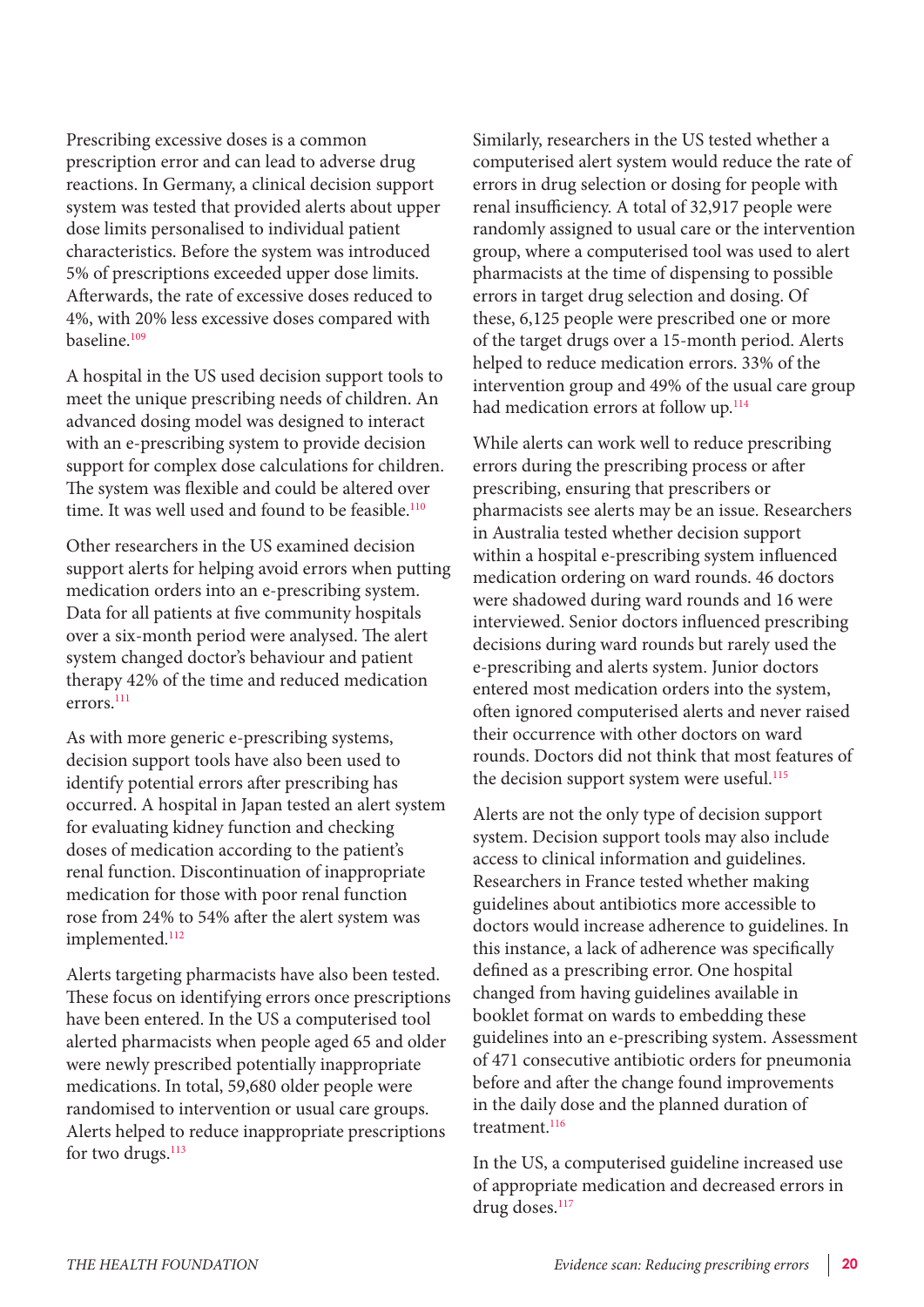Other researchers in the US examined three personal digital assistant ([PDA](http://www.ncbi.nlm.nih.gov/pmc/articles/pmid/15858626/?tool=pubmed))-based drug information sources for reducing potential medication errors. All three PDA tools were found to be feasible and one was found to be more effective than the others.<sup>118</sup>

#### **Primary care**

Little has been written about standalone decision support or alert systems for reducing errors in primary care. The evidence that does exist tends to be mixed.

The US Food and Drug Administration (FDA) issues black box warnings about medications with serious risks. Doctor adherence to these warnings is low. A system was tested for inserting black box warning alerts about drug-drug, drug-disease and drug-laboratory interactions into an [outpatient](http://www.ncbi.nlm.nih.gov/pubmed/21254291) electronic health record with clinical decision support. The alerts did not increase adherence to the black box warnings.<sup>119</sup>

On the other hand, following implementation of alerts cautioning against prescribing certain drugs to elderly people in some US [outpatient](http://www.ncbi.nlm.nih.gov/pubmed/16717172) clinics, there was a 22% reduction in exposure of elderly patients to these drugs.<sup>120</sup>

A review of computer decision support for improving prescribing in older adults in [primary](http://www.ncbi.nlm.nih.gov/pubmed/18675770)  [care or hospital](http://www.ncbi.nlm.nih.gov/pubmed/18675770) included 10 studies. Eight of these studies found some improvement in prescribing including minimising drugs to avoid, optimising drug dosage or improving prescribing choices. Few studies reported clinical outcomes.<sup>121</sup>

## **4.3 Human factors issues**

Few studies have examined how health professionals interact with e-prescribing and decision support systems and the human factors issues that may be influential. But there is some evidence of scope for further work in this area.

#### **Implementation factors**

E-prescribing systems are common in the UK. This contrasts with the US, where the use of e-prescribing systems has been strongly advised nationally, but rates of adoption remain relatively low. Eight focus groups in US primary care found that e-prescribing was thought to improve the availability of clinical information, prescribing efficiencies, coordinated care and documentation, and result in safer care. Factors supporting adoption included human factors features such as organisational support, adequate time, a shift in staff [workload](http://www.ncbi.nlm.nih.gov/pmc/articles/pmid/21087524/?tool=pubmed), equipment stability, education about changes in patient interactions and positive attitudes.122

In another part of the US, a community based integrated health system implemented a computerised order entry system. Strategies for successful adoption included senior buy-in, ongoing communication, a team-oriented culture, iterative implementation, ongoing readily accessible training, gaining buy-in from clinicians and [workflow redesign](http://www.ncbi.nlm.nih.gov/pubmed/21249960). 123

Workflow redesign is gaining more attention, but knowledge in this area remains limited. Researchers in the Netherlands tested the effects of an e-prescribing system on [inter-professional](http://www.ncbi.nlm.nih.gov/pubmed/19448890)  [workflow.](http://www.ncbi.nlm.nih.gov/pubmed/19448890) In total, 23 doctors, nurses and pharmacists at one hospital were interviewed and documents were reviewed. The system reorganised existing work procedures and impacted on workflow in positive and negative ways. It reassigned tasks and areas of expertise and fragmented patients' medication-related information, while providing limited support for professional groups to coordinate their tasks.<sup>124</sup>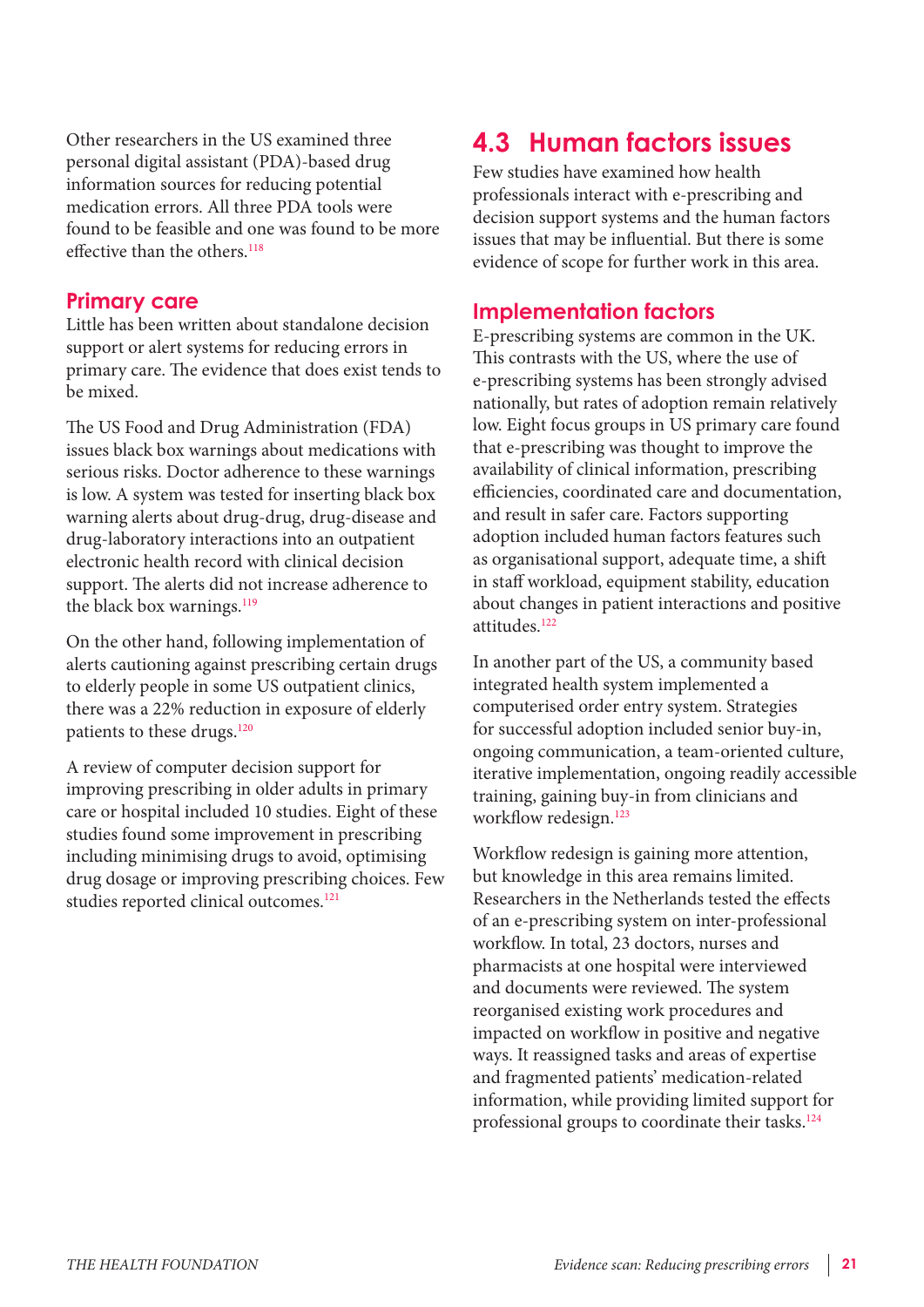Three sites in the US implementing e-prescribing identified [barriers,](http://www.ncbi.nlm.nih.gov/pmc/articles/pmid/16501174/?tool=pubmed) including those relating to human factors. Implementation barriers included previous negative experiences with technology, initial and long-term cost, lost productivity, competing priorities, change management issues, functional limitations, IT requirements, waiting for an 'all in one' solution and confusion about competing systems.125 Another study identified 15 [barriers](http://www.ncbi.nlm.nih.gov/pmc/articles/pmid/20351915/?tool=pubmed) to using medication alerts at five primary care clinics in the US.126

#### **Design features**

Human factors approaches are concerned with how technologies are designed to be most useful and user friendly. A systematic review of 19 studies examined the impact of [design aspects](http://www.ncbi.nlm.nih.gov/pubmed/19582333) of e-prescribing systems on usability, workflow and prescriptions. 16 studies were qualitative and three used mixed qualitative and quantitative methods. Design aspects were found to be important for increasing use of the systems and reducing prescribing errors. Such design aspects were categorised into seven groups: documentation and data entry components, alerts, visual clues and icons, dropdown lists and menus, safeguards, screen displays and auxiliary functions.<sup>127</sup>

Another review of 41 randomised trials examined whether [design features](http://www.ncbi.nlm.nih.gov/pmc/articles/pmid/19210782/?tool=pubmed) of prescribing decision support systems predict successful implementation and usage. 37 studies reported successful implementation, 25 reported changing professionals' behaviour and five found improvements in patient outcomes. No design feature was more prevalent in successful trials.128

Cognitive fit between the user interface and clinical task may impact on whether doctors use e-prescribing systems. Cognitive task analysis of clinical alerts for antibiotic prescribing in a US neonatal intensive care unit found that responses to alerts may be context specific and that a lack of [screen cues](http://www.ncbi.nlm.nih.gov/pmc/articles/pmid/20351922/?tool=pubmed) increases the cognitive effort required to use a system.<sup>129</sup>

#### **Types of alerts**

The effectiveness of e-prescribing systems and decision support may sometimes be modest because clinicians often [override electronic alerts](http://www.ncbi.nlm.nih.gov/pubmed/20876410). Two US teaching hospitals tested an alert that did or did not allow the information for a certain drug combination to be entered on the system. Of those in the intervention group, 57% did not reorder the alert-triggering drug within 10 minutes of receiving an alert compared to 14% in the control group. In other words, prohibiting input of some drug combinations reduced errors of this type. However, unintended consequences included serious delays in treatment.<sup>130</sup>

The impact of active versus passive alerts, alerts that pop up versus those that are just inserted into the online record and alerts that require the prescriber to acknowledge reading them have all been tested. In the US, alerts were built into an e-prescribing system to help doctors take account of changing kidney function when prescribing medications. When treating 1,598 hospital patients with acute kidney injury, doctors received passive noninteractive warnings from the e-prescribing system and on printed ward round reports. An [interruptive](http://www.ncbi.nlm.nih.gov/pmc/articles/pmid/20709437/?tool=pubmed)  [alert](http://www.ncbi.nlm.nih.gov/pmc/articles/pmid/20709437/?tool=pubmed) was provided for contraindicated or high toxicity medications that should be avoided or adjusted. This alert asked prescribers to modify or discontinue the orders, mark the dosing as correct or defer the alert to reappear next time. The active alerts were associated with more modifications or discontinuations and more prompt action. Passive alerts had limited response.<sup>131</sup>

Decision support tools may generate large numbers of insignificant on-screen alerts presented as pop-up boxes. This may interrupt clinicians and limit the effectiveness of these systems. A randomised trial in [England](http://www.ncbi.nlm.nih.gov/pubmed/21836158) compared the impact of pop-up and nonpop-up alerts on prescribing error rates. 24 junior doctors, each performing 30 simulated prescribing tasks in random order, were shown pop-up alerts, non-pop-up alerts or no alerts. Doctors receiving pop-up alerts were about 12 times less likely to make a prescribing error than those not shown an alert. Doctors shown a non-pop-up alert were about three times less likely to make a prescribing error than those not shown an alert.<sup>132</sup>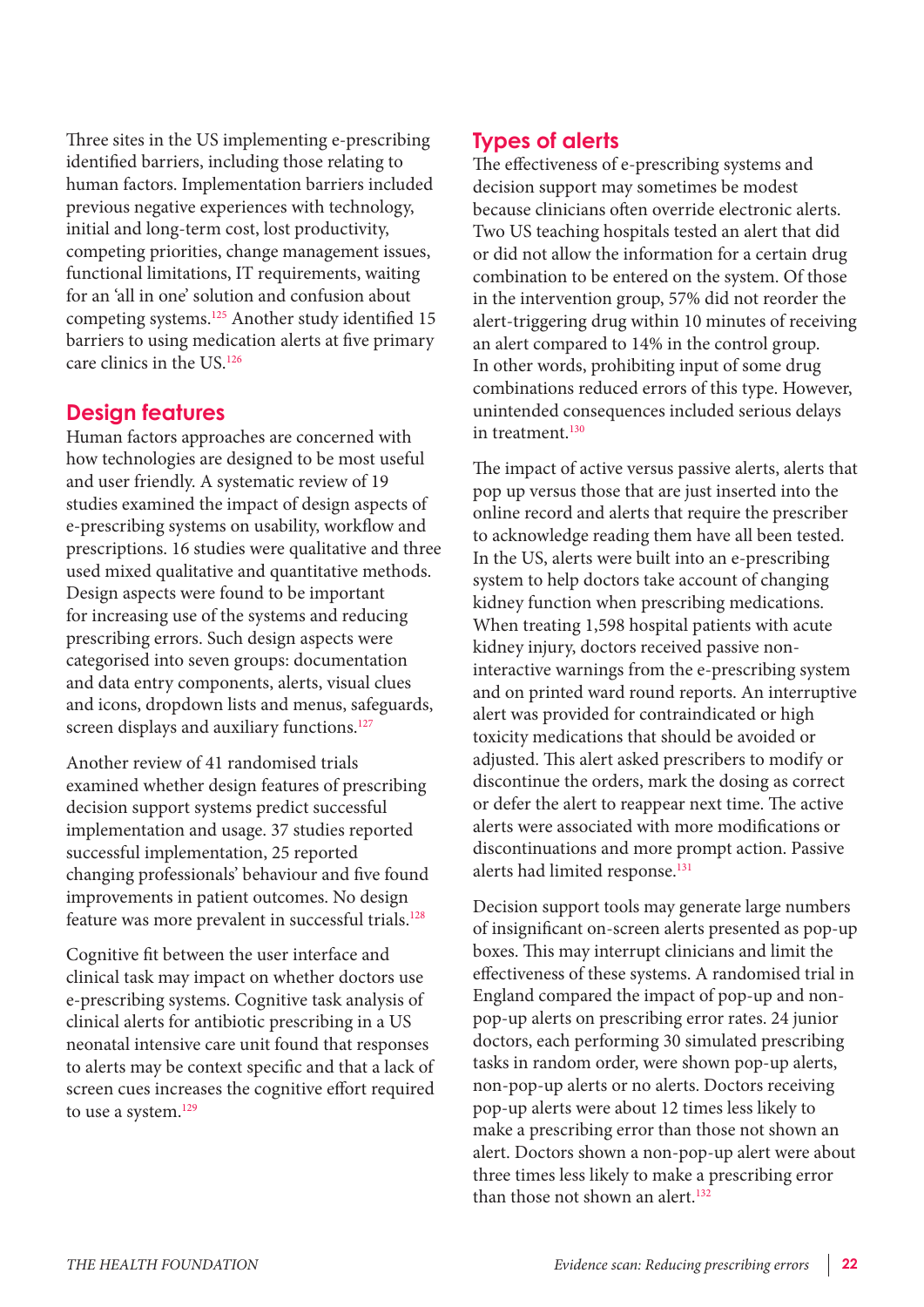Similarly, researchers in the US aimed to improve clinician acceptance of drug alerts in 31 primary care practices by [prioritising alerts](http://www.ncbi.nlm.nih.gov/pmc/articles/pmid/16221941/?tool=pubmed) in order to reduce workflow disruptions. Over a six-month period, 71% of alerts were non-interruptive and 29% were interruptive. Two thirds of the interruptive alerts were accepted.<sup>133</sup>

The majority of prescribing alerts may be ignored because they are not seen as clinically relevant. Being able to customise when alerts are seen may increase their usefulness. A Canadian study tested two approaches to medication alert customisation: on-demand versus computer-triggered decision support. Doctors randomised to on-demand alerts activated the drug review when they considered it clinically relevant. Doctors randomised to computer-triggered decision support viewed all alerts for electronic prescriptions in accordance with the severity level they selected. [Customisation](http://www.ncbi.nlm.nih.gov/pmc/articles/pmid/18436904/?tool=pubmed) of computer-triggered alert systems was more useful in detecting prescribing problems than ondemand review. There was no difference between groups in prescribing errors. The majority of alerts were ignored because the benefit was judged greater than the risk.<sup>134</sup>

Researchers in the US tested alerts that required a response from doctors to prevent concurrent orders of warfarin and non-steroidal anti-inflammatory drugs. In total, 1,963 doctors were assigned to receive passive alerts or active alerts which required a response. Active alerts had [no benefits over](http://www.ncbi.nlm.nih.gov/pmc/articles/pmid/20595308/?tool=pubmed)  [passive alerts](http://www.ncbi.nlm.nih.gov/pmc/articles/pmid/20595308/?tool=pubmed). 135

#### **Workforce**

A hospital in England tested computerised prescribing with alerts over a three-month period. [Senior doctors](http://www.ncbi.nlm.nih.gov/pmc/articles/pmid/15175488/?tool=pubmed) and those more experienced using the system were more likely to ignore a warning message.<sup>136</sup>

## **4.4 Standardised medication charts**

Other tools to support the interface between health professionals and the systems and environments in which they work have been researched in less depth, but some studies are available.

[Computerised medication charts](http://www.ncbi.nlm.nih.gov/pubmed/16329714) have been tested. In a system very different to that used in the UK, a hospital in the Netherlands compared a medication distribution system where the transcription of handwritten into printed medication orders takes three to five days versus a computerised medication chart which was updated daily by pharmacy assistants on the ward. The prescription error rate was higher with computerised charts (50% versus 20%) but this was due to more administrative errors, such as omitting the prescriber's name and the date. The rate of errors with potential clinical significance was lower because duplicate therapy was eliminated.137

In [Australia](http://www.ncbi.nlm.nih.gov/pubmed/19955461), a standard medication chart was developed for recording prescribing and administration of medication in hospital. Before and after audits in five sites found the prescribing error rate decreased from 20% of orders per patient to 16%.<sup>138</sup>

After preliminary testing, the standardised [medication chart](http://www.ncbi.nlm.nih.gov/pubmed/21426371) was rolled out to 22 Australian hospitals. Prescribers were educated and baseline audit findings were presented when the chart was introduced. Prescribing errors decreased by almost one third.139

### **4.5 Other tools**

A number of computerised and other tools have been tested to reduce prescribing errors, often in conjunction with electronic prescribing. These interventions are a mix of tools to reduce errors during prescribing and tools to identify and mitigate errors before they reach the patient.

One study examined the effect of regular and expected [printed educational materials](http://www.ncbi.nlm.nih.gov/pmc/articles/pmid/15505268/?tool=pubmed) on prescribing. In Canada, 499 doctors were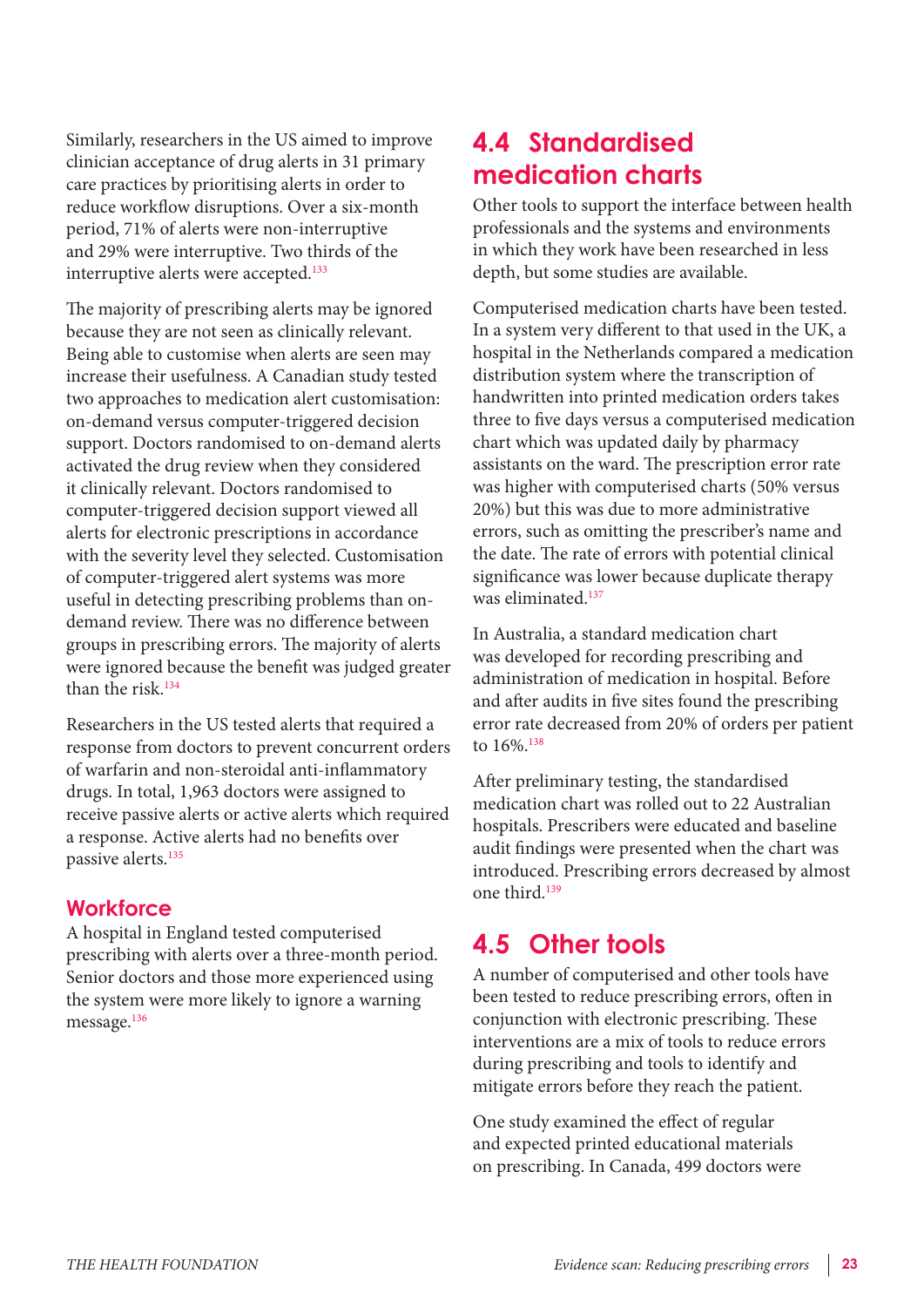randomised to receive 12 evidence-based drug therapy letters immediately or after 3–8 months (control group). The aim was not merely to improve evidence-based prescribing, but also to reduce dosage and drug choice errors. The series of letters influenced which drugs were prescribed to newly treated patients. Each letter alone did not make a significant impact, but when combined they made a difference.<sup>140</sup>

A hospital in the US introduced a voluntary interactive computerised [worksheet](http://www.ncbi.nlm.nih.gov/pubmed/17624817) for use when prescribing parenteral nutrition in the neonatal intensive care unit. The worksheet reduced the prescribing error rate from 14% to 7%.<sup>141</sup>

Another US hospital tested a standardised chemotherapy [order form](http://www.ncbi.nlm.nih.gov/pubmed/16460600) to reduce prescribing errors and the cost of medication to reduce vomiting and nausea. The form was associated with fewer prescribing errors and a reduction in the average cost.<sup>142</sup>

Another US hospital examined the impact of adding a [medication list](http://www.ncbi.nlm.nih.gov/pubmed/18829802) targeting the most common medications to an e-prescribing system in a paediatric A&E department. The medication list decreased errors from 24 to 13 per 100 visits.<sup>143</sup>

Elsewhere in the US, a hospital tested a system for [reconciling medications](http://www.ncbi.nlm.nih.gov/pubmed/19241731) that patients take at home with what they receive in hospital. The unintended discrepancy rate between a patient's home medications and admission medication orders was reduced from 20% to 1% using the electronic reconciliation system.<sup>144</sup>

A hospital in [Sweden](http://www.ncbi.nlm.nih.gov/pubmed/17661157) tested providing a medication report for older people discharged into the community. 32% had one or more medication errors compared to 66% of a retrospective comparison group who did not receive a medication report. Prescribing errors were not identified separately.<sup>145</sup>

In China and Japan, patients may 'shop around' for doctors or hospitals, visiting a number of doctors for the same condition. In Taiwan, a national insurance health [smart card](http://www.ncbi.nlm.nih.gov/pubmed/21183402) was adopted, which carries information about the medications a patient

receives from different hospitals nationwide. This system was used to address the problem of duplicate medications for outpatients visiting multiple hospitals. At one hospital an e-prescribing system was enhanced with the ability to access smart cards and alert doctors about potential duplicate medications at the time of prescribing. Over a three-month period, 2% of all smart cards read contained medications that would potentially have been duplicated without this system. Around one-third of these prescriptions were revised due to the alerts.146

[Combining more than one tool](http://www.ncbi.nlm.nih.gov/pubmed/17823111) is becoming popular. A US hospital system implemented a range of clinical information technology such as e-prescribing, pharmacy and laboratory information systems, clinical decision support systems, electronic drug dispensing systems and a barcode point-of-care medication administration system. Medication errors decreased. Most prescribing errors decreased, including drug allergy detection, excessive dosing and incomplete or unclear orders.<sup>147</sup>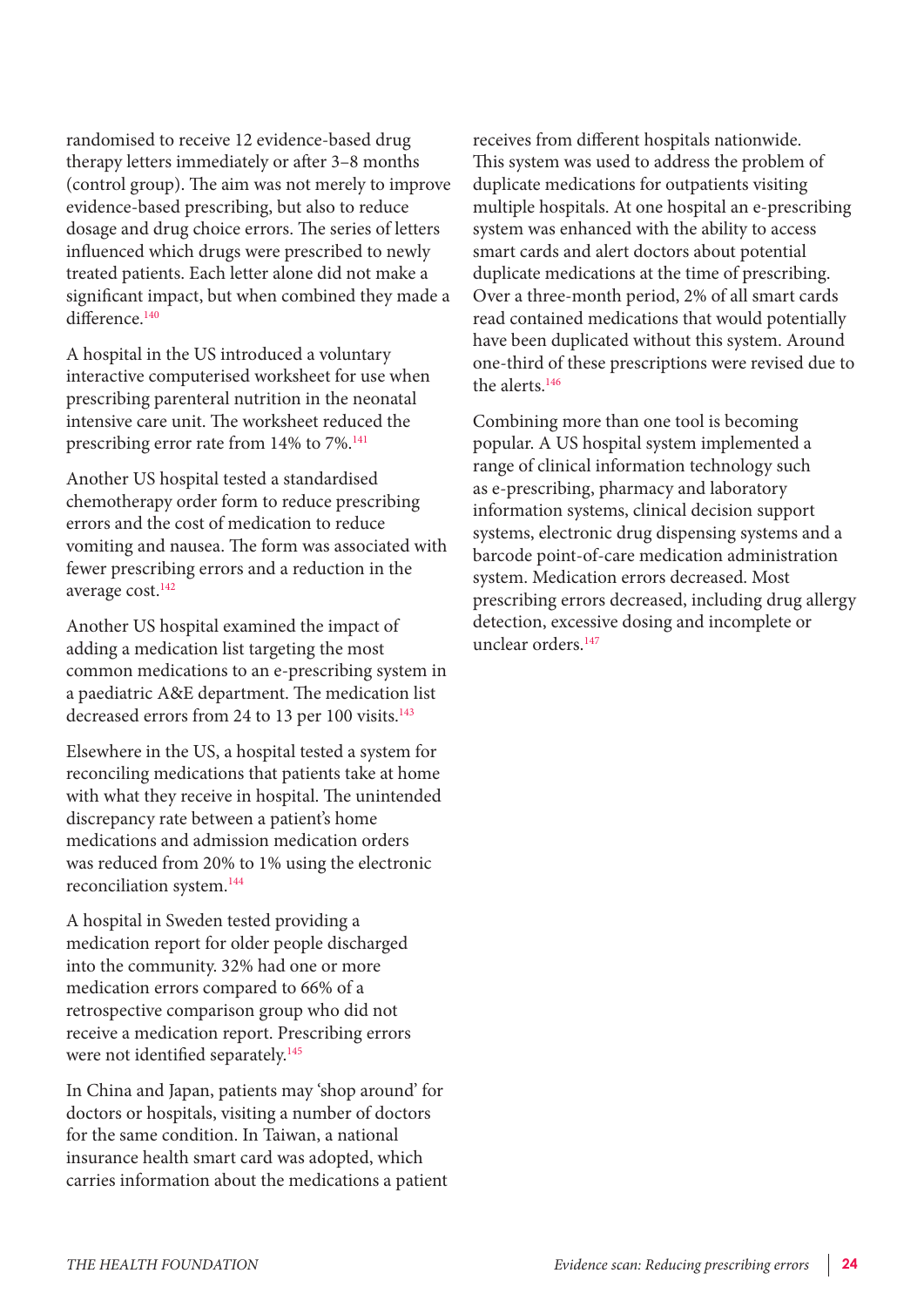## <span id="page-24-0"></span>**5. Summary**

### **5.1 Key points**

Most people taking medication will benefit from it, but there is always the potential for errors which may cause harm. Prescribing errors are the largest source of medication errors. A systematic review of 16 studies about errors in handwritten prescriptions in hospitals found that the most [common causes](http://www.ncbi.nlm.nih.gov/pubmed/19722726) of error were mistakes due to inadequate knowledge of the drug or the patient, memory lapses, lack of training or experience, fatigue, stress, high workload and inadequate communication between healthcare professionals.<sup>148</sup>

A number of strategies have been tested to reduce prescribing errors. The most commonly researched strategy involves redesigning equipment and tasks through the use of electronic tools such as e-prescribing and computerised decision support systems (alerts and prompts). While a great deal has been written about e-prescribing and alert tools in hospital, and to a lesser extent in primary care, evidence about the effectiveness and value of such systems is mixed. In the US e-prescribing systems have been mandated for widespread use, while in the UK such tools are very common. Some research supports this, with findings of substantial reductions in prescribing errors. In fact, it is common for the introduction of combined e-prescribing and alert systems to halve prescribing errors.

However, other studies suggest that the types of errors affected may be clinically insignificant and that there may be other costs involved. While e-prescribing systems reduce illegibility errors, such systems may take more time than handwritten prescriptions and may introduce new types of

errors, particularly if the systems do not allow the prescriber to see the entire medication history or other relevant information easily.

Alerts and prompts alone have generally not been found to reduce prescribing errors, though some studies have positive results.

Although opinion pieces and [narrative](http://www.ncbi.nlm.nih.gov/pubmed/12892025) articles are available,<sup>149</sup> less empirical research has been published about 'human factors' approaches to reducing prescribing errors regarding the interface between personnel and the environment and systems in which they work.

Training staff to fulfil their roles is an important human factors component. There is some evidence that training medical students can help them feel more confident about prescribing but the longerterm impact on reducing errors remains uncertain.

Other studies have examined training for fully qualified doctors. This has taken the form of oneto-one sessions about specific medications or patients (academic detailing), group sessions and collaborative improvement projects and quality circles where groups of prescribers network, share good practice and take part in practical error reduction initiatives.

Some research is available about expanding pharmacist roles to target error reduction, particularly in hospital. Research is also emerging about pharmacist roles in primary care. Studies have examined reactive use of pharmacist roles, such as using pharmacists to review prescriptions for errors before medication orders are filled. Research is also emerging about more proactive use of pharmacist roles, such as circulating on wards to check prescriptions and providing education one to one or in groups to prescribers.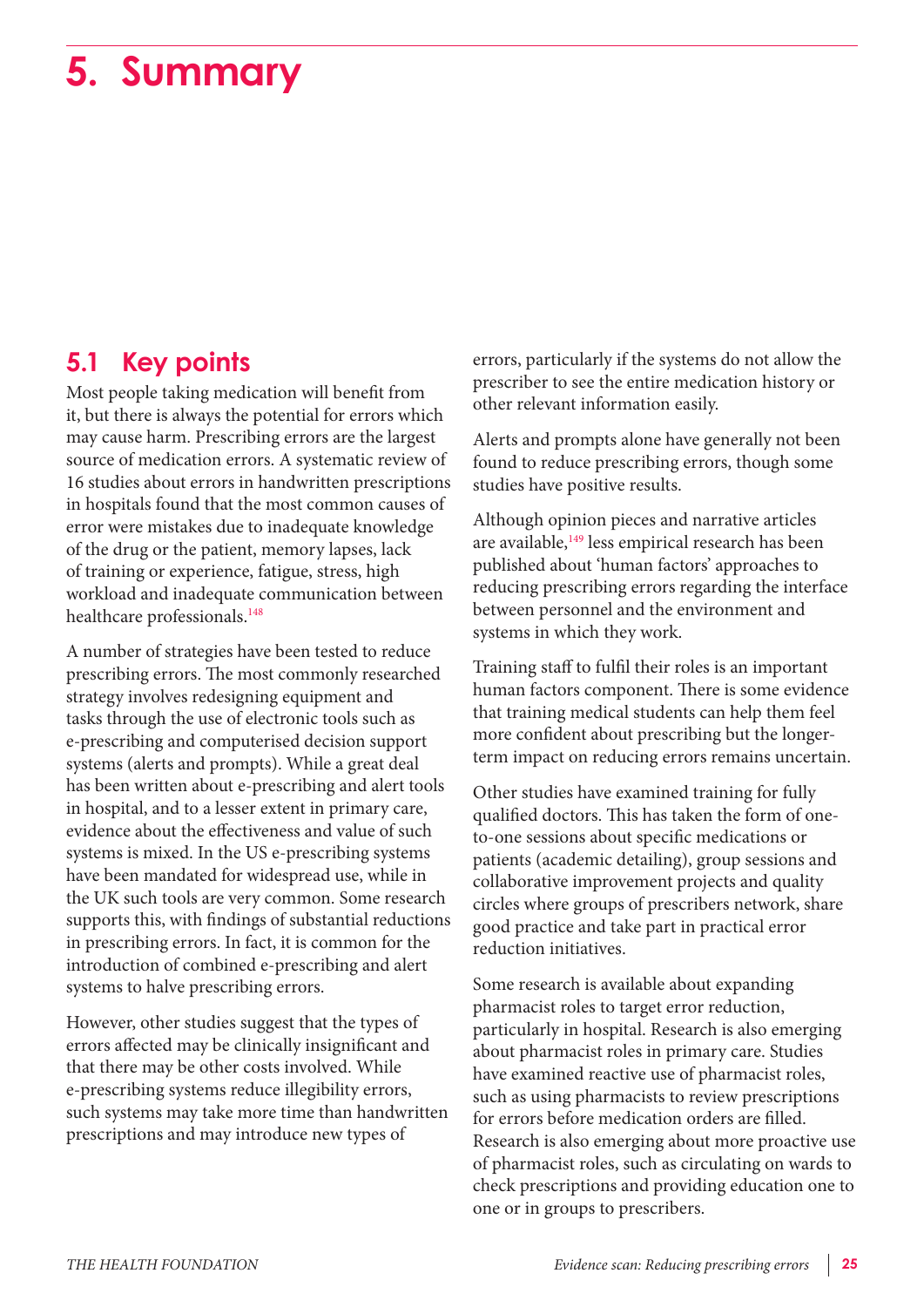However, these studies tend to focus on the identification and mitigation of prescribing errors after they have occurred. There is very little research about using different roles to address errors during the prescribing process itself.

The scan suggests that there is a real gap in the literature about improving the safety and reliability of prescribing in patient pathways. None of the solutions previously researched have focused in-depth on patient pathways. This is a focus of the Health Foundation's Safer Clinical Systems initiative, which has the potential to make a significant contribution to the knowledge base in this area.

#### **Summary of key themes in studies about reducing prescribing errors**

| One-to-one educational visits can<br><b>Training</b>                    |  |
|-------------------------------------------------------------------------|--|
|                                                                         |  |
| improve prescribing <sup>150-153</sup>                                  |  |
| Individualised educational letters have                                 |  |
| shown promise <sup>154,155</sup> as have follow-up                      |  |
| telephone calls from pharmacists <sup>156</sup>                         |  |
| Training sessions and simulations                                       |  |
| for students improve confidence in                                      |  |
| identifying errors, but impacts on                                      |  |
| error reduction are uncertain <sup>157-160</sup>                        |  |
| Education sessions for professionals                                    |  |
| have reduced prescribing error                                          |  |
| rates <sup>161-163</sup>                                                |  |
| Improvement programmes                                                  |  |
| and learning networks have                                              |  |
| positive outcomes but each varies                                       |  |
| considerably. <sup>164-166</sup> The process of                         |  |
| monitoring and reporting errors may                                     |  |
| be a key part of this <sup>167-169</sup>                                |  |
| <b>Roles</b><br>Pharmacists checking medication                         |  |
| orders can identify prescribing                                         |  |
| errors <sup>170-174</sup> but not all findings are                      |  |
| positive <sup>175</sup>                                                 |  |
| Pharmacists circulating on wards                                        |  |
| can identify and reduce prescribing                                     |  |
| errors, especially when coupled with                                    |  |
| education <sup>176,177</sup>                                            |  |
| Medicine reconciliation by                                              |  |
| pharmacists has mixed findings <sup>178</sup> but                       |  |
| there are some positive trends <sup>179,180</sup>                       |  |
| Introducing pharmacist initiatives as                                   |  |
| part of a multifaceted intervention<br>may work well <sup>181,182</sup> |  |
| <b>Tools</b>                                                            |  |
| E-prescribing systems have been<br>found to reduce prescribing          |  |
| errors, <sup>183-199</sup> though not all studies are                   |  |
| positive <sup>200-207</sup>                                             |  |
| There are mixed findings about alerts                                   |  |
| and prompts <sup>208-210</sup>                                          |  |
| Human factors issues such as the                                        |  |
| design of systems, workflow, alert type                                 |  |
| and context may be key success factors                                  |  |
| when implementing tools to reduce                                       |  |
| prescribing errors <sup>211-222</sup>                                   |  |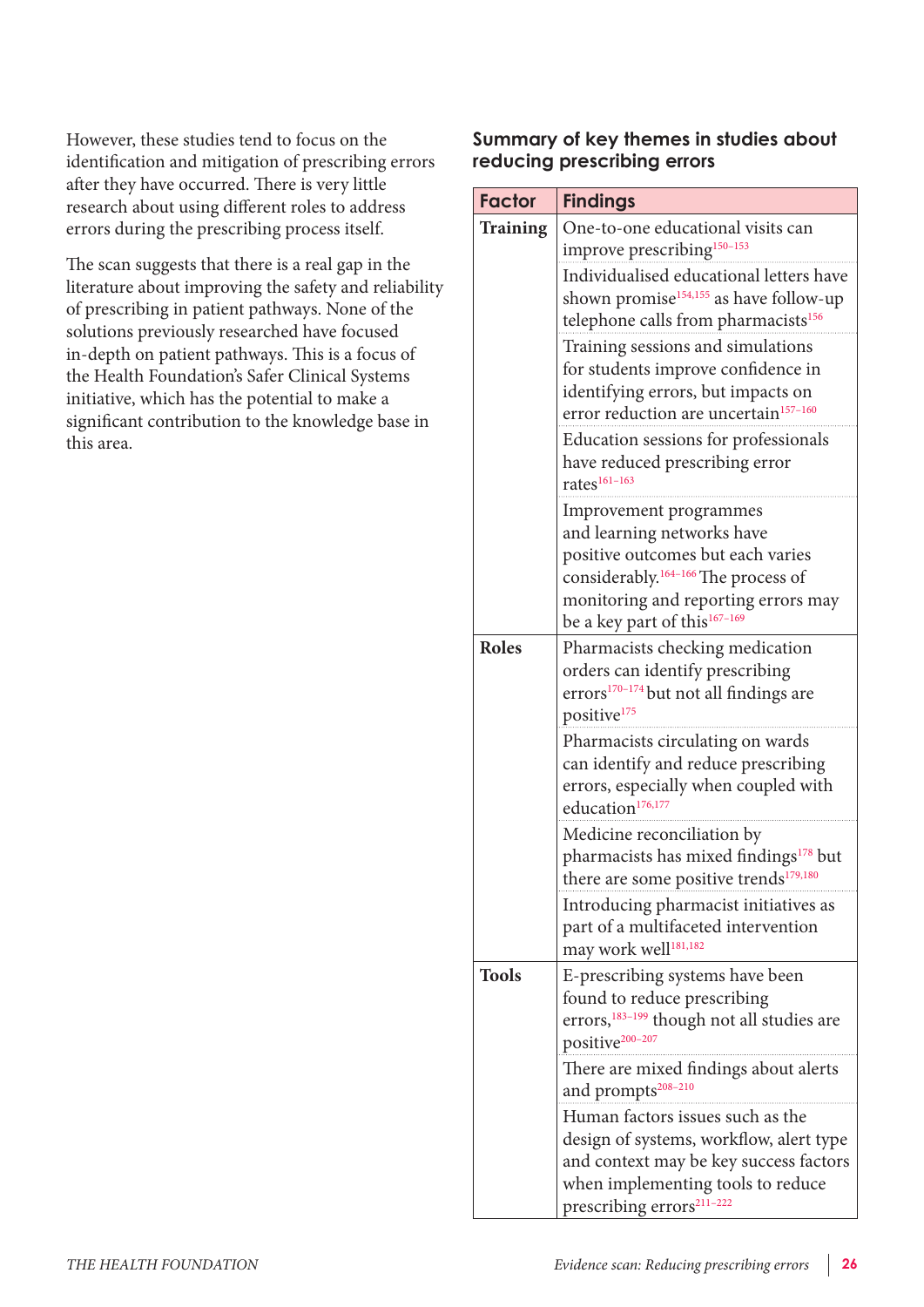## **5.2 Caveats**

When interpreting the findings of the evidence scan it is important to bear in mind several caveats.

#### **Scope**

The evidence scan is not exhaustive. It presents examples of studies but does not purport to represent every study about reducing prescribing errors. The purpose is to give a flavour of available research rather than to summarise every existing study in detail.

It is also important to note that only studies explicitly aiming to reduce prescribing errors are summarised. A number of other studies may have reduced prescribing errors as a secondary or unexpected outcome, but if the research did not have this as a key target it would not have been included.

#### **Quantity of research**

Although a reasonable amount of research is available about this topic, there are limits to the conclusions that can be drawn. There is insufficient comparative evidence to suggest that one approach is more effective than others for reducing prescribing errors. Nor is there good evidence to be able to extrapolate about key success factors or the settings or situations in which improvement approaches work most effectively. The cost effectiveness of various strategies to reduce prescribing errors is also uncertain.

Most research focuses on reducing prescribing errors in hospital. Far less is known about reducing prescribing errors in other settings such as primary care, dentistry or mental health. A lack of evidence about settings or interventions other than those covered in the scan does not mean that other options are not useful or effective, just that few research articles have been published about these topics.

#### **Quality of research**

There are also some issues with the quality of the studies included. A number of studies have been conducted at single sites or a small number of homogeneous sites and include small numbers of patients and prescribers. Before and after study designs are common in this field and these may be subject to potential bias. A number of factors could have affected prescribing error rates over time other than the specific intervention being tested. For example, studies of introducing an e-prescribing system may note a reduction in prescribing errors but it is uncertain the extent to which such reductions are a result of the tool itself versus the awareness raising, education and culture change that may have accompanied its introduction.

#### **Making comparisons**

Finally, it is difficult to make comparisons between studies because various [definitions](http://www.ncbi.nlm.nih.gov/pubmed/19722726) of 'prescribing errors' are used and the research methods vary in design and quality.<sup>223,224</sup>

Furthermore, there are differences in the healthcare context in which studies took place. Much of the research is drawn from North America, where prescribing practices, laws and the healthcare systems are very different from the UK. For example, e-prescribing is almost universal in UK primary care, but is just beginning to be rolled out in the US. Similarly, in countries such as the US and some parts of Europe, prescriptions are commonly written by doctors and then transcribed by others into prescription forms or electronic systems. In the UK, prescribers are responsible for writing or inputting their own prescriptions. These differences in systems and context have an impact on the relevance and applicability of the research to UK settings.

Even where comparable definitions are used and geographic contexts can be compared, the level of detail reported in individual studies is sometimes insufficient to provide a meaningful summary or to extract the exact impacts of interventions. While we can say that a particular study found a reduction in prescription errors, the details provided are usually not enough to be able to replicate the intervention or roll it out more broadly.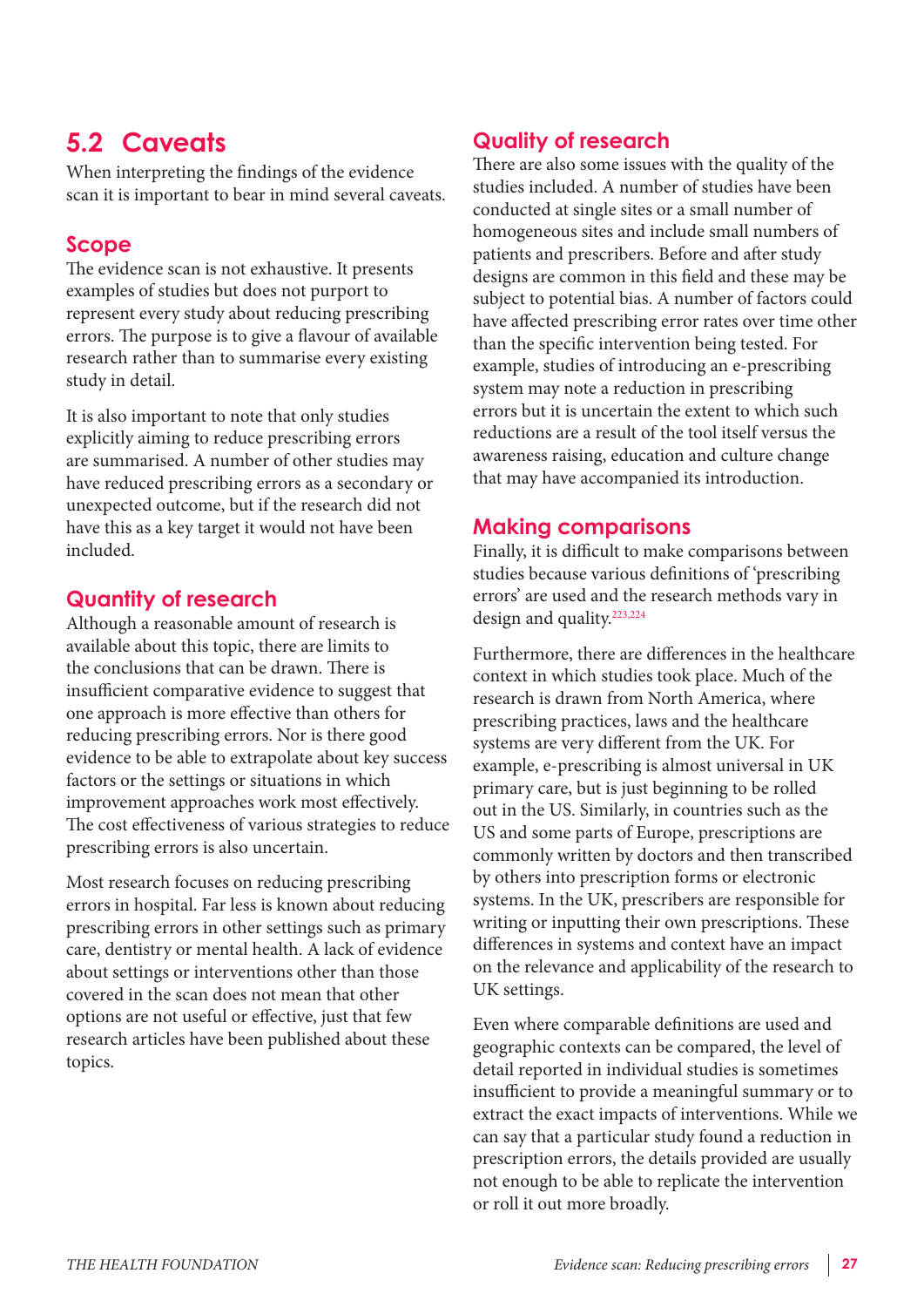Despite these caveats, research continues into the most effective ways to reduce prescribing errors in order to enhance patient safety.

#### It is likely that the best strategies to reduce prescribing errors are [multifaceted.](http://www.ncbi.nlm.nih.gov/pmc/articles/pmid/14645746/?tool=pubmed)

*Interventions are needed at three levels to improve prescribing: (1) improve the training, and test the competence, of prescribers; (2) control the environment in which prescribers perform in order to standardise it, have greater controls on riskier drugs, and use technology to provide decision support; and (3) change organisational cultures, which do not support the belief that prescribing is a complex, technical, act, and that it is important to get it right. 225*

Human factors issues and the interactions between systems, tasks and personnel have not been explored in any depth so there is much scope for learning in this area. As prescribing errors make up a significant proportion of all errors in healthcare, further work in this field has the potential to significantly improve patient safety.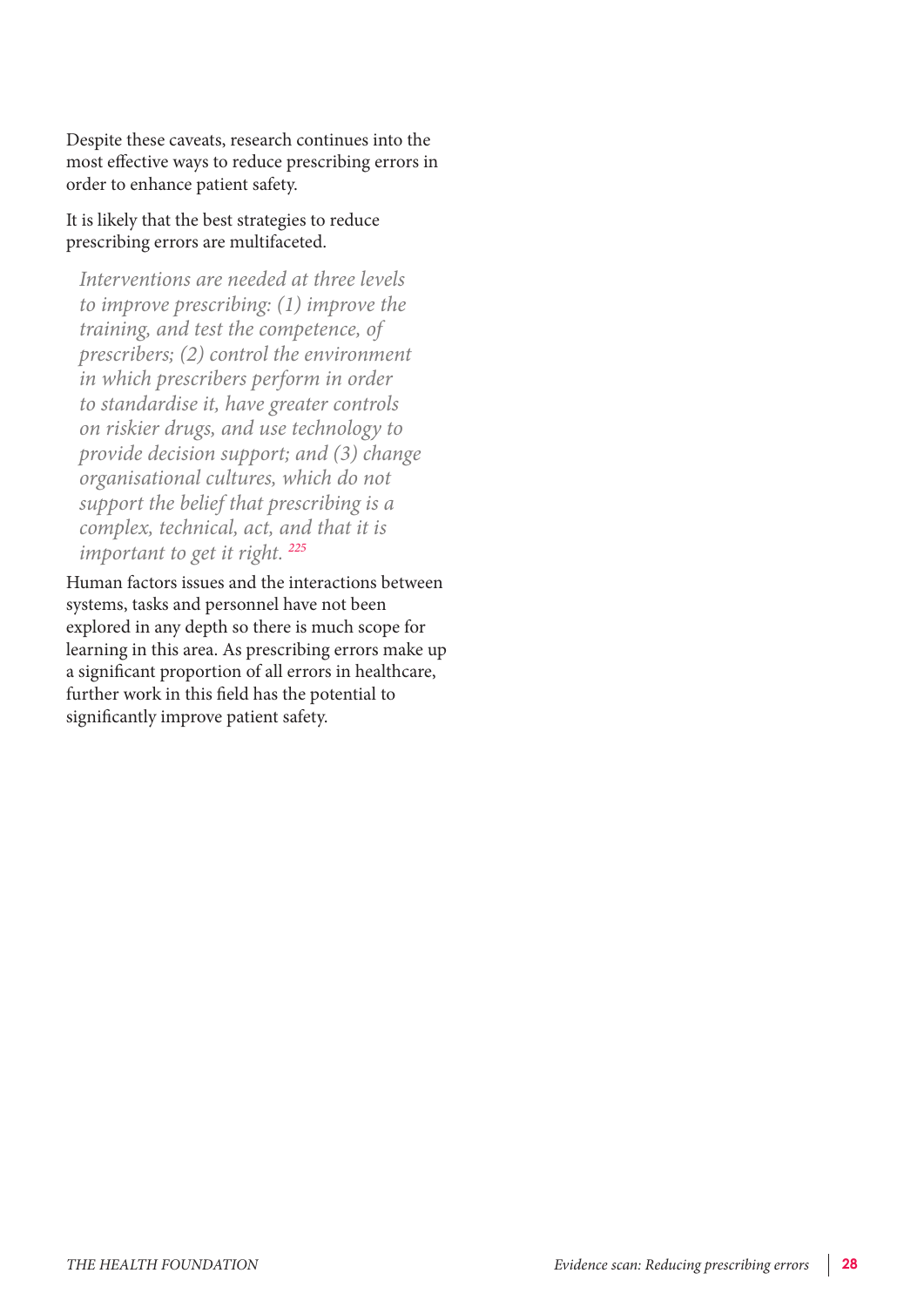## <span id="page-28-0"></span>**References**

- Aronson JK. Medication errors: what they are, how they happen, and how to avoid them. *QJM* 2009;102(8):513-521.
- 2 Haas R, Maloney S, Pausenberger E, Keating JL, Sims J, Molloy E, *et al*. [Clinical decision making in exercise prescription for falls](http://www.ncbi.nlm.nih.gov/pubmed/22228609)  [prevention.](http://www.ncbi.nlm.nih.gov/pubmed/22228609) *Phys Ther* (Published online January 2012).
- 3 Joyce GF, Carrera MP, Goldman DP, Sood N. [Physician](http://www.ncbi.nlm.nih.gov/pubmed/22216870)  [prescribing behavior and its impact on patient-level outcomes.](http://www.ncbi.nlm.nih.gov/pubmed/22216870) *Am J Manag Care* 2011;17(12):e462-471.
- 4 Griffith R, Tengnah C. [Prescription of controlled drugs by non](http://www.ncbi.nlm.nih.gov/pubmed/22067574)[medical prescribers.](http://www.ncbi.nlm.nih.gov/pubmed/22067574) *Br J Community Nurs* 2011;16(11):558-562.
- 5 American Psychological Association Division 55 (American Society for the Advancement of Pharmacotherapy) Task Force on Practice Guidelines. [Practice guidelines regarding](http://www.ncbi.nlm.nih.gov/pubmed/22004178)  [psychologists' involvement in pharmacological issues.](http://www.ncbi.nlm.nih.gov/pubmed/22004178) *Am Psychol* 2011;66(9):835-549.
- 6 McCann L, Haughey S, Parsons C, Lloyd F, Crealey G, Gormley GJ, Hughes CM. [Pharmacist prescribing in Northern Ireland: a](http://www.ncbi.nlm.nih.gov/pubmed/21830075)  [quantitative assessment.](http://www.ncbi.nlm.nih.gov/pubmed/21830075) *Int J Clin Pharm* 2011;33(5):824-831.
- 7 The Institute of Medicine. *[Preventing Medication Errors](http://www.nap.edu/catalog/11623.html)*. Washington, DC: The National Academies Press, 2006.
- Patanwala AE, Hays DP, Sanders AB, Erstad BL. Severity [and probability of harm of medication errors intercepted](http://www.ncbi.nlm.nih.gov/pubmed/21899616)  [by an emergency department pharmacist.](http://www.ncbi.nlm.nih.gov/pubmed/21899616) *Int J Pharm Pract* 2011;19(5):358-362.
- 9 Leape LL. Error in medicine. *JAMA* 1994; 272(23):1851-1857.
- 10 Franklin BD, Reynolds M, Shebl NA, Burnett S, Jacklin A. [Prescribing errors in hospital inpatients: a three-centre](http://www.ncbi.nlm.nih.gov/pubmed/21757461)  [study of their prevalence, types and causes.](http://www.ncbi.nlm.nih.gov/pubmed/21757461) *Postgrad Med J* 2011;87(1033):739-745.
- 11 Alrwisan A, Ross J, Williams D. [Medication incidents reported](http://www.ncbi.nlm.nih.gov/pubmed/21240481)  [to an online incident reporting system.](http://www.ncbi.nlm.nih.gov/pubmed/21240481) *Eur J Clin Pharmacol* 2011;67(5):527-532.
- 12 Pham JC, Aswani MS, Rosen M, Lee H, Huddle M, Weeks K, Pronovost PJ. [Reducing medical errors and adverse events.](http://www.ncbi.nlm.nih.gov/pubmed/22053736) *Annu Rev Med* 2012;63:447-463.
- 13 Dean B, Barber N, Schachter M. What is a prescribing error? *Qual Health Care* 2000;9(4):232-237.
- 14 Millenson ML. [The Silence.](http://content.healthaffairs.org/cgi/content/full/22/2/103?maxtoshow=&HITS=80&hits=80&RESULTFORMAT=&andorexactfulltext=and&searchid=1&FIRSTINDEX=120&volume=22&resourcetype=HWCIT) *Health Affairs* 2003; 22(2):103-112.
- 15 McKay J, Bradley N, Lough M, Bowie P. A review of significant events analysed in general practice: implications for the quality and safety of patient care. *BMC Fam Pract* 2009; 10:61.
- 16 Pace WD, Fernald DH, Harris DM, Dickinson LM, Araya-Guerra R, Staton EW, *et al*. Developing a taxonomy for coding ambulatory medical errors: a report from the ASIPS Collaborative. In Henriksen K, Battles JB, Marks ES, Lewin DI (editors). *Advances in Patient Safety: From Research to Implementation (Volume 2: Concepts and Methodology)*. Rockville: Agency for Healthcare Research and Quality, 2005.
- 17 Sandars J, Esmail A. *Threats to patient safety in primary care. A review of the research into the frequency and nature of error in primary care*. Manchester: University of Manchester, 2001.
- 18 Rosser W, Dovey S, Bordman R, White D, Crighton E, Drummond N. Medical errors in primary care: results of an international study of family practice. *Can Fam Physician* 2005; 51:386-7.
- 19 Gaal S, van Laarhoven E, Wolters R, Wetzels R, Verstappen W, Wensing M. Patient safety in primary care has many aspects: an interview study in primary care doctors and nurses. *J Eval Clin Pract* 2010; 16(3):639-43.
- 20 Buetow S, Kiata L, Liew T, Kenealy T, Dovey S, Elwyn G. Approaches to reducing the most important patient errors in primary health-care: patient and professional perspectives. *Health Soc Care Community* 2010; 18(3):296-303.
- 21 Kuzel AJ, Woolf SH, Gilchrist VJ, Engel JD, LaVeist TA, Vincent C, Frankel RM. Patient reports of preventable problems and harms in primary health care. *Ann Fam Med* 2004; 2(4):333-40.
- 22 UK Civil Aviation Authority. *Fundamental Human Factors Concepts*. Gatwick Airport: Civil Aviation Authority, 2002.
- 23 Wickens CD, Lee JD, Liu Y, Gorden Becker SE. *An Introduction to Human Factors Engineering, 2nd ed.* Prentice Hall, 1997.
- 24 Thomson O'Brien MA, Oxman AD, Davis DA, Haynes RB, Freemantle N, Harvey EL. Educational outreach visits: effects on professional practice and health care outcomes. *Cochrane Database Syst Rev* 2000;(2):CD000409.
- 25 Ostini R, Hegney D, Jackson C, Williamson M, Mackson JM, Gurman K, Hall W, Tett SE. Systematic review of interventions to improve prescribing. *Ann Pharmacother* 2009;43(3):502-513.
- 26 Shaw J, Harris P, Keogh G, Graudins L, Perks E, Thomas PS. Error reduction: academic detailing as a method to reduce incorrect prescriptions. *Eur J Clin Pharmacol* 2003;59(8-9):697- 699.
- 27 Roberts GW, Farmer CJ, Cheney PC, Govis SM, Belcher TW, Walsh SA, Adams RJ. Clinical decision support implemented with academic detailing improves prescribing of key renally cleared drugs in the hospital setting. *J Am Med Inform Assoc* 2010;17(3):308-312.
- 28 Ginzburg R, Cohrssen A. Demonstrating prescribing competence: a successful pilot of a prescription competency curriculum for family medicine residents. *Fam Med* 2007;39(10):703-705.
- 29 Varkey P, Natt N. The Objective Structured Clinical Examination as an educational tool in patient safety. *Jt Comm J Qual Patient Saf* 2007;33(1):48-53.
- 30 Kozer E, Scolnik D, Macpherson A, Rauchwerger D, Koren G. The effect of a short tutorial on the incidence of prescribing errors in pediatric emergency care. *Can J Clin Pharmacol* 2006;13(3):e285-e91.
- 31 Campino A, Lopez-Herrera MC, Lopez-de-Heredia I, Valls-i-Soler A. Educational strategy to reduce medication errors in a neonatal intensive care unit. *Acta Paediatr* 2009;98(5):782-785.
- 32 Pallas CR, De-la-Cruz J, Del-Moral MT, Lora D, Malalana MA. Improving the quality of medical prescriptions in neonatal units. *Neonatology* 2008;93(4):251-256.
- 33 Thomas AN, Boxall EM, Laha SK, Day AJ, Grundy D. An educational and audit tool to reduce prescribing error in intensive care. *Qual Saf Health Care* 2008;17(5):360-363.
- 34 Silver MP, Antonow JA. Reducing medication errors in hospitals: a peer review organization collaboration. *Jt Comm J Qual Improv* 2000;26(6):332-340.
- 35 Otero P, Leyton A, Mariani G, Ceriani Cernadas JM. Medication errors in pediatric inpatients: prevalence and results of a prevention program. *Pediatrics* 2008;122(3):e737-e743.
- 36 Woodward MC, Streeton CL, Guttmann A, Killer GT, Peck RW. Polypharmacy management among Australian veterans: improving prescribing through the Australian Department of Veterans' Affairs' prescriber feedback programme. *Intern Med J* 2008;38(2):95-100.
- 37 Gill SS, Misiaszek BC, Brymer C. Improving prescribing in the elderly: a study in the long term care setting. *Can J Clin Pharmacol* 2001;8(2):78-83.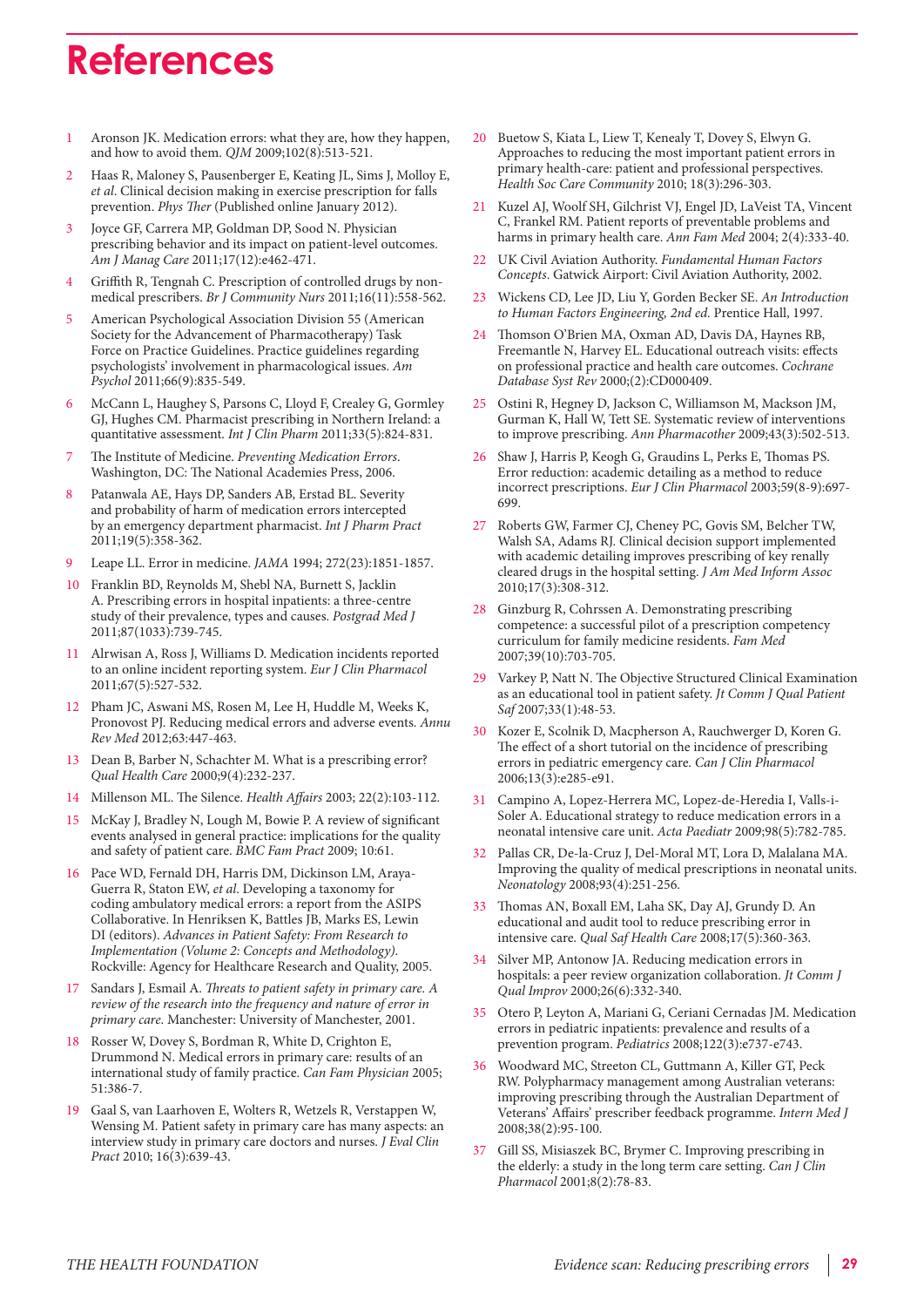- 38 Monane M, Matthias DM, Nagle BA, Kelly MA. Improving prescribing patterns for the elderly through an online drug utilization review intervention: a system linking the physician, pharmacist, and computer. *JAMA* 1998;280(14):1249-1252.
- 39 Fuller PD, Smith KM, Hinman RK, Gross AK, Hillebrand K, Pettit NN, Phelps PK. Value of pharmacy residency training: A survey of the academic medical center perspective. *Am J Health Syst Pharm* 2012;69(2):158-165.
- 40 Glassman PA, Belperio P, Lanto A, Simon B, Valuck R, Sayers J, Lee M. The utility of adding retrospective medication profiling to computerized provider order entry in an ambulatory care population. *J Am Med Inform Assoc* 2007;14(4):424-431.
- Peeters MJ, Kamm GL, Beltyukova SA. A computer-based module for prescribing error instruction. *Am J Pharm Educ* 2009;73(6):101.
- 42 Kiersma ME, Darbishire PL, Plake KS, Oswald C, Walters BM. Laboratory session to improve first-year pharmacy students' knowledge and confidence concerning the prevention of medication errors. *Am J Pharm Educ* 2009;73(6):99.
- 43 Frey B, Buettiker V, Hug MI, Waldvogel K, Gessler P, Ghelfi D, *et al*. Does critical incident reporting contribute to medication error prevention? *Eur J Pediatr* 2002;161(11):594-599.
- 44 Thomson O'Brien MA, Oxman AD, Davis DA, Haynes RB, Freemantle N, Harvey EL. Audit and feedback: effects on professional practice and health care outcomes. *Cochrane Database Syst Rev* 2000;(2):CD000259.
- Campino A, Lopez-Herrera MC, Lopez-de-Heredia I, Valls-I-Soler A. Medication errors in a neonatal intensive care unit. Influence of observation on the error rate. *Acta Paediatr* 2008;97(11):1591-1594.
- 46 Gommans J, McIntosh P, Bee S, Allan W. Improving the quality of written prescriptions in a general hospital: the influence of 10 years of serial audits and targeted interventions. *Intern Med J*  2008;38(4):243-248.
- 47 Thomas L, Cordonnier-Jourdin C, Benhamou-Jantelet G, Divine C, Le Louet H. Medication errors management process in hospital: a 6-month pilot study. *Fundam Clin Pharmacol* 2011;25(6):768-775.
- 48 Kazemi A, Fors UG, Tofighi S, Tessma M, Ellenius J. Physician order entry or nurse order entry? Comparison of two implementation strategies for a computerized order entry system aimed at reducing dosing medication errors. *J Med Internet Res* 2010;12(1):e5.
- 49 Jayawardena S, Eisdorfer J, Indulkar S, Pal SA, Sooriabalan D, Cucco R. Prescription errors and the impact of computerized prescription order entry system in a community-based hospital. *Am J Ther* 2007;14(4):336-340.
- 50 Wang JK, Herzog NS, Kaushal R, Park C, Mochizuki C, Weingarten SR. Prevention of pediatric medication errors by hospital pharmacists and the potential benefit of computerized physician order entry. *Pediatrics* 2007;119(1):e77-e85.
- 51 Abdel-Qader DH, Harper L, Cantrill JA, Tully MP. Pharmacists' interventions in prescribing errors at hospital discharge: an observational study in the context of an electronic prescribing system in a UK teaching hospital. *Drug Saf* 2010;33(11):1027-1044.
- 52 van den Bemt PM, Postma MJ, van Roon EN, Chow MC, Fijn R, Brouwers JR. Cost-benefit analysis of the detection of prescribing errors by hospital pharmacy staff. *Drug Saf* 2002;25(2):135-143.
- 53 Estellat C, Colombet I, Vautier S, Huault-Quentel J, Durieux P, Sabatier B. Impact of pharmacy validation in a computerized physician order entry context. *Int J Qual Health Care*  $2007;19(5):317-325.$
- 54 Klopotowska JE, Kuiper R, van Kan HJ, de Pont AC, Dijkgraaf MG, Lie-A-Huen L, *et al*. On-ward participation of a hospital pharmacist in a Dutch intensive care unit reduces prescribing errors and related patient harm: an intervention study. *Crit Care* 2010;14(5):R174.
- 55 Ariano RE, Demianczuk RH, Danzinger RG, Richard A, Milan H, Jamieson B. Economic impact and clinical benefits of pharmacist involvement on surgical wards. *Can J Hosp Pharm* 1995;48(5):284-289.
- 56 Bayoumi I, Howard M, Holbrook AM, Schabort I. Interventions to improve medication reconciliation in primary care. *Ann Pharmacother* 2009;43(10):1667-1675.
- 57 Mills PR, McGuffie AC. Formal medicine reconciliation within the emergency department reduces the medication error rates for emergency admissions. *Emerg Med J* 2010;27(12):911-915.
- 58 Karnon J, Campbell F, Czoski-Murray C. Model-based costeffectiveness analysis of interventions aimed at preventing medication error at hospital admission (medicines reconciliation). *J Eval Clin Pract* 2009;15(2):299-306.
- 59 Eggink RN, Lenderink AW, Widdershoven JW, van den Bemt PM. The effect of a clinical pharmacist discharge service on medication discrepancies in patients with heart failure. *Pharm World Sci* 2010;32(6):759-766.
- 60 Alagha HZ, Badary OA, Ibrahim HM, Sabri NA. Reducing prescribing errors in the paediatric intensive care unit: an experience from Egypt. *Acta Paediatr* 2011;100(10):e169-e74.
- 61 Chedoe I, Molendijk HA, Dittrich ST, Jansman FG, Harting JW, Brouwers JR, Taxis K. Incidence and nature of medication errors in neonatal intensive care with strategies to improve safety: a review of the current literature. *Drug Saf* 2007;30(6):503-513.
- 62 Brown CA, Bailey JH, Lee J, Garrett PK, Rudman WJ. The pharmacist-physician relationship in the detection of ambulatory medication errors. *Am J Med Sci* 2006; 331(1):22-4.
- 63 Hansen LB, Fernald D, Araya-Guerra R, Westfall JM, West D, Pace W. Pharmacy clarification of prescriptions ordered in primary care: a report from the applied strategies for improving patient safety (ASIPS) collaborative. *J Am Board Fam Med* 2006; 19(1):24-30.
- 64 Niquille A, Ruggli M, Buchmann M, Jordan D, Bugnon O. The nine-year sustained cost-containment impact of Swiss pilot physicians-pharmacists quality circles. *Ann Pharmacother* 2010; 44(4):650-7.
- 65 Marcum ZA, Handler SM, Wright R, Hanlon JT. Interventions to improve suboptimal prescribing in nursing homes: A narrative review. *Am J Geriatr Pharmacother* 2010;8(3):183-200.
- 66 Pham JC, Andrawis M, Shore AD, Fahey M, Morlock L, Pronovost PJ. Are temporary staff associated with more severe emergency department medication errors? *J Healthc Qual* 2011;33(4):9-18.
- 67 Institute of Medicine. *[To Err Is Human: Building a Safer Health](http://fermat.nap.edu/catalog/9728.html#toc)  [System](http://fermat.nap.edu/catalog/9728.html#toc)*. Washington, DC: The National Academies Press, 1999.
- 68 Institute of Medicine. *[Crossing the Quality Chasm: A New Health](http://www.nap.edu/books/0309072808/html)  [System for the 21st Century](http://www.nap.edu/books/0309072808/html)*. Washington, DC: The National Academies Press, 2001.
- Donyai P, O'Grady K, Jacklin A, Barber N, Franklin BD. The effects of electronic prescribing on the quality of prescribing. *Br J Clin Pharmacol* 2008;65(2):230-237.
- 70 Jimenez Munoz AB, Muino Miguez A, Rodriguez Perez MP, Duran Garcia ME, Sanjurjo Saez M. Comparison of medication error rates and clinical effects in three medication prescription-dispensation systems. *Int J Health Care Qual Assur* 2011;24(3):238-248.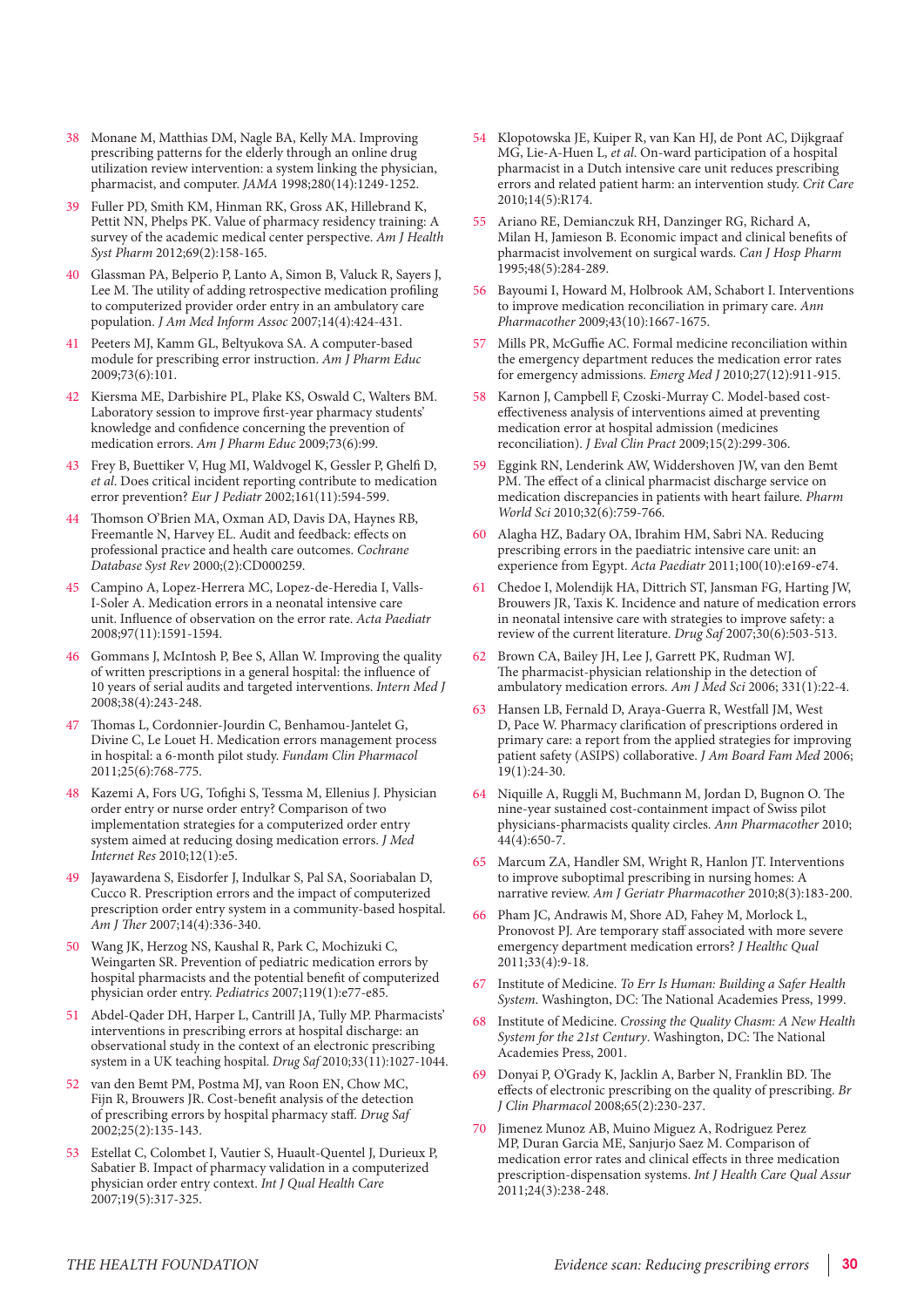- 71 Ammenwerth E, Schnell-Inderst P, Machan C, Siebert U. The effect of electronic prescribing on medication errors and adverse drug events: a systematic review. *J Am Med Inform Assoc* 2008;15(5):585-600.
- 72 Shamliyan TA, Duval S, Du J, Kane RL. Just what the doctor ordered. Review of the evidence of the impact of computerized physician order entry system on medication errors. *Health Serv Res* 2008;43(1 Pt 1):32-53.
- 73 Jani YH, Ghaleb MA, Marks SD, Cope J, Barber N, Wong IC. Electronic prescribing reduced prescribing errors in a pediatric renal outpatient clinic. *J Pediatr* 2008;152(2):214-218.
- 74 King WJ, Paice N, Rangrej J, Forestell GJ, Swartz R. The effect of computerized physician order entry on medication errors and adverse drug events in pediatric inpatients. *Pediatrics* 2003;112(3 Pt 1):506-509.
- 75 Bates DW, Teich JM, Lee J, Seger D, Kuperman GJ, Ma'Luf N, Boyle D, Leape L. The impact of computerized physician order entry on medication error prevention. *J Am Med Inform Assoc* 1999;6(4):313-321.
- 76 Kuperman GJ, Teich JM, Gandhi TK, Bates DW. Patient safety and computerized medication ordering at Brigham and Women's Hospital. *Jt Comm J Qual Improv* 2001;27(10):509-521.
- 77 Aronsky D, Johnston PE, Jenkins G, Waitman LR, Frelix DW, Jones I, Patel NR. The effect of implementing computerized provider order entry on medication prescribing errors in an emergency department. *AMIA Annu Symp Proc* 2007:863.
- 78 Potts AL, Barr FE, Gregory DF, Wright L, Patel NR. Computerized physician order entry and medication errors in a pediatric critical care unit. *Pediatrics* 2004;113(1 Pt 1):59-63.
- Shawahna R, Rahman NU, Ahmad M, Debray M, Yliperttula M, Decleves X. Electronic prescribing reduces prescribing error in public hospitals. *J Clin Nurs* 2011;20(21-22):3233-3245.
- 80 Velez-Diaz-Pallares M, Delgado Silveira E, Perez Menendez-Conde C, Bermejo Vicedo T. Analysis of errors in manual versus electronic prescriptions in trauma patients. *Farm Hosp* 2011;35(3):135-139.
- 81 Colpaert K, Claus B, Somers A, Vandewoude K, Robays H, Decruyenaere J. Impact of computerized physician order entry on medication prescription errors in the intensive care unit: a controlled cross-sectional trial. *Crit Care* 2006;10(1):R21.
- 82 Fontan JE, Maneglier V, Nguyen VX, Loirat C, Brion F. Medication errors in hospitals: computerized unit dose drug dispensing system versus ward stock distribution system. *Pharm World Sci* 2003;25(3):112-117.
- 83 van Doormaal JE, van den Bemt PM, Zaal RJ, Egberts AC, Lenderink BW, Kosterink JG, *et al*. The influence that electronic prescribing has on medication errors and preventable adverse drug events: an interrupted time-series study. *J Am Med Inform Assoc* 2009;16(6):816-825.
- 84 van Rosse F, Maat B, Rademaker CM, van Vught AJ, Egberts AC, Bollen CW. The effect of computerized physician order entry on medication prescription errors and clinical outcome in pediatric and intensive care: a systematic review. *Pediatrics* 2009;123(4):1184-1190.
- 85 Conroy S, Sweis D, Planner C, Yeung V, Collier J, Haines L, Wong IC. Interventions to reduce dosing errors in children: a systematic review of the literature. *Drug Saf* 2007;30(12):1111-1125.
- 86 Collins CM, Elsaid KA. Using an enhanced oral chemotherapy computerized provider order entry system to reduce prescribing errors and improve safety. *Int J Qual Health Care* 2011;23(1):36-43.
- 87 Coleman JJ, Hemming K, Nightingale PG, Clark IR, Dixon-Woods M, Ferner RE, Lilford RJ. Can an electronic prescribing system detect doctors who are more likely to make a serious prescribing error? *J R Soc Med* 2011;104(5):208-218.
- 88 Dainty KN, Adhikari NK, Kiss A, Quan S, Zwarenstein M. Electronic prescribing in an ambulatory care setting: a cluster randomized trial. *J Eval Clin Pract* (Published online March 2011).
- 89 Mirco A, Campos L, Falcao F, Nunes JS, Aleixo A. Medication errors in an internal medicine department. Evaluation of a computerized prescription system. *Pharm World Sci* 2005;27(4):351-352.
- 90 Barber N. Electronic prescribing safer, faster, better? *J Health Serv Res Policy* 2010;15 Suppl 1:64-67.
- Reckmann MH, Westbrook JI, Koh Y, Lo C, Day RO. Does computerized provider order entry reduce prescribing errors for hospital inpatients? A systematic review. *J Am Med Inform Assoc* 2009;16(5):613-623.
- 92 Koppel R, Metlay JP, Cohen A, Abaluck B, Localio AR, Kimmel SE, Strom BL. Role of computerized physician order entry systems in facilitating medication errors. *JAMA* 2005;293(10):1197-1203.
- 93 Han YY, Carcillo JA, Venkataraman ST, Clark RS, Watson RS, Nguyen TC, *et al*. Unexpected increased mortality after implementation of a commercially sold computerized physician order entry system. *Pediatrics* 2005;116(6):1506-1512.
- 94 Abramson EL, Malhotra S, Fischer K, Edwards A, Pfoh ER, Osorio SN, *et al*. Transitioning between electronic health records: effects on ambulatory prescribing safety. *J Gen Intern Med* 2011;26(8):868-874.
- 95 Giurdanella P, Di Denia P. Does the electronic prescription reduce drugs errors? Comparison between electronic and manual prescription. *Assist Inferm Ric* 2007;26(2):92-98.
- 96 Franklin BD, O'Grady K, Donyai P, Jacklin A, Barber N. The impact of a closed-loop electronic prescribing and administration system on prescribing errors, administration errors and staff time: a before-and-after study. *Qual Saf Health Care* 2007;16(4):279-284.
- 97 Eslami S, Abu-Hanna A, de Keizer NF. Evaluation of outpatient computerized physician medication order entry systems: a systematic review. *J Am Med Inform Assoc* 2007;14(4):400-406.
- 98 Gandhi TK, Weingart SN, Seger AC, Borus J, Burdick E, Poon EG, *et al*. Outpatient prescribing errors and the impact of computerized prescribing. *J Gen Intern Med* 2005;20(9):837-841.
- Devine EB, Wilson-Norton JL, Lawless NM, Hansen RN, Haney KK, Fisk AW, Sullivan SD. The impact of an ambulatory CPOE system on medication errors. *AMIA Annu Symp Proc* 2008:928.
- 100 Devine EB, Hansen RN, Wilson-Norton JL, Lawless NM, Fisk AW, Blough DK, *et al*. The impact of computerized provider order entry on medication errors in a multispecialty group practice. *J Am Med Inform Assoc* 2010;17(1):78-84.
- 101 Devine EB, Hollingworth W, Hansen RN, Lawless NM, Wilson-Norton JL, Martin DP, *et al*. Electronic prescribing at the point of care: a time-motion study in the primary care setting. *Health Serv Res* 2010;45(1):152-171.
- 102 Schedlbauer A, Prasad V, Mulvaney C, Phansalkar S, Stanton W, Bates DW, Avery AJ. What evidence supports the use of computerized alerts and prompts to improve clinicians' prescribing behavior? *J Am Med Inform Assoc* 2009;16(4):531- 538.
- 103 Kaushal R, Shojania KG, Bates DW. Effects of computerized physician order entry and clinical decision support systems on medication safety: a systematic review. *Arch Intern Med* 2003;163(12):1409-1416.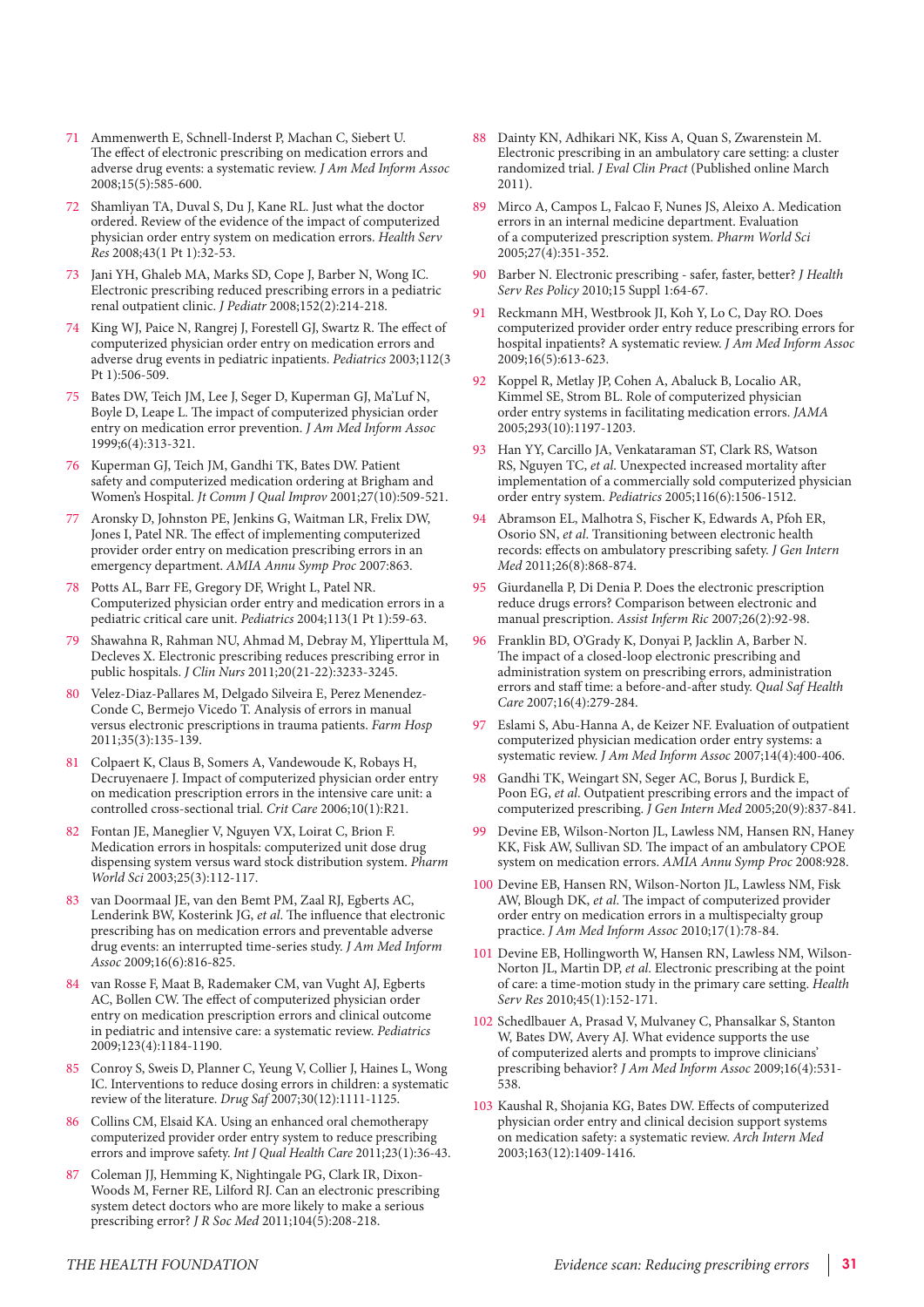- 104 McKibbon KA, Lokker C, Handler SM, Dolovich LR, Holbrook AM, O'Reilly D, *et al*. The effectiveness of integrated health information technologies across the phases of medication management: a systematic review of randomized controlled trials. *J Am Med Inform Assoc* 2012;19(1):22-30.
- 105 Pearson SA, Moxey A, Robertson J, Hains I, Williamson M, Reeve J, Newby D. Do computerised clinical decision support systems for prescribing change practice? A systematic review of the literature (1990-2007). *BMC Health Serv Res* 2009;9:154.
- 106 Durieux P, Trinquart L, Colombet I, Nies J, Walton R, Rajeswaran A, *et al*. Computerized advice on drug dosage to improve prescribing practice. *Cochrane Database Syst Rev* 2008;(3):CD002894.
- 107 Kadmon G, Bron-Harlev E, Nahum E, Schiller O, Haski G, Shonfeld T. Computerized order entry with limited decision support to prevent prescription errors in a PICU. *Pediatrics* 2009;124(3):935-940.
- 108 Terrell KM, Perkins AJ, Dexter PR, Hui SL, Callahan CM, Miller DK. Computerized decision support to reduce potentially inappropriate prescribing to older emergency department patients: a randomized, controlled trial. *J Am Geriatr Soc* 2009;57(8):1388-1394.
- 109 Seidling HM, Schmitt SP, Bruckner T, Kaltschmidt J, Pruszydlo MG, Senger C, *et al*. Patient-specific electronic decision support reduces prescription of excessive doses. *Qual Saf Health Care* 2010;19(5):e15.
- 110 Ferranti JM, Horvath MM, Jansen J, Schellenberger P, Brown T, DeRienzo CM, Ahmad A. Using a computerized provider order entry system to meet the unique prescribing needs of children: description of an advanced dosing model. *BMC Med Inform Decis Mak* 2011;11:14.
- 111 Saxena K, Lung BR, Becker JR. Improving patient safety by modifying provider ordering behavior using alerts (CDSS) in CPOE system. *AMIA Annu Symp Proc* 2011;2011:1207-1216.
- 112 Matsumura Y, Yamaguchi T, Hasegawa H, Yoshihara K, Zhang Q, Mineno T, Takeda H. Alert system for inappropriate prescriptions relating to patients' clinical condition. *Methods Inf Med* 2009;48(6):566-573.
- 113 Raebel MA, Charles J, Dugan J, Carroll NM, Korner EJ, Brand DW, Magid DJ. Randomized trial to improve prescribing safety in ambulatory elderly patients. *J Am Geriatr Soc* 2007;55(7):977- 985.
- 114 Bhardwaja B, Carroll NM, Raebel MA, Chester EA, Korner EJ, Rocho BE, *et al*. Improving prescribing safety in patients with renal insufficiency in the ambulatory setting: the Drug Renal Alert Pharmacy (DRAP) program. *Pharmacotherapy* 2011;31(4):346-356.
- 115 Baysari MT, Westbrook JI, Richardson KL, Day RO. The influence of computerized decision support on prescribing during ward-rounds: are the decision-makers targeted? *J Am Med Inform Assoc* 2011;18(6):754-759.
- 116 Westphal JF, Jehl F, Javelot H, Nonnenmacher C. Enhanced physician adherence to antibiotic use guidelines through increased availability of guidelines at the time of drug ordering in hospital setting. *Pharmacoepidemiol Drug Saf* 2011;20(2):162- 168.
- 117 Teich JM, Merchia PR, Schmiz JL, Kuperman GJ, Spurr CD, Bates DW. Effects of computerized physician order entry on prescribing practices. *Arch Intern Med* 2000;160(18):2741-2747.
- 118 Galt KA, Rule AM, Houghton B, Young DO, Remington G. Personal digital assistant-based drug information sources: potential to improve medication safety. *J Med Libr Assoc* 2005;93(2):229-236.
- 119 Yu DT, Seger DL, Lasser KE, Karson AS, Fiskio JM, Seger AC, Bates DW. Impact of implementing alerts about medication black-box warnings in electronic health records. *Pharmacoepidemiol Drug Saf* 2011;20(2):192-202.
- 120 Smith DH, Perrin N, Feldstein A, Yang X, Kuang D, Simon SR, *et al*. The impact of prescribing safety alerts for elderly persons in an electronic medical record: an interrupted time series evaluation. *Arch Intern Med* 2006;166(10):1098-1104.
- 121 Yourman L, Concato J, Agostini JV. Use of computer decision support interventions to improve medication prescribing in older adults: a systematic review. *Am J Geriatr Pharmacother* 2008;6(2):119-129.
- 122 Devine EB, Williams EC, Martin DP, Sittig DF, Tarczy-Hornoch P, Payne TH, Sullivan SD. Prescriber and staff perceptions of an electronic prescribing system in primary care: a qualitative assessment. *BMC Med Inform Decis Mak* 2010;10:72.
- 123 Devine EB, Wilson-Norton JL, Lawless NM, Hansen RN, Hollingworth W, Fisk AW, Sullivan SD. Implementing an ambulatory e-prescribing system: strategies employed and lessons learned to minimize unintended consequences. In: Henriksen K, Battles JB, Keyes MA, Grady ML (eds). *Advances in Patient Safety: New Directions and Alternative Approaches (Vol. 4: Technology and Medication Safety).* Rockville: Agency for Healthcare Research and Quality, 2008.
- 124 Niazkhani Z, Pirnejad H, van der Sijs H, de Bont A, Aarts J. Computerized provider order entry system - does it support the inter-professional medication process? Lessons from a Dutch academic hospital. *Methods Inf Med* 2010;49(1):20-27.
- 125 Halamka J, Aranow M, Ascenzo C, Bates DW, Berry K, Debor G, *et al*. E-prescribing collaboration in Massachusetts: early experiences from regional prescribing projects. *J Am Med Inform Assoc* 2006;13(3):239-244.
- 126 Russ AL, Zillich AJ, McManus MS, Doebbeling BN, Saleem JJ. A human factors investigation of medication alerts: barriers to prescriber decision-making and clinical workflow. *AMIA Annu Symp Proc* 2009;2009:548-552.
- 127 Khajouei R, Jaspers MW. The impact of CPOE medication systems' design aspects on usability, workflow and medication orders: a systematic review. *Methods Inf Med* 2010;49(1):3-19.
- 128 Mollon B, Chong J Jr, Holbrook AM, Sung M, Thabane L, Foster G. Features predicting the success of computerized decision support for prescribing: a systematic review of randomized controlled trials. *BMC Med Inform Decis Mak* 2009;9:11.
- 129 Sheehan B, Kaufman D, Stetson P, Currie LM. Cognitive analysis of decision support for antibiotic prescribing at the point of ordering in a neonatal intensive care unit. *AMIA Annu Symp Proc* 2009;2009:584-588.
- 130 Strom BL, Schinnar R, Aberra F, Bilker W, Hennessy S, Leonard CE, Pifer E. Unintended effects of a computerized physician order entry nearly hard-stop alert to prevent a drug interaction: a randomized controlled trial. *Arch Intern Med* 2010;170(17):1578-1583.
- 131 McCoy AB, Waitman LR, Gadd CS, Danciu I, Smith JP, Lewis JB, *et al*. A computerized provider order entry intervention for medication safety during acute kidney injury: a quality improvement report. *Am J Kidney Dis* 2010;56(5):832-841.
- 132 Scott GP, Shah P, Wyatt JC, Makubate B, Cross FW. Making electronic prescribing alerts more effective: scenario-based experimental study in junior doctors. *J Am Med Inform Assoc* 2011; 18(6):789-798.
- 133 Shah NR, Seger AC, Seger DL, Fiskio JM, Kuperman GJ, Blumenfeld B, *et al*. Improving acceptance of computerized prescribing alerts in ambulatory care. *J Am Med Inform Assoc* 2006;13(1):5-11.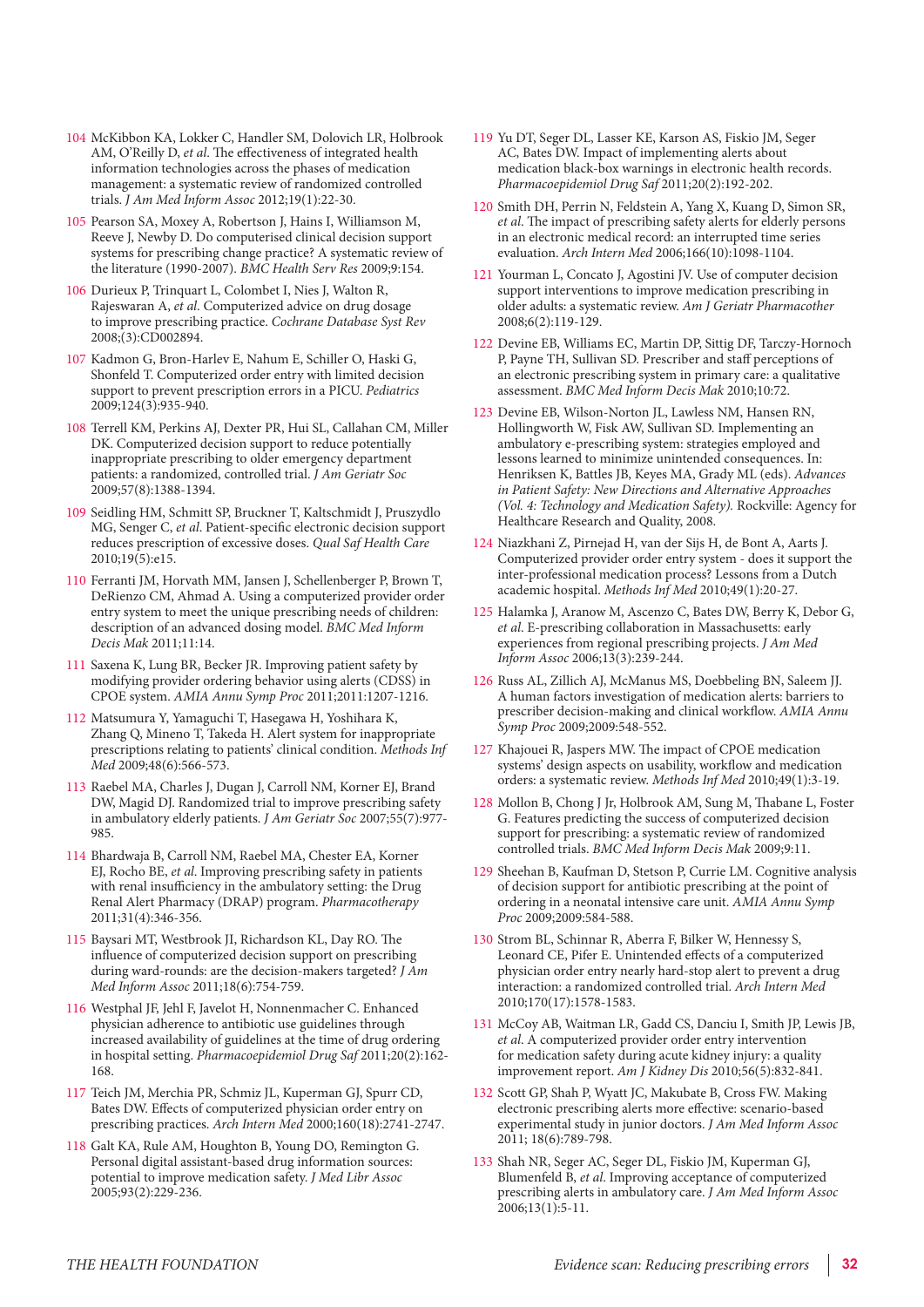- 134 Tamblyn R, Huang A, Taylor L, Kawasumi Y, Bartlett G, Grad R, *et al*. A randomized trial of the effectiveness of on-demand versus computer-triggered drug decision support in primary care. *J Am Med Inform Assoc* 2008;15(4):430-438.
- 135 Strom BL, Schinnar R, Bilker W, Hennessy S, Leonard CE, Pifer E. Randomized clinical trial of a customized electronic alert requiring an affirmative response compared to a control group receiving a commercial passive CPOE alert: NSAIDwarfarin co-prescribing as a test case. *J Am Med Inform Assoc* 2010;17(4):411-415.
- 136 Anton C, Nightingale PG, Adu D, Lipkin G, Ferner RE. Improving prescribing using a rule based prescribing system. *Qual Saf Health Care* 2004;13(3):186-190.
- 137 van Gijssel-Wiersma DG, van den Bemt PM, Walenbergh-van Veen MC. Influence of computerised medication charts on medication errors in a hospital. *Drug Saf* 2005;28(12):1119-1129.
- 138 Coombes ID, Stowasser DA, Reid C, Mitchell CA. Impact of a standard medication chart on prescribing errors: a before-andafter audit. *Qual Saf Health Care* 2009;18(6):478-485.
- 139 Coombes ID, Reid C, McDougall D, Stowasser D, Duiguid M, Mitchell C. Pilot of a National Inpatient Medication Chart in Australia: improving prescribing safety and enabling prescribing training. *Br J Clin Pharmacol* 2011;72(2):338-349.
- 140 Dormuth CR, Maclure M, Bassett K, Jauca C, Whiteside C, Wright JM. Effect of periodic letters on evidence-based drug therapy on prescribing behaviour: a randomized trial. *CMAJ* 2004;171(9):1057-1061.
- 141 Brown CL, Garrison NA, Hutchison AA. Error reduction when prescribing neonatal parenteral nutrition. *Am J Perinatol* 2007;24(7):417-427.
- 142 Sano HS, Waddell JA, Solimando DA Jr, Doulaveris P, Myhand R. Study of the effect of standardized chemotherapy order forms on prescribing errors and anti-emetic cost. *J Oncol Pharm Pract* 2005;11(1):21-30.
- 143 Sard BE, Walsh KE, Doros G, Hannon M, Moschetti W, Bauchner H. Retrospective evaluation of a computerized physician order entry adaptation to prevent prescribing errors in a pediatric emergency department. *Pediatrics* 2008;122(4):782-787.
- 144 Agrawal A, Wu WY. Reducing medication errors and improving systems reliability using an electronic medication reconciliation system. *Jt Comm J Qual Patient Saf* 2009;35(2):106-114.
- 145 Midlov P, Holmdahl L, Eriksson T, Bergkvist A, Ljungberg B, Widner H, *et al*. Medication report reduces number of medication errors when elderly patients are discharged from hospital. *Pharm World Sci* 2008;30(1):92-98.
- 146 Hsu MH, Yeh YT, Chen CY, Liu CH, Liu CT. Online detection of potential duplicate medications and changes of physician behavior for outpatients visiting multiple hospitals using national health insurance smart cards in Taiwan. *Int J Med Inform* 2011;80(3):181-189.
- 147 Mahoney CD, Berard-Collins CM, Coleman R, Amaral JF, Cotter CM. Effects of an integrated clinical information system on medication safety in a multi-hospital setting. *Am J Health Syst Pharm* 2007;64(18):1969-1977.
- 148 Tully MP, Ashcroft DM, Dornan T, Lewis PJ, Taylor D, Wass V. The causes of and factors associated with prescribing errors in hospital inpatients: a systematic review. *Drug Saf* 2009;32(10):819-836.
- 149 Yan J. The human factor in medication-error reduction. *Am J Health Syst Pharm* 2003;60(14):1417.
- 150 Thomson O'Brien MA, Oxman AD, Davis DA, Haynes RB, Freemantle N, Harvey EL. Educational outreach visits: effects on professional practice and health care outcomes. *Cochrane Database Syst Rev* 2000;(2):CD000409.
- 151 Ostini R, Hegney D, Jackson C, Williamson M, Mackson JM, Gurman K, *et al*. Systematic review of interventions to improve prescribing. *Ann Pharmacother* 2009;43(3):502-513.
- 152 Shaw J, Harris P, Keogh G, Graudins L, Perks E, Thomas PS. Error reduction: academic detailing as a method to reduce incorrect prescriptions. *Eur J Clin Pharmacol* 2003;59(8-9):697- 699.
- 153 Roberts GW, Farmer CJ, Cheney PC, Govis SM, Belcher TW, Walsh SA, *et al*. Clinical decision support implemented with academic detailing improves prescribing of key renally cleared drugs in the hospital setting. *J Am Med Inform Assoc* 2010;17(3):308-312.
- 154 Woodward MC, Streeton CL, Guttmann A, Killer GT, Peck RW. Polypharmacy management among Australian veterans: improving prescribing through the Australian Department of Veterans' Affairs' prescriber feedback programme. *Intern Med J* 2008;38(2):95-100.
- 155 Gill SS, Misiaszek BC, Brymer C. Improving prescribing in the elderly: a study in the long term care setting. *Can J Clin Pharmacol* 2001;8(2):78-83.
- 156 Monane M, Matthias DM, Nagle BA, Kelly MA. Improving prescribing patterns for the elderly through an online drug utilization review intervention: a system linking the physician, pharmacist, and computer. *JAMA* 1998;280(14):1249-1252.
- 157 Peeters MJ, Kamm GL, Beltyukova SA. A computer-based module for prescribing error instruction. *Am J Pharm Educ* 2009;73(6):101.
- 158 Ginzburg R, Cohrssen A. Demonstrating prescribing competence: a successful pilot of a prescription competency curriculum for family medicine residents. *Fam Med* 2007;39(10):703-705.
- 159 Kiersma ME, Darbishire PL, Plake KS, Oswald C, Walters BM. Laboratory session to improve first-year pharmacy students' knowledge and confidence concerning the prevention of medication errors. *Am J Pharm Educ* 2009;73(6):99.
- 160 Varkey P, Natt N. The Objective Structured Clinical Examination as an educational tool in patient safety. *Jt Comm J Qual Patient Saf* 2007;33(1):48-53.
- 161 Campino A, Lopez-Herrera MC, Lopez-de-Heredia I, Valls-i-Soler A. Educational strategy to reduce medication errors in a neonatal intensive care unit. *Acta Paediatr* 2009;98(5):782-785.
- 162 Pallas CR, De-la-Cruz J, Del-Moral MT, Lora D, Malalana MA. Improving the quality of medical prescriptions in neonatal units. *Neonatology* 2008;93(4):251-256.
- 163 Thomas AN, Boxall EM, Laha SK, Day AJ, Grundy D. An educational and audit tool to reduce prescribing error in intensive care. *Qual Saf Health Care* 2008;17(5):360-363.
- 164 Silver MP, Antonow JA. Reducing medication errors in hospitals: a peer review organization collaboration. *Jt Comm J Qual Improv* 2000;26(6):332-340.
- 165 Otero P, Leyton A, Mariani G, Ceriani Cernadas JM. Medication errors in pediatric inpatients: prevalence and results of a prevention program. *Pediatrics* 2008;122(3):e737-e743.
- 166 Frey B, Buettiker V, Hug MI, Waldvogel K, Gessler P, Ghelfi D, *et al*. Does critical incident reporting contribute to medication error prevention? *Eur J Pediatr* 2002;161(11):594-599.
- 167 Campino A, Lopez-Herrera MC, Lopez-de-Heredia I, Valls-I-Soler A. Medication errors in a neonatal intensive care unit. Influence of observation on the error rate. *Acta Paediatr* 2008;97(11):1591-1594.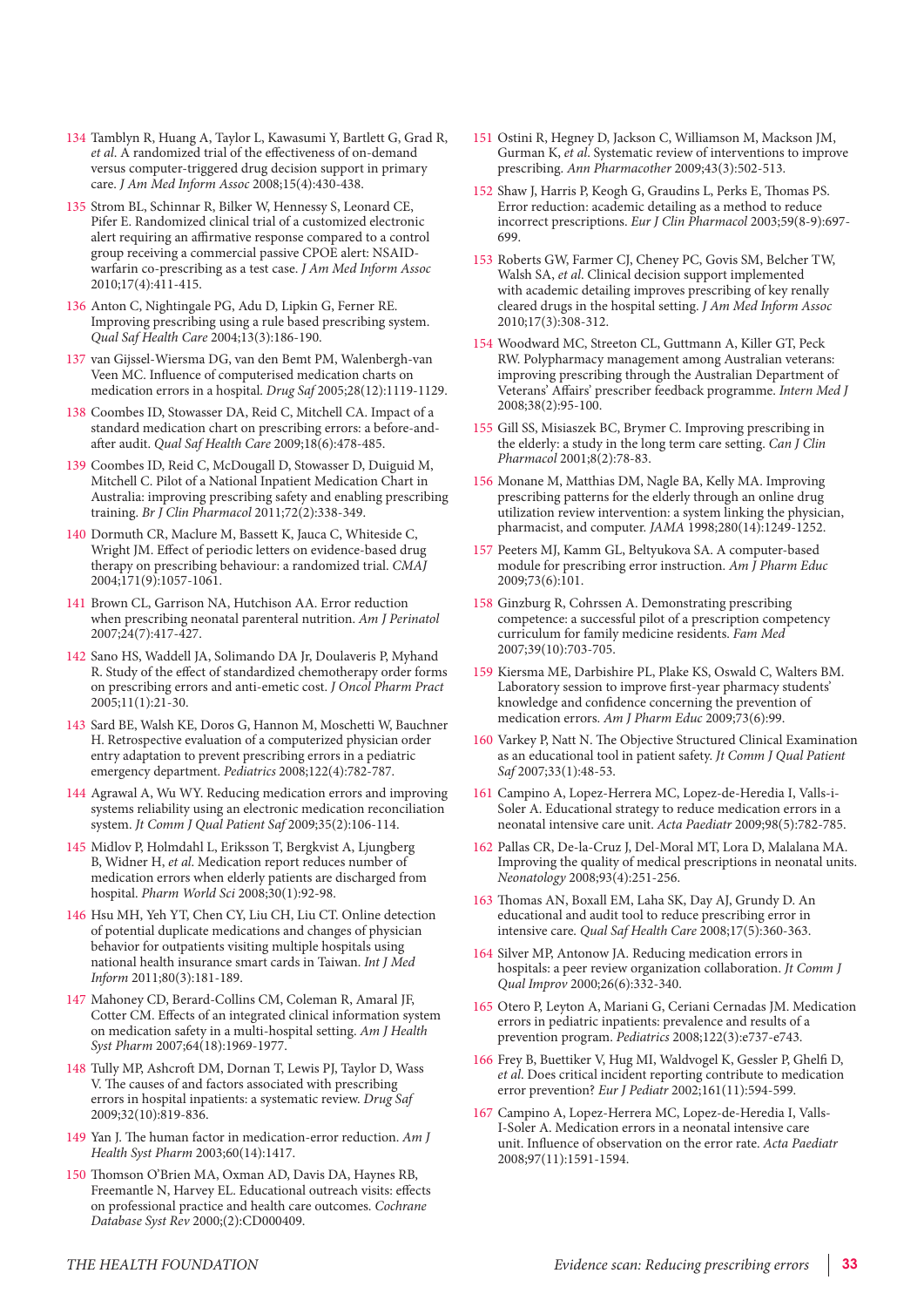- 168 Gommans J, McIntosh P, Bee S, Allan W. Improving the quality of written prescriptions in a general hospital: the influence of 10 years of serial audits and targeted interventions. Intern Med J 2008;38(4):243-248.
- 169 Thomas L, Cordonnier-Jourdin C, Benhamou-Jantelet G, Divine C, Le Louet H. Medication errors management process in hospital: a 6-month pilot study. *Fundam Clin Pharmacol* 2011;25(6):768-775.
- 170 Jayawardena S, Eisdorfer J, Indulkar S, Pal SA, Sooriabalan D, Cucco R. Prescription errors and the impact of computerized prescription order entry system in a community-based hospital. *Am J Ther* 2007;14(4):336-340.
- 171 Wang JK, Herzog NS, Kaushal R, Park C, Mochizuki C, Weingarten SR. Prevention of pediatric medication errors by hospital pharmacists and the potential benefit of computerized physician order entry. *Pediatrics* 2007;119(1):e77-e85.
- 172 Abdel-Qader DH, Harper L, Cantrill JA, Tully MP. Pharmacists' interventions in prescribing errors at hospital discharge: an observational study in the context of an electronic prescribing system in a UK teaching hospital. *Drug Saf* 2010;33(11):1027- 1044.
- 173 van den Bemt PM, Postma MJ, van Roon EN, Chow MC, Fijn R, Brouwers JR. Cost-benefit analysis of the detection of prescribing errors by hospital pharmacy staff. *Drug Saf* 2002;25(2):135-143.
- 174 Eggink RN, Lenderink AW, Widdershoven JW, van den Bemt PM. The effect of a clinical pharmacist discharge service on medication discrepancies in patients with heart failure. *Pharm World Sci* 2010;32(6):759-766.
- 175 Estellat C, Colombet I, Vautier S, Huault-Quentel J, Durieux P, Sabatier B. Impact of pharmacy validation in a computerized physician order entry context. *Int J Qual Health Care* 2007;19(5):317-325.
- 176 Klopotowska JE, Kuiper R, van Kan HJ, de Pont AC, Dijkgraaf MG, Lie-A-Huen L, *et al*. On-ward participation of a hospital pharmacist in a Dutch intensive care unit reduces prescribing errors and related patient harm: an intervention study. *Crit Care* 2010;14(5):R174.
- 177 Ariano RE, Demianczuk RH, Danzinger RG, Richard A, Milan H, Jamieson B. Economic impact and clinical benefits of pharmacist involvement on surgical wards. *Can J Hosp Pharm* 1995;48(5):284-289.
- 178 Bayoumi I, Howard M, Holbrook AM, Schabort I. Interventions to improve medication reconciliation in primary care. *Ann Pharmacother* 2009;43(10):1667-1675.
- 179 Mills PR, McGuffie AC. Formal medicine reconciliation within the emergency department reduces the medication error rates for emergency admissions. *Emerg Med J* 2010;27(12):911-915.
- 180 Karnon J, Campbell F, Czoski-Murray C. Model-based costeffectiveness analysis of interventions aimed at preventing medication error at hospital admission (medicines reconciliation). *J Eval Clin Pract* 2009;15(2):299-306.
- 181 Alagha HZ, Badary OA, Ibrahim HM, Sabri NA. Reducing prescribing errors in the paediatric intensive care unit: an experience from Egypt. *Acta Paediatr* 2011;100(10):e169-e74.
- 182 Chedoe I, Molendijk HA, Dittrich ST, Jansman FG, Harting JW, Brouwers JR, *et al*. Incidence and nature of medication errors in neonatal intensive care with strategies to improve safety: a review of the current literature. *Drug Saf* 2007;30(6):503-513.
- 183 Donyai P, O'Grady K, Jacklin A, Barber N, Franklin BD. The effects of electronic prescribing on the quality of prescribing. *Br J Clin Pharmacol* 2008;65(2):230-237.
- 184 Jimenez Munoz AB, Muino Miguez A, Rodriguez Perez MP, Duran Garcia ME, Sanjurjo Saez M. Comparison of medication error rates and clinical effects in three medication prescription-dispensation systems. *Int J Health Care Qual Assur* 2011;24(3):238-248.
- 185 Shamliyan TA, Duval S, Du J, Kane RL. Just what the doctor ordered. Review of the evidence of the impact of computerized physician order entry system on medication errors. *Health Serv Res* 2008;43(1 Pt 1):32-53.
- 186 Jani YH, Ghaleb MA, Marks SD, Cope J, Barber N, Wong IC. Electronic prescribing reduced prescribing errors in a pediatric renal outpatient clinic. *J Pediatr* 2008;152(2):214-218.
- 187 King WJ, Paice N, Rangrej J, Forestell GJ, Swartz R. The effect of computerized physician order entry on medication errors and adverse drug events in pediatric inpatients. Pediatrics 2003;112(3 Pt 1):506-509.
- 188 Bates DW, Teich JM, Lee J, Seger D, Kuperman GJ, Ma'Luf N, *et al*. The impact of computerized physician order entry on medication error prevention. *J Am Med Inform Assoc* 1999;6(4):313-321.
- 189 Kuperman GJ, Teich JM, Gandhi TK, Bates DW. Patient safety and computerized medication ordering at Brigham and Women's Hospital. *Jt Comm J Qual Improv* 2001;27(10):509-521.
- 190 Aronsky D, Johnston PE, Jenkins G, Waitman LR, Frelix DW, Jones I, *et al*. The effect of implementing computerized provider order entry on medication prescribing errors in an emergency department. *AMIA Annu Symp Proc* 2007:863.
- 191 Potts AL, Barr FE, Gregory DF, Wright L, Patel NR. Computerized physician order entry and medication errors in a pediatric critical care unit. *Pediatrics* 2004;113(1 Pt 1):59-63.
- 192 Shawahna R, Rahman NU, Ahmad M, Debray M, Yliperttula M, Decleves X. Electronic prescribing reduces prescribing error in public hospitals. *J Clin Nurs* 2011;20(21-22):3233-3245.
- 193 Velez-Diaz-Pallares M, Delgado Silveira E, Perez Menendez-Conde C, Bermejo Vicedo T. Analysis of errors in manual versus electronic prescriptions in trauma patients. *Farm Hosp* 2011;35(3):135-139.
- 194 Colpaert K, Claus B, Somers A, Vandewoude K, Robays H, Decruyenaere J. Impact of computerized physician order entry on medication prescription errors in the intensive care unit: a controlled cross-sectional trial. *Crit Care* 2006;10(1):R21.
- 195 Fontan JE, Maneglier V, Nguyen VX, Loirat C, Brion F. Medication errors in hospitals: computerized unit dose drug dispensing system versus ward stock distribution system. *Pharm World Sci* 2003;25(3):112-117.
- 196 van Doormaal JE, van den Bemt PM, Zaal RJ, Egberts AC, Lenderink BW, Kosterink JG, *et al*. The influence that electronic prescribing has on medication errors and preventable adverse drug events: an interrupted time-series study. *J Am Med Inform Assoc* 2009;16(6):816-825.
- 197 Collins CM, Elsaid KA. Using an enhanced oral chemotherapy computerized provider order entry system to reduce prescribing errors and improve safety. *Int J Qual Health Care* 2011;23(1): 36-43.
- 198 van Rosse F, Maat B, Rademaker CM, van Vught AJ, Egberts AC, Bollen CW. The effect of computerized physician order entry on medication prescription errors and clinical outcome in pediatric and intensive care: a systematic review. *Pediatrics* 2009;123(4):1184-1190.
- 199 Conroy S, Sweis D, Planner C, Yeung V, Collier J, Haines L, *et al*. Interventions to reduce dosing errors in children: a systematic review of the literature. *Drug Saf* 2007;30(12):1111-1125.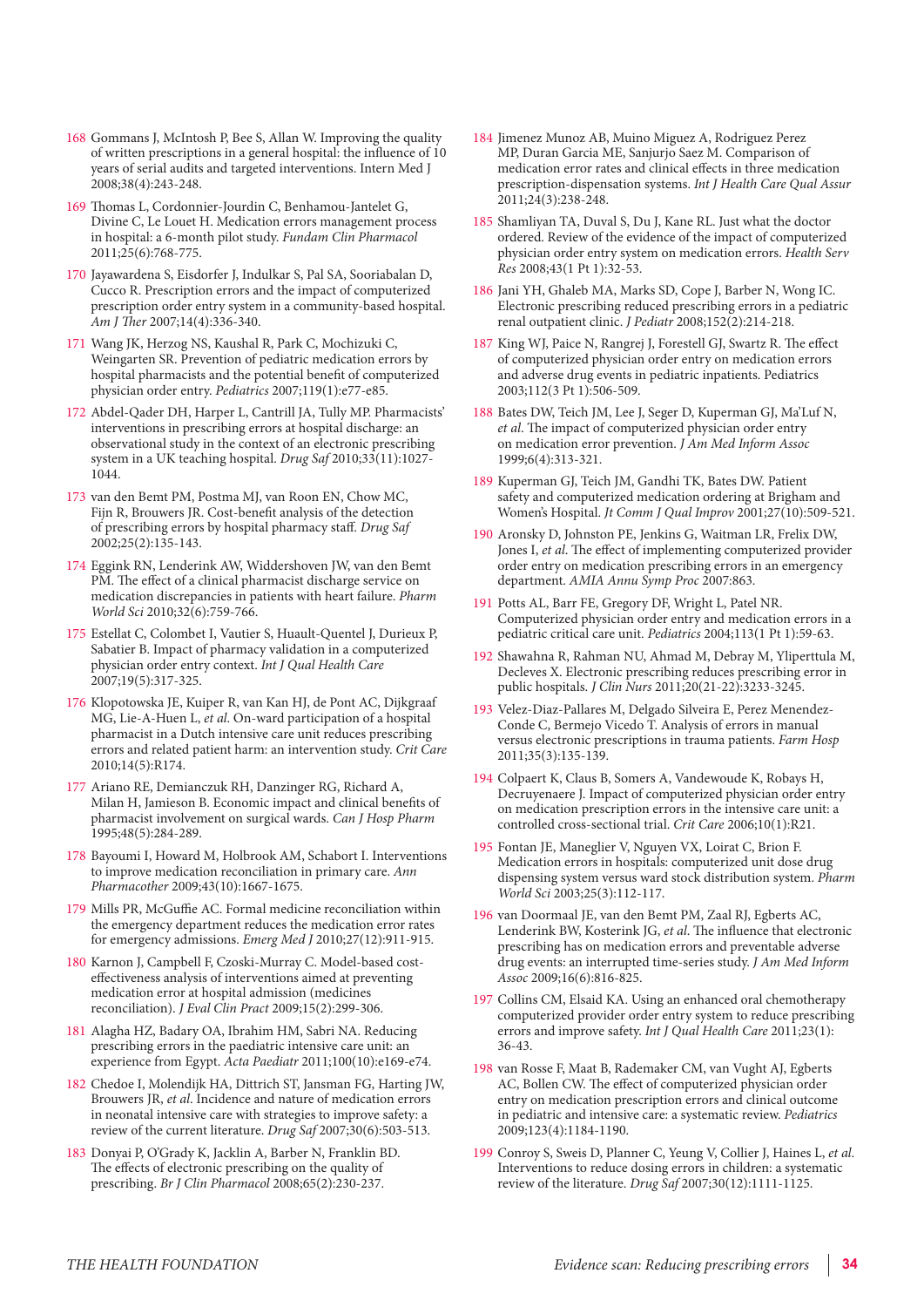- 200 Ammenwerth E, Schnell-Inderst P, Machan C, Siebert U. The effect of electronic prescribing on medication errors and adverse drug events: a systematic review. *J Am Med Inform Assoc* 2008;15(5):585-600.
- 201 Dainty KN, Adhikari NK, Kiss A, Quan S, Zwarenstein M. Electronic prescribing in an ambulatory care setting: a cluster randomized trial. *J Eval Clin Pract* (Published online March 2011).
- 202 Mirco A, Campos L, Falcao F, Nunes JS, Aleixo A. Medication errors in an internal medicine department. Evaluation of a computerized prescription system. *Pharm World Sci* 2005;27(4):351-352.
- 203 Barber N. Electronic prescribing safer, faster, better? *J Health Serv Res Policy* 2010;15 Suppl 1:64-67.
- 204 Reckmann MH, Westbrook JI, Koh Y, Lo C, Day RO. Does computerized provider order entry reduce prescribing errors for hospital inpatients? A systematic review. *J Am Med Inform Assoc* 2009;16(5):613-623.
- 205 Koppel R, Metlay JP, Cohen A, Abaluck B, Localio AR, Kimmel SE, *et al*. Role of computerized physician order entry systems in facilitating medication errors. *JAMA* 2005;293(10):1197-1203.
- 206 Han YY, Carcillo JA, Venkataraman ST, Clark RS, Watson RS, Nguyen TC, *et al*. Unexpected increased mortality after implementation of a commercially sold computerized physician order entry system. *Pediatrics* 2005;116(6):1506-1512.
- 207 Gandhi TK, Weingart SN, Seger AC, Borus J, Burdick E, Poon EG, *et al*. Outpatient prescribing errors and the impact of computerized prescribing. *J Gen Intern Med* 2005;20(9):837-841.
- 208 Schedlbauer A, Prasad V, Mulvaney C, Phansalkar S, Stanton W, Bates DW, *et al*. What evidence supports the use of computerized alerts and prompts to improve clinicians' prescribing behavior? *J Am Med Inform Assoc* 2009;16(4):531- 538.
- 209 Kaushal R, Shojania KG, Bates DW. Effects of computerized physician order entry and clinical decision support systems on medication safety: a systematic review. *Arch Intern Med* 2003;163(12):1409-1416.
- 210 McKibbon KA, Lokker C, Handler SM, Dolovich LR, Holbrook AM, O'Reilly D, *et al*. The effectiveness of integrated health information technologies across the phases of medication management: a systematic review of randomized controlled trials. *J Am Med Inform Assoc* 2012;19(1):22-30.
- 211 Devine EB, Williams EC, Martin DP, Sittig DF, Tarczy-Hornoch P, Payne TH, *et al*. Prescriber and staff perceptions of an electronic prescribing system in primary care: a qualitative assessment. *BMC Med Inform Decis Mak* 2010;10:72.
- 212 Devine EB, Wilson-Norton JL, Lawless NM, Hansen RN, Hollingworth W, Fisk AW, *et al*. Implementing an ambulatory e-prescribing system: strategies employed and lessons learned to minimize unintended consequences. In: Henriksen K, Battles JB, Keyes MA, Grady ML (eds). *Advances in Patient Safety: New Directions and Alternative Approaches (Vol. 4: Technology and Medication Safety).* Rockville: Agency for Healthcare Research and Quality, 2008.
- 213 Niazkhani Z, Pirnejad H, van der Sijs H, de Bont A, Aarts J. Computerized provider order entry system - does it support the inter-professional medication process? Lessons from a Dutch academic hospital. *Methods Inf Med* 2010;49(1):20-27.
- 214 Halamka J, Aranow M, Ascenzo C, Bates DW, Berry K, Debor G, *et al*. E-prescribing collaboration in Massachusetts: early experiences from regional prescribing projects. *J Am Med Inform Assoc* 2006;13(3):239-244.
- 215 Khajouei R, Jaspers MW. The impact of CPOE medication systems' design aspects on usability, workflow and medication orders: a systematic review. *Methods Inf Med* 2010;49(1):3-19.
- 216 Mollon B, Chong J Jr, Holbrook AM, Sung M, Thabane L, Foster G. Features predicting the success of computerized decision support for prescribing: a systematic review of randomized controlled trials. *BMC Med Inform Decis Mak* 2009;9:11.
- 217 Sheehan B, Kaufman D, Stetson P, Currie LM. Cognitive analysis of decision support for antibiotic prescribing at the point of ordering in a neonatal intensive care unit. *AMIA Annu Symp Proc* 2009;2009:584-588.
- 218 McCoy AB, Waitman LR, Gadd CS, Danciu I, Smith JP, Lewis JB, *et al*. A computerized provider order entry intervention for medication safety during acute kidney injury: a quality improvement report. *Am J Kidney Dis* 2010;56(5):832-841.
- 219 Strom BL, Schinnar R, Aberra F, Bilker W, Hennessy S, Leonard CE, *et al*. Unintended effects of a computerized physician order entry nearly hard-stop alert to prevent a drug interaction: a randomized controlled trial. *Arch Intern Med* 2010;170(17):1578-1583.
- 220 Scott GP, Shah P, Wyatt JC, Makubate B, Cross FW. Making electronic prescribing alerts more effective: scenario-based experimental study in junior doctors. *J Am Med Inform Assoc* 2011; 18(6):789-798.
- 221 Shah NR, Seger AC, Seger DL, Fiskio JM, Kuperman GJ, Blumenfeld B, *et al*. Improving acceptance of computerized prescribing alerts in ambulatory care. *J Am Med Inform Assoc* 2006;13(1):5-11.
- 222 Tamblyn R, Huang A, Taylor L, Kawasumi Y, Bartlett G, Grad R, *et al*. A randomized trial of the effectiveness of on-demand versus computer-triggered drug decision support in primary care. *J Am Med Inform Assoc* 2008;15(4):430-438.
- 223 Hofer TP, Kerr EA, Hayward RA. What is an error? *Eff Clin Pract* 2000; 3(6):261-9.
- 224 Tully MP, Ashcroft DM, Dornan T, Lewis PJ, Taylor D, Wass V. The causes of and factors associated with prescribing errors in hospital inpatients: a systematic review. *Drug Saf* 2009;32(10):819-836.
- 225 Barber N, Rawlins M, Dean Franklin B. Reducing prescribing error: competence, control, and culture. *Qual Saf Health Care* 2003;12 Suppl 1:i29-32.